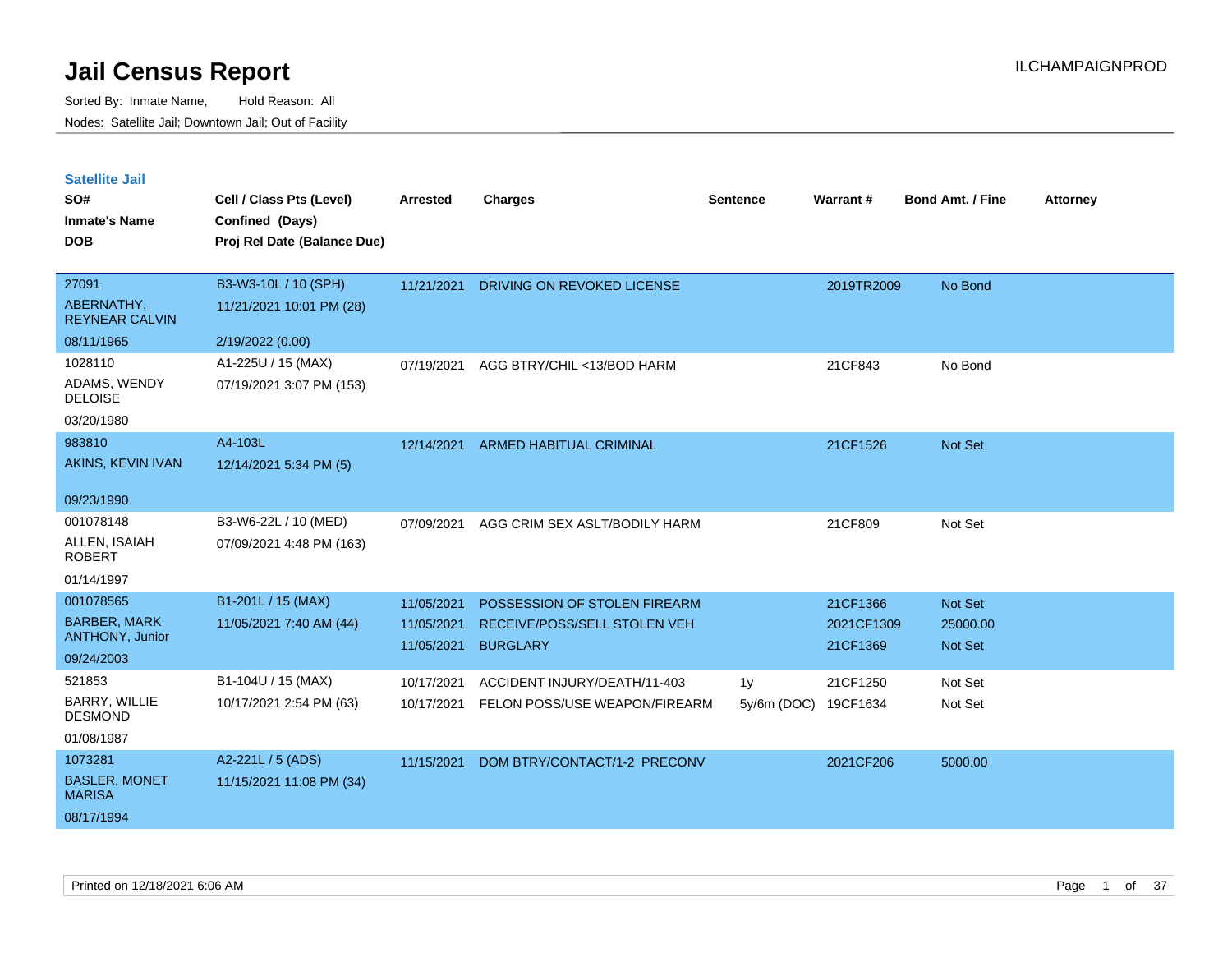| Nudes. Satellite Jali, Downtown Jali, Out of Facility |                             |                 |                                    |                 |            |                         |                 |
|-------------------------------------------------------|-----------------------------|-----------------|------------------------------------|-----------------|------------|-------------------------|-----------------|
| SO#                                                   | Cell / Class Pts (Level)    | <b>Arrested</b> | <b>Charges</b>                     | <b>Sentence</b> | Warrant#   | <b>Bond Amt. / Fine</b> | <b>Attorney</b> |
| Inmate's Name                                         | Confined (Days)             |                 |                                    |                 |            |                         |                 |
| <b>DOB</b>                                            | Proj Rel Date (Balance Due) |                 |                                    |                 |            |                         |                 |
|                                                       |                             |                 |                                    |                 |            |                         |                 |
| 55826                                                 | B1-102L / 15 (MAX)          | 10/22/2021      | MFG/DEL 100<400 GR COCA/ANLG       |                 | 21CF1284   | <b>Not Set</b>          |                 |
| <b>BEAUREGARD,</b><br><b>MAURICE RONALD,</b>          | 10/22/2021 7:57 AM (58)     |                 |                                    |                 |            |                         |                 |
| 06/19/1982                                            |                             |                 |                                    |                 |            |                         |                 |
| 969121                                                | BOOKH-1 / 15 (MAX)          | 11/25/2021      | <b>CRIM TRESPASS TO RESIDENCE</b>  |                 | 21CF1444   | Not Set                 |                 |
| <b>BECKLEY, ANTHONY</b><br><b>PATRICK</b>             | 11/25/2021 7:16 PM (24)     |                 |                                    |                 |            |                         |                 |
| 06/30/1989                                            |                             |                 |                                    |                 |            |                         |                 |
| 001078535                                             | B2-T2-07U / 15 (SPH)        | 10/26/2021      | <b>CRIM SEX ASSAULT/FORCE</b>      |                 | 21CF1305   | <b>Not Set</b>          |                 |
| BERRY, DAVID ISAAC                                    | 10/26/2021 10:52 AM (54)    |                 |                                    |                 |            |                         |                 |
|                                                       |                             |                 |                                    |                 |            |                         |                 |
| 09/23/2000                                            |                             |                 |                                    |                 |            |                         |                 |
| 1057334                                               | B4-221U / 15 (MAX)          | 10/27/2021      | MURDER/INTENT TO KILL/INJURE       |                 |            | No Bond                 |                 |
| BEVERLY, DAVID<br><b>BENJAMIN</b>                     | 10/27/2021 1:42 PM (53)     |                 |                                    |                 |            |                         |                 |
| 03/31/1987                                            |                             |                 |                                    |                 |            |                         |                 |
| 29626                                                 | B1-105U / 10 (MED)          | 11/09/2021      | MFG/DEL 15<100 GR COCA/ANALOG      |                 | 21CF1387   | <b>Not Set</b>          |                 |
| <b>BISHOP, DARRELL</b><br>EDWARD                      | 11/09/2021 4:46 PM (40)     |                 |                                    |                 |            |                         |                 |
| 07/18/1968                                            |                             |                 |                                    |                 |            |                         |                 |
| 963337                                                | A3-116L / 10 (ADS)          | 12/14/2021      | CRIMINAL DAMAGE <\$500/SCHOOL      |                 | 21CF262    | Not Set                 |                 |
| BONE, DALLAS<br>LOWELL                                | 12/14/2021 11:37 AM (5)     |                 |                                    |                 |            |                         |                 |
| 06/12/1984                                            |                             |                 |                                    |                 |            |                         |                 |
| 1027929                                               | BOOKH-7                     | 12/18/2021      | HOME INVASION/CAUSE INJURY         |                 | 2021CFAWOW | No Bond                 |                 |
| <b>BROUGHTON, MARK</b><br><b>ANTHONY, Junior</b>      | 12/18/2021 2:55 AM (1)      | 12/18/2021      | RESIST/OBSTRUCTING A PEACE OFFICEF |                 | 2021CMAWOW | <b>Not Set</b>          |                 |
| 02/15/1990                                            |                             |                 |                                    |                 |            |                         |                 |
| 51247                                                 | B1-202U / 10 (MED)          | 04/15/2021      | FELON POSS/USE WEAPON/FIREARM      |                 | 21CF411    | Not Set                 |                 |
| <b>BROWN, DANTE</b><br>MAURICE                        | 04/15/2021 6:24 PM (248)    |                 |                                    |                 |            |                         |                 |
| 04/19/1979                                            |                             |                 |                                    |                 |            |                         |                 |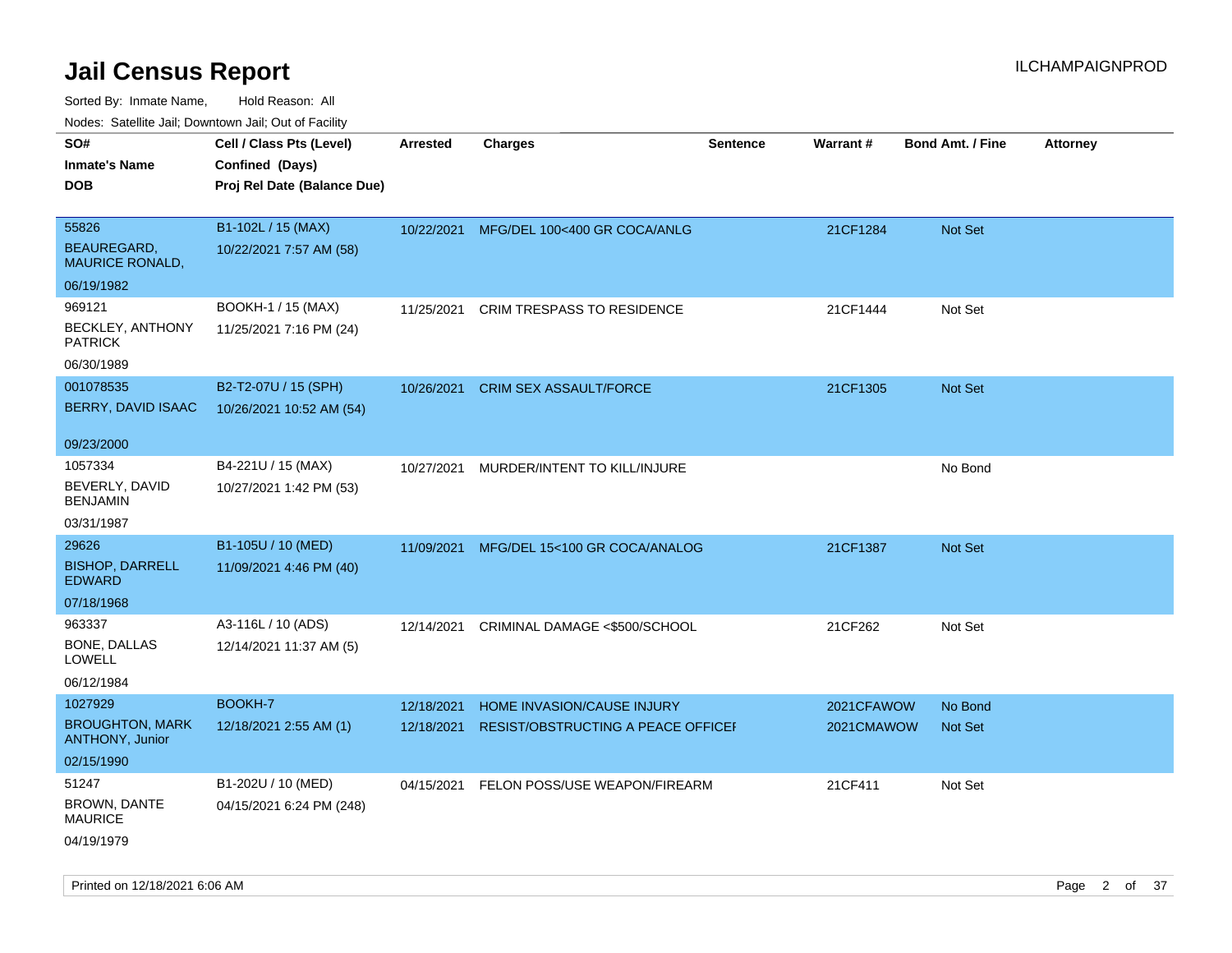Sorted By: Inmate Name, Hold Reason: All Nodes: Satellite Jail; Downtown Jail; Out of Facility

| SO#<br><b>Inmate's Name</b>             | Cell / Class Pts (Level)<br>Confined (Days) | Arrested   | <b>Charges</b>                            | <b>Sentence</b> | Warrant#   | <b>Bond Amt. / Fine</b> | <b>Attorney</b> |
|-----------------------------------------|---------------------------------------------|------------|-------------------------------------------|-----------------|------------|-------------------------|-----------------|
| <b>DOB</b>                              | Proj Rel Date (Balance Due)                 |            |                                           |                 |            |                         |                 |
| 29957                                   | B4-223U / 15 (MAX)                          | 11/13/2021 | FELON POSS/USE WEAPON/FIREARM             |                 | 21CF1390   | Not Set                 |                 |
| <b>BROWN, RODNEY</b><br><b>LOUIS</b>    | 11/13/2021 8:57 PM (36)                     |            | 11/13/2021 AGG CRIM SX AB/>5 YR OLDER VIC |                 | 2019CF0718 | 250000.00               |                 |
| 01/07/1968                              |                                             |            |                                           |                 |            |                         |                 |
| 001077945                               | A1-226L / 10 (MED)                          | 11/13/2021 | AGG ASLT PEACE OFF/FIRE/ER WRK            |                 | 2021CF637  | 1000.00                 |                 |
| <b>BROWN, SIDREA</b>                    | 11/13/2021 10:49 AM (36)                    | 11/13/2021 | <b>BURGLARY</b>                           |                 | 2021CF543  | 50000.00                |                 |
| <b>RENEIA</b>                           |                                             | 11/17/2021 | <b>BURGLARY</b>                           |                 | 21CF1264   | 1000.00                 |                 |
| 07/23/1992                              |                                             |            |                                           |                 |            |                         |                 |
| 988541                                  | A3-111L / 5 (ADS)                           | 12/06/2021 | POSSESSING A CONTROLLED SUBSTANC          |                 | 2020CF1195 | No Bond                 |                 |
| <b>BURDETTE, SHANE</b><br><b>DILLON</b> | 12/06/2021 2:57 PM (13)                     |            |                                           |                 |            |                         |                 |
| 11/29/1991                              | 1/3/2022 (0.00)                             |            |                                           |                 |            |                         |                 |
| 56936                                   | B2-T1-01U / 15 (SPH)                        | 11/01/2021 | PUBLIC INDECENCY/EXPOSURE/3+              | 3y/0m/0d (DO    |            | Not Set                 |                 |
| CALDWELL, STEVEN<br>ANDRE               | 11/01/2021 1:09 PM (48)                     |            |                                           |                 |            |                         |                 |
| 04/19/1982                              |                                             |            |                                           |                 |            |                         |                 |
| 39474                                   | B1-101U / 10 (ADS)                          |            | 07/06/2021 MFG/DEL 15<100 GR HEROIN/ANLG  |                 | 21CF792    | Not Set                 |                 |
| <b>CAMPBELL, AARON</b><br><b>JACOB</b>  | 07/06/2021 11:56 PM (166)                   |            |                                           |                 |            |                         |                 |
| 07/18/1974                              |                                             |            |                                           |                 |            |                         |                 |
| 958898                                  | B4-123L / 15 (MAX)                          | 11/18/2021 | AGGRAVATED DOMESTIC BATTERY               |                 | 21CF1409   | Not Set                 |                 |
| CHAMBERS, GARY<br><b>DANTE</b>          | 11/18/2021 5:10 AM (31)                     |            |                                           |                 |            |                         |                 |
| 05/24/1973                              |                                             |            |                                           |                 |            |                         |                 |
| 34805                                   | B1-106U / 15 (MAX)                          | 10/01/2021 | <b>DOMESTIC BATTERY</b>                   |                 | 21CF1183   | <b>Not Set</b>          |                 |
|                                         | CONERLY, KIN JOSEPH 10/01/2021 1:53 AM (79) | 10/01/2021 | <b>ARMED HABITUAL CRIMINAL</b>            |                 | 21CF1184   | Not Set                 |                 |
|                                         |                                             | 10/06/2021 | POSS STOLEN VEHICLE > \$25,000            |                 | 19CF1786   | <b>Not Set</b>          |                 |
| 11/16/1971                              |                                             |            |                                           |                 |            |                         |                 |
| 1074319                                 | B2-T1-04L / 15 (SPH)                        | 10/12/2021 | AGGRAVATED CRUELTY TO ANIMALS             |                 | 21CF1238   | Not Set                 |                 |
| CRAIG, DAVUCCI<br><b>DAVION</b>         | 10/12/2021 11:36 AM (68)                    | 10/14/2021 | <b>MURDER</b>                             |                 | 21CF1239   | Not Set                 |                 |
|                                         |                                             |            |                                           |                 |            |                         |                 |

08/02/2001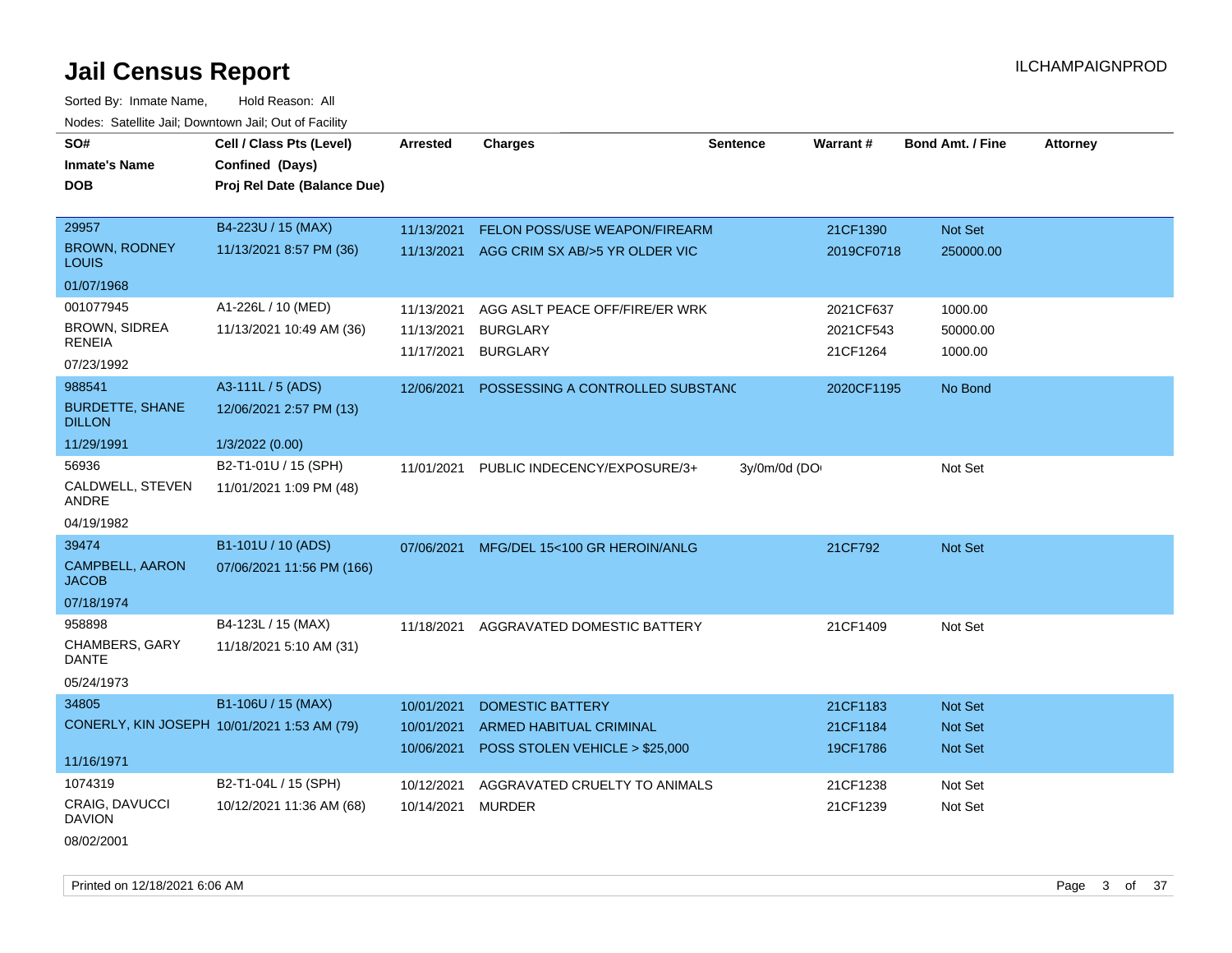Sorted By: Inmate Name, Hold Reason: All Nodes: Satellite Jail; Downtown Jail; Out of Facility

| SO#                                  | Cell / Class Pts (Level)    | <b>Arrested</b> | <b>Charges</b>                          | <b>Sentence</b> | Warrant#   | <b>Bond Amt. / Fine</b> | <b>Attorney</b> |
|--------------------------------------|-----------------------------|-----------------|-----------------------------------------|-----------------|------------|-------------------------|-----------------|
| <b>Inmate's Name</b>                 | Confined (Days)             |                 |                                         |                 |            |                         |                 |
| <b>DOB</b>                           | Proj Rel Date (Balance Due) |                 |                                         |                 |            |                         |                 |
|                                      |                             |                 |                                         |                 |            |                         |                 |
| 001077549                            | B2-T3-10L / 10 (SPH)        | 12/22/2020      | <b>PRED CRIM SEX ASLT/VICTIM &lt;13</b> |                 | 2020CF1469 | Not Set                 |                 |
| CRISTOBAL-MATEO,<br><b>CRISTOBAL</b> | 12/22/2020 1:17 PM (362)    |                 |                                         |                 |            |                         |                 |
| 12/02/1988                           |                             |                 |                                         |                 |            |                         |                 |
| 1023587                              | B1-203U / 15 (MAX)          | 09/24/2021      | MFG/DEL CANNABIS/2.5-10 GRAMS           |                 | 21CF1155   | Not Set                 |                 |
| DAVIS, MARTIN<br><b>DENNIS</b>       | 09/24/2021 9:38 PM (86)     | 09/24/2021      | ARMED HABITUAL CRIMINAL                 |                 | 2021-CF681 | 500000.00               |                 |
| 12/02/1994                           |                             |                 |                                         |                 |            |                         |                 |
| 001078538                            | B1-205L / 10 (MED)          | 10/26/2021      | <b>CRIM SEX ASSAULT/FORCE</b>           |                 | 21CF1301   | Not Set                 |                 |
| DAWKINS, LEN                         | 10/26/2021 8:18 PM (54)     |                 |                                         |                 |            |                         |                 |
| 03/23/1987                           |                             |                 |                                         |                 |            |                         |                 |
| 56972                                | B3-W8-32L / 10 (MED)        | 08/30/2021      | POSS STOLEN VEHICLE > \$25,000          |                 | 21CF1044   | Not Set                 |                 |
| DAY, DANIEL JOSEPH                   | 08/30/2021 3:07 PM (111)    | 09/04/2021      | <b>BURGLARY</b>                         |                 | 21CF1054   | Not Set                 |                 |
| 10/16/1982                           |                             |                 |                                         |                 |            |                         |                 |
| 989143                               | B3-W2-06L / 10 (MED)        | 09/27/2021      | STALKING/CAUSE PERSON DISTRESS          | 2y (DOC)        | 21CF1149   | 50000.00                |                 |
| DIAL, CLAYTON COLE                   | 09/27/2021 4:12 PM (83)     | 09/27/2021      | POSSESSION OF METH<5 GRAMS              | 3y (DOC)        |            | 9430.00                 |                 |
|                                      |                             |                 |                                         |                 |            |                         |                 |
| 07/28/1991                           |                             |                 |                                         |                 |            |                         |                 |
| 515892                               | B4-224U / 15 (MAX)          | 11/18/2021      | AGG DOMESTIC BATTERY/STRANGLE           | 4y (DOC)        | 15CF1432   | No Bond                 |                 |
| DISHMAN, BYRON<br><b>EUJEAN</b>      | 11/18/2021 2:33 PM (31)     |                 |                                         |                 |            |                         |                 |
| 07/30/1983                           |                             |                 |                                         |                 |            |                         |                 |
| 25659                                | B4-125L / 15 (MAX)          | 06/15/2021      | <b>RESIDENTIAL BURGLARY</b>             |                 | 2020CF1218 | 50000.00                |                 |
| DORRIS, LORENZO                      | 06/15/2021 6:17 AM (187)    | 06/15/2021      | <b>BURGLARY</b>                         |                 | 21CF689    | Not Set                 |                 |
| 07/19/1966                           |                             |                 |                                         |                 |            |                         |                 |
| 1076663                              | A4-101L / 15 (MAX)          | 07/15/2020      | *ARMED HABITUAL CRIMINAL                | 18y             | 2020-CF783 | 500000.00               |                 |
| DYE, KENNE YAKIEM                    | 07/15/2020 11:49 AM (522)   | 01/02/2021      | <b>RESIST/OBSTRUCT WITH INJURY</b>      | 2y              | 21CF2      | Not Set                 |                 |

05/30/1988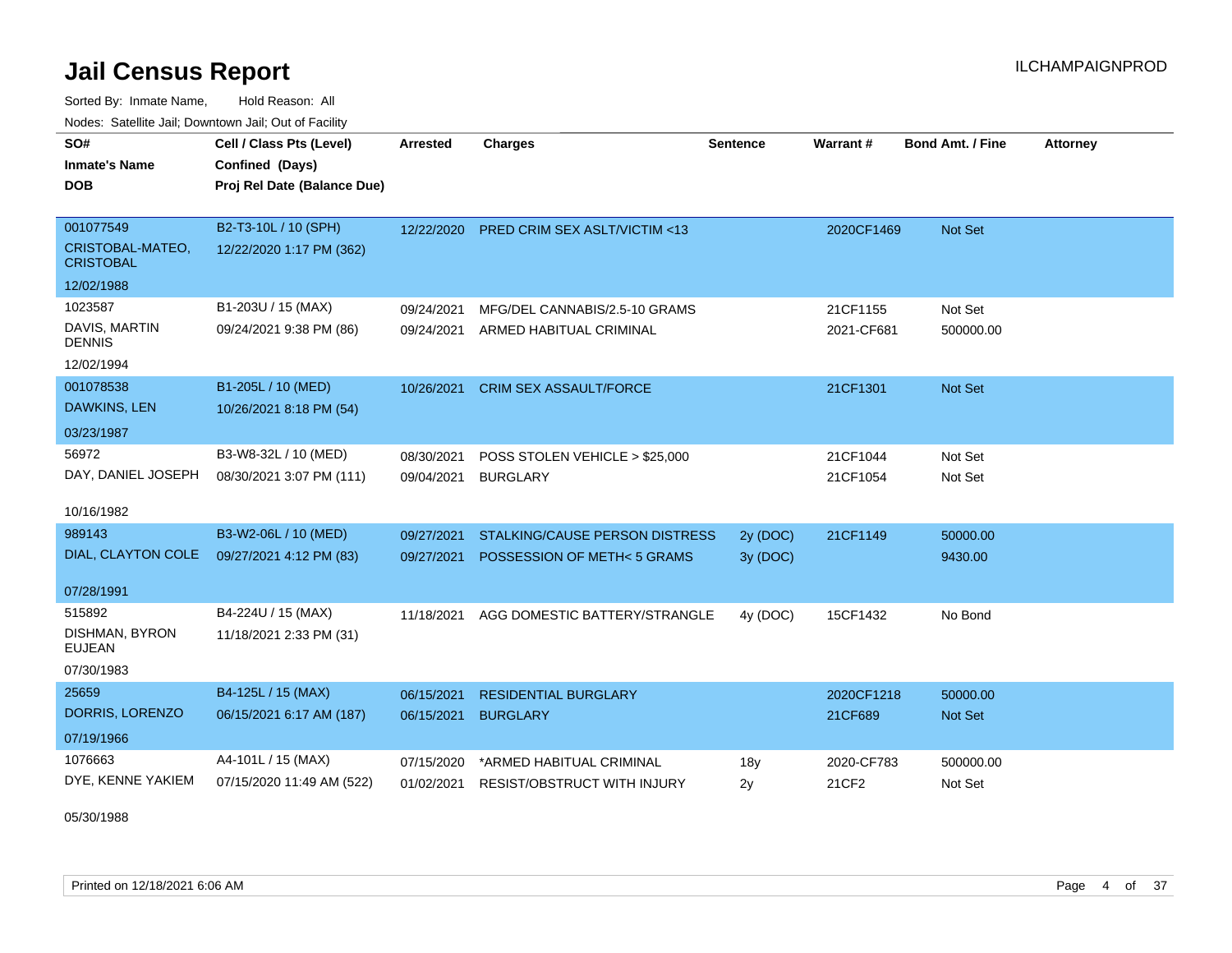Sorted By: Inmate Name, Hold Reason: All Nodes: Satellite Jail; Downtown Jail; Out of Facility

| SO#<br><b>Inmate's Name</b><br><b>DOB</b>  | Cell / Class Pts (Level)<br>Confined (Days)<br>Proj Rel Date (Balance Due) | <b>Arrested</b>   | <b>Charges</b>                            | <b>Sentence</b> | <b>Warrant#</b> | <b>Bond Amt. / Fine</b> | <b>Attorney</b> |
|--------------------------------------------|----------------------------------------------------------------------------|-------------------|-------------------------------------------|-----------------|-----------------|-------------------------|-----------------|
| 1024895                                    | A4-106U                                                                    | 12/15/2021        | MFG/DEL 100<400 GR COCA/ANLG              |                 | 21CF1535        | Not Set                 |                 |
| EDWARDS, GEORGE<br><b>CORTEZ</b>           | 12/15/2021 12:26 PM (4)                                                    | 12/15/2021        | AGGRAVATED BATTERY                        |                 | 21CF1536        | <b>Not Set</b>          |                 |
| 06/19/1994                                 |                                                                            |                   |                                           |                 |                 |                         |                 |
| 987328<br>ERVIN, DEIDRA ANN<br>RUTH        | A2-122L / 10 (MED)<br>12/11/2021 8:48 PM (8)                               |                   | 12/11/2021 AGG ASLT PEACE OFF/FIRE/ER WRK |                 | 21CF1515        | Not Set                 |                 |
| 04/15/1991                                 |                                                                            |                   |                                           |                 |                 |                         |                 |
| 45194<br><b>FALLS, ANDREW</b>              | B3-W1-01U / 10 (MED)<br>10/20/2021 12:59 AM (60)                           | 10/20/2021        | DOMESTIC BATTERY/OTHER PRIOR              |                 | 21CF1265        | <b>Not Set</b>          |                 |
| 08/15/1976                                 |                                                                            |                   |                                           |                 |                 |                         |                 |
| 527081<br>FERGUSON,<br><b>CHRISTOPHER</b>  | B3-W6-24L / 10 (MED)<br>09/06/2021 1:18 PM (104)                           | 09/06/2021        | ARSON/REAL/PERSONAL PROP>\$150            |                 | 2021 CF 797     | 25000.00                |                 |
| 12/21/1981                                 |                                                                            |                   |                                           |                 |                 |                         |                 |
| 1039744                                    | A3-113L / 15 (ADS)                                                         | 12/06/2021 MURDER |                                           |                 | 20CF959         | 1000000.00              |                 |
| <b>FONVILLE, TREVOY</b><br><b>JERMAINE</b> | 12/06/2021 10:52 AM (13)                                                   |                   |                                           |                 |                 |                         |                 |
| 01/13/1996                                 |                                                                            |                   |                                           |                 |                 |                         |                 |
| 001078690                                  | BOOKH-6                                                                    | 12/17/2021        | DISORDERLY CONDUCT                        |                 | 21CMAWOW        | Not Set                 |                 |
| FRANCISCO-PEDRO,<br>ALEJANDRO              | 12/18/2021 1:40 AM (1)                                                     | 12/17/2021        | RESIST/OBSTRUCTING A PEACE OFFICEF        |                 | 21CMAWOW        | Not Set                 |                 |
| 07/25/1997                                 |                                                                            | 12/17/2021        | DRVG UNDER INFLU OF ALCOHOL               |                 | 21CMAWOW        | 3000.00                 |                 |
|                                            |                                                                            | 12/17/2021        | OPERATE WITHOUT INSURANCE                 |                 | 21CMAWOW        | Not Set                 |                 |
| 518395                                     | B2-T3-12L / 15 (SPH)                                                       | 07/07/2020        | <b>CRIMINAL SEXUAL ASSAULT</b>            |                 | 2020-CF735      | 250000.00               |                 |
|                                            | FRANDLE, MARK RYAN 07/07/2020 3:42 PM (530)                                |                   |                                           |                 |                 |                         |                 |
| 09/10/1985                                 |                                                                            |                   |                                           |                 |                 |                         |                 |
| 001077934                                  | A1-224L / 10 (MED)                                                         | 08/22/2021        | AGG DUI/ACCIDENT/DEATH                    |                 | 21CF1024        | Not Set                 |                 |
| FREED, LOGAN<br><b>SUZANNE</b>             | 08/22/2021 11:45 PM (119)                                                  | 08/22/2021        | DOMESTIC BATTERY                          |                 | 21 CM 172       | 10000.00                |                 |
| 0.011011000                                |                                                                            |                   |                                           |                 |                 |                         |                 |

08/18/1996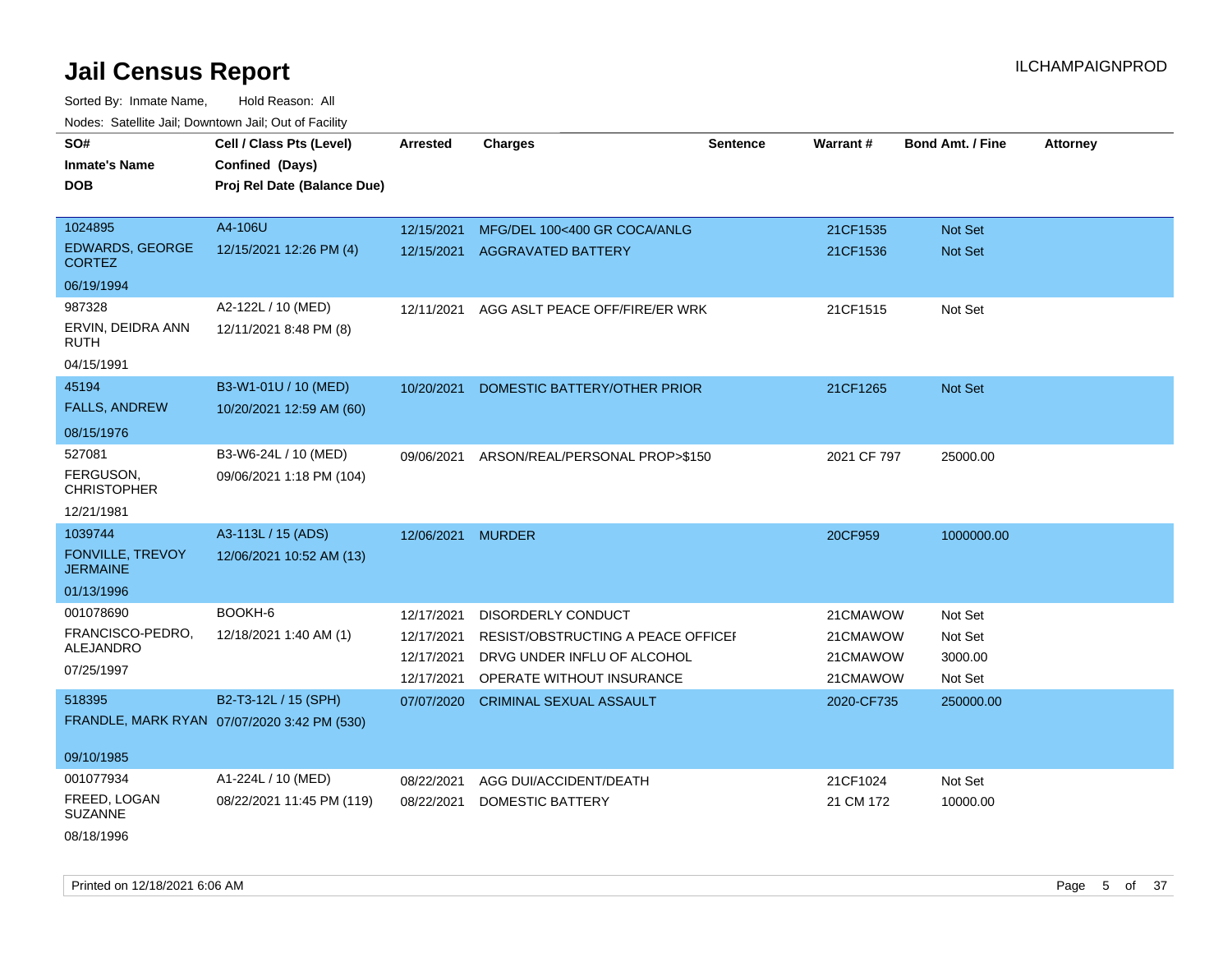| SO#                                    | Cell / Class Pts (Level)    | <b>Arrested</b> | <b>Charges</b>                       | <b>Sentence</b> | Warrant# | <b>Bond Amt. / Fine</b> | <b>Attorney</b> |
|----------------------------------------|-----------------------------|-----------------|--------------------------------------|-----------------|----------|-------------------------|-----------------|
| <b>Inmate's Name</b>                   | Confined (Days)             |                 |                                      |                 |          |                         |                 |
| <b>DOB</b>                             | Proj Rel Date (Balance Due) |                 |                                      |                 |          |                         |                 |
|                                        |                             |                 |                                      |                 |          |                         |                 |
| 001078290                              | A1-125U / 10 (ADS)          | 08/19/2021      | MACHINE GUN/AUTO WEAPON/VEH          |                 | 21CF1012 | Not Set                 |                 |
| FREEMAN, ANGEL<br><b>JANILA KAY</b>    | 08/19/2021 1:26 AM (122)    |                 |                                      |                 |          |                         |                 |
| 12/25/1995                             |                             |                 |                                      |                 |          |                         |                 |
| 1068518                                | A4-106L                     | 12/16/2021      | <b>BURGLARY</b>                      |                 | 21CF54   | 10000.00                |                 |
| FULFORD, WILLIE                        | 12/15/2021 11:16 PM (4)     | 12/16/2021      | <b>BURGLARY</b>                      |                 | 21CF416  | 10000.00                |                 |
| Junior                                 |                             | 12/16/2021      | <b>RESIST/OBSTRUCT WITH INJURY</b>   |                 | 21C370   | 5000.00                 |                 |
| 12/12/1963                             |                             |                 |                                      |                 |          |                         |                 |
| 001078450                              | B3-W1-04L / 10 (MED)        | 10/26/2021      | <b>AGGRAVATED BATTERY</b>            |                 |          | Not Set                 |                 |
| <b>GAMBLE, HAKEEM</b><br><b>DARION</b> | 10/26/2021 1:01 PM (54)     | 10/26/2021      | <b>BURGLARY W/O CAUSING DAMAGE</b>   |                 |          | No Bond                 |                 |
| 12/17/1999                             | 12/23/2021 (0.00)           |                 |                                      |                 |          |                         |                 |
| 001078633                              | B2-T4-13U / 15 (MAX)        | 12/01/2021      | PRED CRIM SEX ASLT/VICTIM <13        |                 | 21CF1416 | 250000.00               |                 |
| GONZALEZ-GUILLEN,<br><b>EDWARD</b>     | 12/01/2021 12:08 PM (18)    |                 |                                      |                 |          |                         |                 |
| 08/25/2002                             |                             |                 |                                      |                 |          |                         |                 |
| 001078607                              | B4-221L / 15 (MAX)          | 11/22/2021      | <b>FELON POSS/USE FIREARM/PAROLE</b> |                 | 21CF1437 | <b>Not Set</b>          |                 |
| <b>GRAY, WILLIAM</b><br>DA'VON         | 11/22/2021 2:57 PM (27)     | 11/22/2021      | ATTEMPT (FIRST DEGREE MURDER)        |                 | 21CF1435 | Not Set                 |                 |
| 04/18/1984                             |                             |                 |                                      |                 |          |                         |                 |
| 56342                                  | B1-104L / 10 (MED)          | 10/21/2021      | ARMED HABITUAL CRIMINAL              |                 | 21CF1279 | Not Set                 |                 |
| <b>GRIFFIN, NATHAN</b>                 | 10/21/2021 4:20 PM (59)     | 10/21/2021      | THEFT CONTROL INTENT <\$500          |                 | 17CF1451 | 10000.00                |                 |
| <b>EUGENE</b>                          |                             | 10/21/2021      | DRIVING ON REVOKED LICENSE           |                 | 20TR1979 | 3000.00                 |                 |
| 02/24/1969                             |                             |                 |                                      |                 |          |                         |                 |
| 1071098                                | B1-201U / 15 (MAX)          | 11/06/2021      | AGG CRIM SEX ASSAULT/FIREARM         |                 | 21CF1368 | <b>Not Set</b>          |                 |
| <b>HARRIS, SHEMAR</b><br><b>HARLEM</b> | 11/06/2021 8:22 AM (43)     |                 |                                      |                 |          |                         |                 |
| 07/22/2000                             |                             |                 |                                      |                 |          |                         |                 |
| 001078685                              | A3-216L                     | 12/16/2021      | <b>RESIDENTIAL BURGLARY</b>          |                 | 21CF1544 | Not Set                 |                 |
| HATHORN, MELVIN<br>NATHANIEL           | 12/16/2021 10:18 AM (3)     |                 |                                      |                 |          |                         |                 |
| 02/27/1999                             |                             |                 |                                      |                 |          |                         |                 |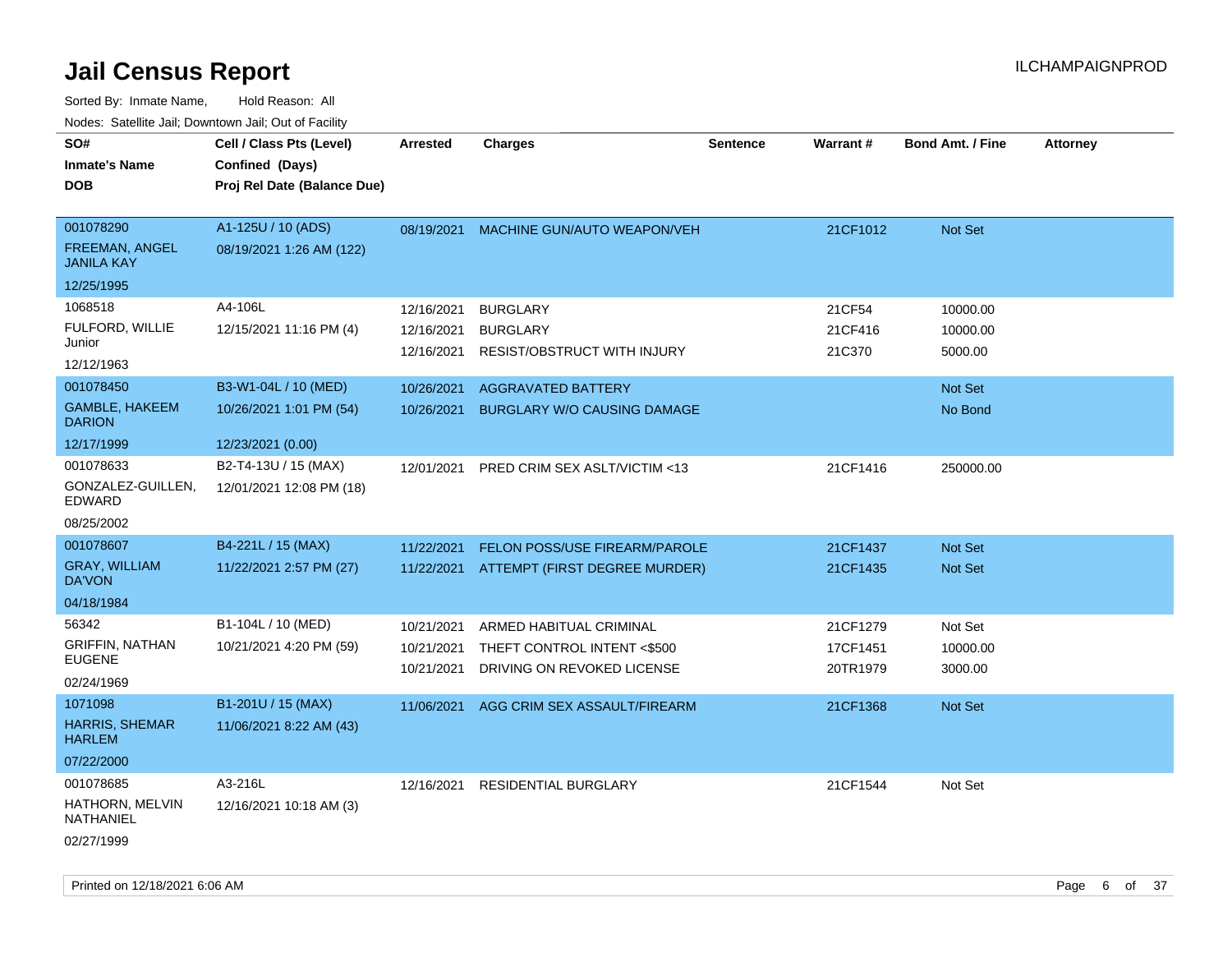| SO#                                      | Cell / Class Pts (Level)    | <b>Arrested</b> | <b>Charges</b>                            | <b>Sentence</b> | Warrant#   | <b>Bond Amt. / Fine</b> | <b>Attorney</b> |
|------------------------------------------|-----------------------------|-----------------|-------------------------------------------|-----------------|------------|-------------------------|-----------------|
| <b>Inmate's Name</b>                     | Confined (Days)             |                 |                                           |                 |            |                         |                 |
| <b>DOB</b>                               | Proj Rel Date (Balance Due) |                 |                                           |                 |            |                         |                 |
|                                          |                             |                 |                                           |                 |            |                         |                 |
| 965829                                   | <b>BOOKH-4 / 10 (ADS)</b>   | 09/09/2021      | <b>HRSMT/NO CONVERSATION/KILL</b>         |                 | 2021CF1072 | 25000.00                |                 |
| <b>HEINZ, ANDREW</b><br><b>MICHAEL</b>   | 09/09/2021 5:21 PM (101)    | 09/13/2021      | <b>PROBATION VIOLATION</b>                |                 | 21CF7      | Not Set                 |                 |
| 07/01/1987                               |                             |                 |                                           |                 |            |                         |                 |
| 1060703                                  | BOOKH-5                     | 12/17/2021      | <b>DOMESTIC BATTERY</b>                   |                 | 2021CFAWOW | Not Set                 |                 |
| HERNANDEZ,                               | 12/17/2021 11:28 PM (2)     | 12/17/2021      | <b>RESIST/OBSTRUCTING A PEACE OFFICEF</b> |                 | 2021CFAWOW | Not Set                 |                 |
| <b>GUADALUPE</b>                         |                             | 12/17/2021      | <b>AGGRAVATED BATTERY</b>                 |                 | 2021CFAWOW | Not Set                 |                 |
| 05/22/1996                               |                             |                 |                                           |                 |            |                         |                 |
| 001078488                                | B2-T3-11U / 15 (SPH)        | 10/14/2021      | PRED CRIM SEX ASLT/VICTIM <13             |                 | 21CF1232   | 500000.00               |                 |
| HERNANDEZ-LOPEZ,<br><b>ERNESTO</b>       | 10/14/2021 3:15 PM (66)     | 10/14/2021      | <b>FUGITIVE FROM JUSTICE</b>              |                 | 21CF1246   | Not Set                 |                 |
| 11/28/1975                               |                             |                 |                                           |                 |            |                         |                 |
| 975293                                   | B2-T4-14L / 10 (SPH)        | 07/21/2021      | VIO ORDER/PRIOR VIO OF ORDER              |                 | 21CF914    | No Bond                 |                 |
| HILL, JACOB MILES                        | 07/21/2021 8:43 PM (151)    | 07/21/2021      | <b>STALKING</b>                           |                 | 2021CF863  | Not Set                 |                 |
|                                          |                             | 07/25/2021      | PAROLE REVOCATION                         |                 | CH2104646  | Not Set                 |                 |
| 02/06/1988                               |                             | 08/18/2021      | <b>HARASS WITNESS/FAMILY MBR/REP</b>      |                 | 21CF992    | Not Set                 |                 |
|                                          |                             | 09/09/2021      | AGG STALKING/BODILY HARM                  |                 | 21CF1073   | Not Set                 |                 |
| 48471                                    | B1-207L / 15 (MAX)          | 08/08/2021      | AGG BATTERY/DISCHARGE FIREARM             |                 | 21CF946    | Not Set                 |                 |
| HILL, RAMESH<br><b>JERMAINE</b>          | 08/08/2021 4:45 AM (133)    |                 |                                           |                 |            |                         |                 |
| 12/11/1978                               |                             |                 |                                           |                 |            |                         |                 |
| 49618                                    | B1-107U / 10 (MED)          | 10/26/2021      | AGG FLEEING POLICE/21 MPH OVER            |                 | 21CF1529   | No Bond                 |                 |
| HITES, STEVEN<br><b>WAYNE</b>            | 10/26/2021 7:42 AM (54)     |                 |                                           |                 |            |                         |                 |
| 12/31/1979                               |                             |                 |                                           |                 |            |                         |                 |
| 1043704                                  | B4-223L / 15 (MAX)          |                 | 07/13/2021 ARMED ROBBERY/ARMED W/FIREARM  | 12y (DOC)       | 21CF815    | Not Set                 |                 |
| <b>HOUSTON, STEVEN</b><br><b>CORDELL</b> | 07/13/2021 5:56 AM (159)    |                 |                                           |                 |            |                         |                 |
| 01/24/1989                               |                             |                 |                                           |                 |            |                         |                 |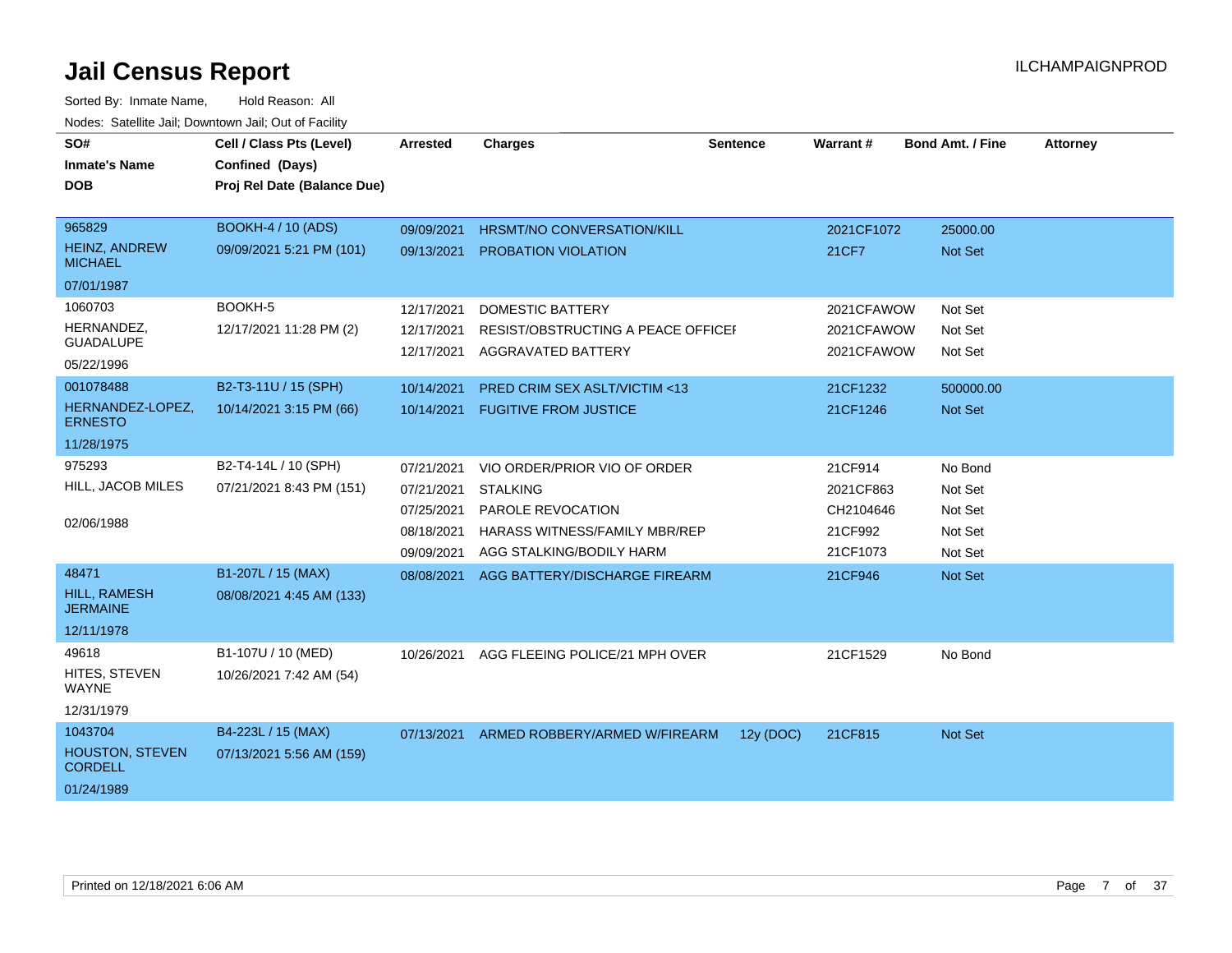| SO#                               | Cell / Class Pts (Level)                   | <b>Arrested</b> | <b>Charges</b>                           | <b>Sentence</b> | Warrant#    | <b>Bond Amt. / Fine</b> | <b>Attorney</b> |
|-----------------------------------|--------------------------------------------|-----------------|------------------------------------------|-----------------|-------------|-------------------------|-----------------|
| <b>Inmate's Name</b>              | Confined (Days)                            |                 |                                          |                 |             |                         |                 |
| <b>DOB</b>                        | Proj Rel Date (Balance Due)                |                 |                                          |                 |             |                         |                 |
|                                   |                                            |                 |                                          |                 |             |                         |                 |
| 999198                            | B4-222L / 15 (MAX)                         | 11/30/2021      | FELON POSS/USE FIREARM PRIOR             |                 | 21CF1377    | 500000.00               |                 |
| <b>HOWARD, BRION LIN</b>          | 11/30/2021 10:41 AM (19)                   |                 |                                          |                 |             |                         |                 |
|                                   |                                            |                 |                                          |                 |             |                         |                 |
| 06/10/1992                        |                                            |                 |                                          |                 |             |                         |                 |
| 1061996                           | A1-124L / 5 (MIN)                          | 10/30/2021      | DRVG UNDER INFLUENCE OF DRUG             | 180d (CJ)       |             | No Bond                 |                 |
| HUBBARD, REBEKIAH                 | 10/30/2021 1:37 PM (50)                    | 10/30/2021      | RETAIL THEFT/DISP MERCH/<\$300           |                 | 2018CF1302  | 20000.00                |                 |
| <b>DIONA</b>                      |                                            | 10/31/2021      | USE FORGED CR/DEBIT CARD/<\$300          | 2y (DOC)        |             | No Bond                 |                 |
| 04/08/1998                        |                                            |                 |                                          |                 |             |                         |                 |
| 953555                            | B4-122L / 15 (MAX)                         | 03/10/2021      | <b>CRIM TRESPASS TO RESIDENCE</b>        |                 | 21CF272     | Not Set                 |                 |
| HUNT, TAVARIS EARL                | 03/10/2021 4:58 AM (284)                   | 04/14/2021      | AGG FLEEING POLICE/21 MPH OVER           | 3y (DOC)        | 2020CF94    | 10000.00                |                 |
|                                   |                                            |                 |                                          |                 |             |                         |                 |
| 12/29/1987                        |                                            |                 |                                          |                 |             |                         |                 |
| 001078639                         | B1-206L / 10 (MED)                         | 12/02/2021      | <b>FUGITIVE FROM JUSTICE</b>             |                 | 21CF1465    | Not Set                 |                 |
| JACKSON, GREGORY<br><b>LYNN</b>   | 12/02/2021 3:43 AM (17)                    |                 |                                          |                 |             |                         |                 |
| 11/22/1994                        |                                            |                 |                                          |                 |             |                         |                 |
|                                   |                                            |                 |                                          |                 |             |                         |                 |
| 38993                             | B4-126L / 15 (MAX)                         |                 | 02/13/2021 ATTEMPT (FIRST DEGREE MURDER) |                 | 21CF181     | Not Set                 |                 |
| JACKSON, LAMONT<br><b>JEREMIE</b> | 02/13/2021 7:45 AM (309)                   |                 |                                          |                 |             |                         |                 |
| 07/31/1973                        |                                            |                 |                                          |                 |             |                         |                 |
| 001078689                         | BOOKH-3                                    | 12/17/2021      | AGG UUW/PERSON/LOADED FIREARM            |                 | 2021CFAWOW  | No Bond                 |                 |
| JACKSON, PRENTISS                 | 12/18/2021 12:39 AM (1)                    |                 |                                          |                 |             |                         |                 |
|                                   |                                            | 12/17/2021      | POSSESSION OF STOLEN FIREARM             |                 | 2021CFAWOW  | Not Set                 |                 |
| 09/02/2003                        |                                            |                 |                                          |                 |             |                         |                 |
| 001077487                         | B3-W8-30L / 10 (MED)                       | 12/03/2020      | FELON POSS/USE WEAPON/FIREARM            |                 | 20CF1377    | <b>Not Set</b>          |                 |
| <b>JACKSON, TERREL</b>            | 12/03/2020 10:18 AM (381)                  | 11/09/2021      | AGG DISCHARGE FIREARM/OCC VEH            |                 | 21CR0331401 | No Bond                 |                 |
| <b>DANDRE</b>                     |                                            |                 |                                          |                 |             |                         |                 |
| 08/11/1990                        |                                            |                 |                                          |                 |             |                         |                 |
| 001077864                         | B1-103L / 15 (MAX)                         | 04/18/2021      | FELON POSS/USE WEAPON/FIREARM            |                 | 21CF428     | Not Set                 |                 |
| D                                 | JAMERSON, ANTHONY 04/18/2021 7:21 PM (245) |                 |                                          |                 |             |                         |                 |
| 01/26/1990                        |                                            |                 |                                          |                 |             |                         |                 |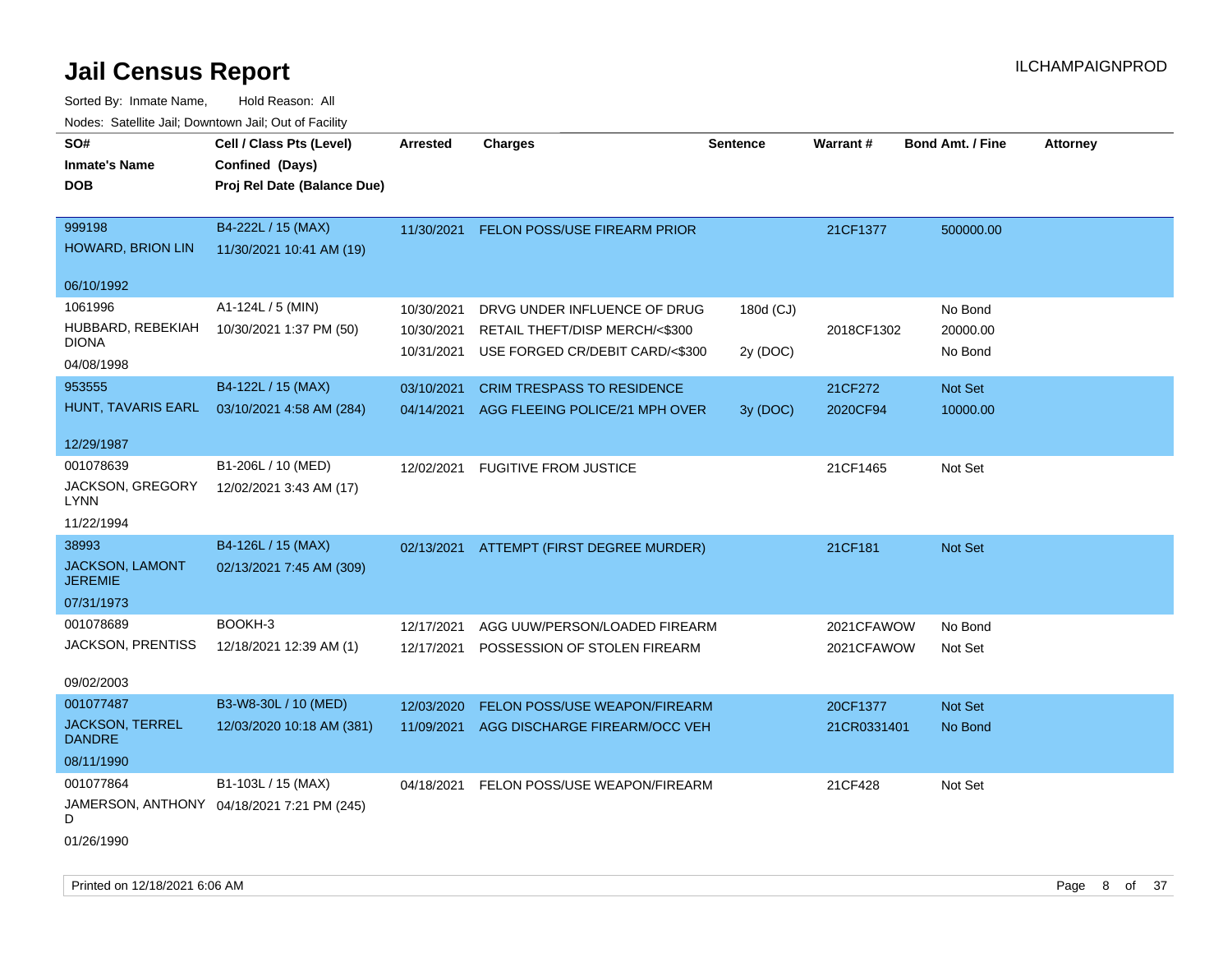Sorted By: Inmate Name, Hold Reason: All Nodes: Satellite Jail; Downtown Jail; Out of Facility

| voues. Salemie Jan, Downtown Jan, Out of Facility |                             |                 |                                          |                 |           |                         |                 |
|---------------------------------------------------|-----------------------------|-----------------|------------------------------------------|-----------------|-----------|-------------------------|-----------------|
| SO#                                               | Cell / Class Pts (Level)    | <b>Arrested</b> | <b>Charges</b>                           | <b>Sentence</b> | Warrant#  | <b>Bond Amt. / Fine</b> | <b>Attorney</b> |
| <b>Inmate's Name</b>                              | Confined (Days)             |                 |                                          |                 |           |                         |                 |
| <b>DOB</b>                                        | Proj Rel Date (Balance Due) |                 |                                          |                 |           |                         |                 |
|                                                   |                             |                 |                                          |                 |           |                         |                 |
| 001077437                                         | B3-W4-16L / 10 (MED)        | 08/23/2021      | DOM BTRY/CONTACT/1-2 PRECONV             |                 | 21CF1025  | <b>Not Set</b>          |                 |
| JOHNSON, ANTONIO<br><b>LASHAUN</b>                | 08/23/2021 7:48 PM (118)    |                 |                                          |                 |           |                         |                 |
| 01/06/1980                                        |                             |                 |                                          |                 |           |                         |                 |
| 1071536                                           | B1-206U / 15 (MED)          |                 | 06/17/2021 ATTEMPT (FIRST DEGREE MURDER) |                 | 21CF702   | Not Set                 |                 |
| JOHNSON, ZACHERY<br>EDWARD                        | 06/17/2021 2:00 AM (185)    |                 |                                          |                 |           |                         |                 |
| 10/30/1987                                        |                             |                 |                                          |                 |           |                         |                 |
| 001078645                                         | B4-222U / 10 (MED)          | 12/02/2021      | <b>AGG DISCHARGE FIREARM</b>             |                 | 21CF1478  | No Bond                 |                 |
| <b>JONES, KELVIN</b><br><b>KHYRIC</b>             | 12/02/2021 6:56 PM (17)     |                 |                                          |                 |           |                         |                 |
| 02/27/2001                                        |                             |                 |                                          |                 |           |                         |                 |
| 956822                                            | B1-107L / 15 (MAX)          | 11/25/2021      | AGGRAVATED DOMESTIC BATTERY              |                 | 21CF1442  | Not Set                 |                 |
| JONES, MARIO                                      | 11/25/2021 10:37 AM (24)    | 11/25/2021      | PAROLE REVOCATION                        |                 | CH2106361 | No Bond                 |                 |
| NATHANIEL                                         |                             | 11/25/2021      | UNLAWFUL RESTRAINT                       |                 | 21CF1443  | Not Set                 |                 |
| 10/27/1987                                        |                             |                 |                                          |                 |           |                         |                 |
| 1008468                                           | B4-226U                     | 12/01/2021      | FELON POSS/USE WEAPON/FIREARM            |                 | 21CF1472  | Not Set                 |                 |
| <b>JONES, MARTEZ</b><br><b>LAMONTE</b>            | 12/01/2021 1:28 PM (18)     | 12/02/2021      | PROBATION VIOLATION                      |                 | 20CF1151  | <b>Not Set</b>          |                 |
| 06/22/1993                                        |                             |                 |                                          |                 |           |                         |                 |
| 001077877                                         | A4-101U / 10 (MED)          | 04/24/2021      | AGG DISCHARGE FIREARM/OCC BLDG           | 5y (DOC)        |           | Not Set                 |                 |
| JORDAN, PATRICK<br><b>RODEL</b>                   | 04/24/2021 3:53 PM (239)    |                 |                                          |                 |           |                         |                 |
| 10/22/2002                                        |                             |                 |                                          |                 |           |                         |                 |
| 506244                                            | B1-204L / 15 (MAX)          | 07/15/2021      | ARMED ROBBERY/ARMED W/FIREARM            |                 | 2021CF791 | 250000.00               |                 |
| JOSLIN, JASON LEE                                 | 07/15/2021 4:38 AM (157)    |                 |                                          |                 |           |                         |                 |
|                                                   |                             |                 |                                          |                 |           |                         |                 |
| 12/22/1985                                        |                             |                 |                                          |                 |           |                         |                 |
| 66662                                             | A3-112L / 10 (ADS)          | 12/05/2021      | POSS AMT CON SUB EXCEPT(A)/(D)           |                 | 18CF597   | 200000.00               |                 |
| KINTNER, WESLEY J                                 | 12/05/2021 1:57 PM (14)     |                 |                                          |                 |           |                         |                 |
|                                                   |                             |                 |                                          |                 |           |                         |                 |

04/15/1986

Printed on 12/18/2021 6:06 AM **Page 9 of 37**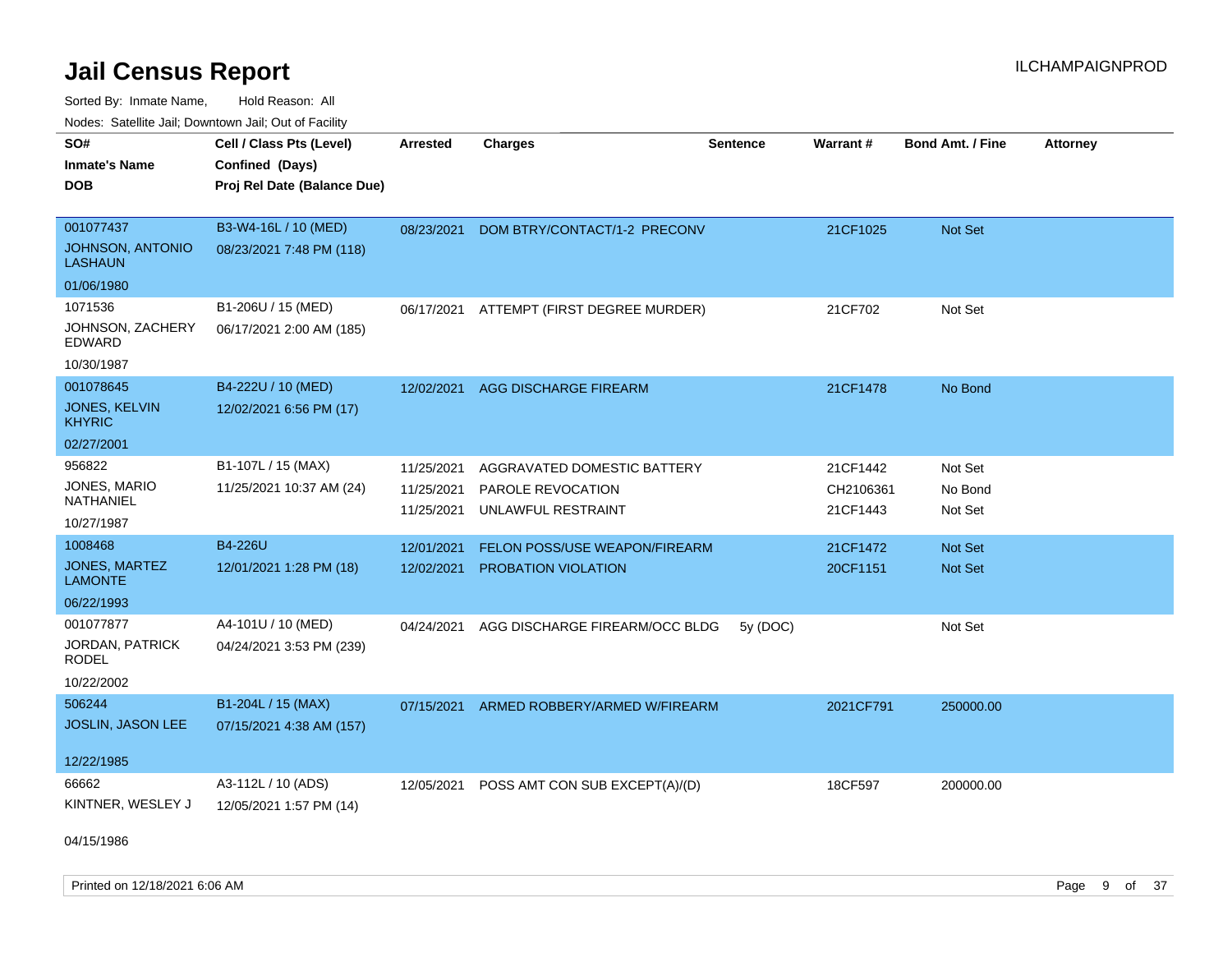| roaco. Catolino cali, Downtown cali, Out of Fability |                                              |            |                                |                       |              |                         |                 |
|------------------------------------------------------|----------------------------------------------|------------|--------------------------------|-----------------------|--------------|-------------------------|-----------------|
| SO#                                                  | Cell / Class Pts (Level)                     | Arrested   | <b>Charges</b>                 | <b>Sentence</b>       | Warrant#     | <b>Bond Amt. / Fine</b> | <b>Attorney</b> |
| <b>Inmate's Name</b>                                 | Confined (Days)                              |            |                                |                       |              |                         |                 |
| <b>DOB</b>                                           | Proj Rel Date (Balance Due)                  |            |                                |                       |              |                         |                 |
|                                                      |                                              |            |                                |                       |              |                         |                 |
| 65642                                                | BOOKH-3                                      | 12/18/2021 | <b>RETAIL THEFT</b>            |                       | 2021CMAWOW   | Not Set                 |                 |
| <b>KRAUS, SIMSON</b>                                 | 12/18/2021 5:52 AM (1)                       |            |                                |                       |              |                         |                 |
| 01/17/1972                                           |                                              |            |                                |                       |              |                         |                 |
| 1070011                                              | B4-124U / 15 (MAX)                           | 08/03/2021 | AGG DISCH FIREARM/1ST AID PERS |                       | 21CF929      | Not Set                 |                 |
| LAWS, WILLIAM<br>ZARAK, Third                        | 08/03/2021 3:53 PM (138)                     |            |                                |                       |              |                         |                 |
| 07/06/1999                                           |                                              |            |                                |                       |              |                         |                 |
| 548089                                               | B1-204U / 15 (MAX)                           | 12/04/2020 | ATTEMPT (FIRST DEGREE MURDER)  |                       | 20CF1378     | Not Set                 |                 |
| LEWIS, LAWRENCE                                      | 12/04/2020 4:42 AM (380)                     | 12/04/2020 | AGG DOMESTIC BATTERY/STRANGLE  |                       | 18CF1507     | 10000.00                |                 |
| PAUL, Third                                          |                                              | 12/04/2020 | METH DELIVERY/100<400 GRAMS    |                       | 20CF1481     | Not Set                 |                 |
| 02/08/1993                                           |                                              |            |                                |                       |              |                         |                 |
| 001077524                                            | B2-T4-15U / 10 (SPH)                         | 12/14/2020 | AGG BATTERY/JUDGE/EMT          |                       | 2020-CF-1212 | 10000.00                |                 |
| LEWIS, TREVOR                                        | 12/14/2020 5:16 PM (370)                     | 12/14/2020 | <b>RESIDENTIAL ARSON</b>       |                       | 2020-CF-1388 | 150000.00               |                 |
| <b>DANIEL</b>                                        |                                              | 12/14/2020 | AGG BATTERY/PUBLIC PLACE       |                       | 2020-CF-1231 | 50000.00                |                 |
| 06/03/2002                                           |                                              | 12/14/2020 | AGG BATTERY/PEACE OFFICER      |                       | 2020-CF-1211 | 10000.00                |                 |
| 001077621                                            | A3-113U / 10 (ADS)                           | 12/05/2021 | AGG ASLT PEACE OFF/FIRE/ER WRK |                       | 2021CF64     | 100000.00               |                 |
|                                                      | LINDSEY, DONALD RAY 12/05/2021 10:23 AM (14) |            |                                |                       |              |                         |                 |
|                                                      |                                              |            |                                |                       |              |                         |                 |
| 08/19/1996                                           |                                              |            |                                |                       |              |                         |                 |
| 542800                                               | B4-122U / 15 (MAX)                           | 12/03/2021 | RECKLESS CONDUCT/BODILY HARM   |                       | 18CM187      | 1000.00                 |                 |
| LOVE, REGINALD<br><b>MONTEAS</b>                     | 12/03/2021 10:00 AM (16)                     | 12/03/2021 | MFG/DEL CANNABIS/>5,000 GRAMS  | 54m (DOC)             | 20-CF-917    | No Bond                 |                 |
| 11/11/1985                                           |                                              |            |                                |                       |              |                         |                 |
| 1065002                                              | B3-W4-13U / 10 (MED)                         | 11/16/2021 | DOMESTIC BTRY/CONTACT/VIO O/P  |                       | 2019CF001781 | 25000.00                |                 |
| LOVELESS, DUSTIN<br>DEE.                             | 11/16/2021 11:41 AM (33)                     | 11/16/2021 | DOM BTRY/CONTACT/1-2 PRECONV   |                       | 2021CF000494 | 25000.00                |                 |
| 06/17/1982                                           |                                              |            |                                |                       |              |                         |                 |
| 1072891                                              | B2-DR / 5 (SPH)                              | 11/29/2021 | AGG CRIM SEX ABUSE/BODILY HARM | 3y/0m/0d (DO: 19CF664 |              | No Bond                 |                 |
| MALAK, ATILCAN                                       | 11/29/2021 8:57 AM (20)                      |            |                                |                       |              |                         |                 |
| 02/17/1997                                           |                                              |            |                                |                       |              |                         |                 |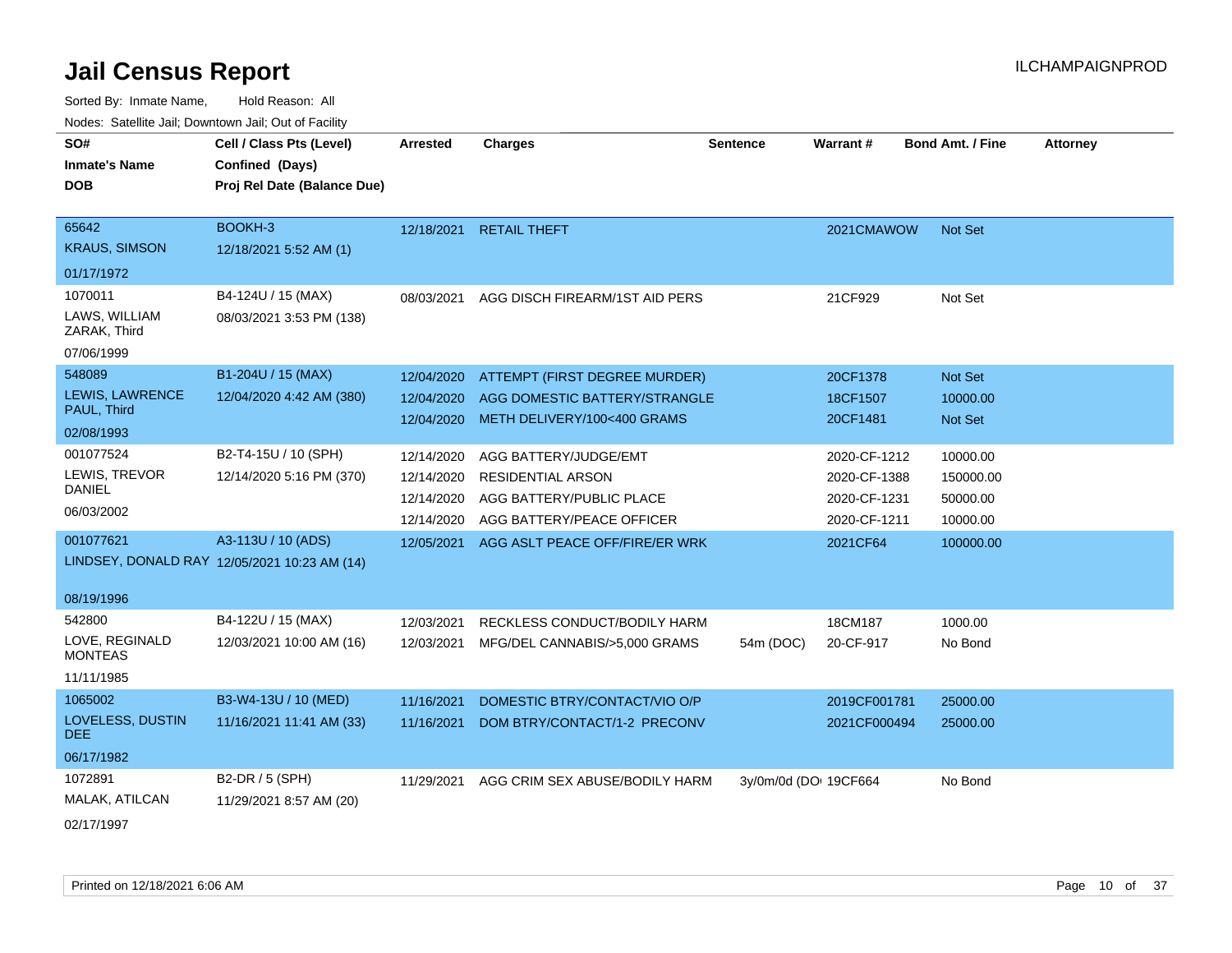| rouco. Calcinic Jan, Downtown Jan, Out of Facility |                                                                            |                 |                                          |                 |                 |                         |                 |
|----------------------------------------------------|----------------------------------------------------------------------------|-----------------|------------------------------------------|-----------------|-----------------|-------------------------|-----------------|
| SO#<br>Inmate's Name<br>DOB                        | Cell / Class Pts (Level)<br>Confined (Days)<br>Proj Rel Date (Balance Due) | <b>Arrested</b> | <b>Charges</b>                           | <b>Sentence</b> | <b>Warrant#</b> | <b>Bond Amt. / Fine</b> | <b>Attorney</b> |
|                                                    |                                                                            |                 |                                          |                 |                 |                         |                 |
| 1000869                                            | B1-106L / 15 (MAX)                                                         |                 | 09/11/2021 FELON POSS/USE WEAPON/FIREARM |                 | 21CF1102        | <b>Not Set</b>          |                 |
| <b>MARTIN, MANNIX</b><br>TILMOND                   | 09/12/2021 12:40 AM (98)                                                   |                 |                                          |                 |                 |                         |                 |
| 07/19/1991                                         |                                                                            |                 |                                          |                 |                 |                         |                 |
| 48792                                              | B4-225U / 10 (MED)                                                         | 11/19/2021      | AGG BATTERY/DISCHARGE FIREARM            |                 | 21CF1425        | Not Set                 |                 |
| MCCLAIN, HURCHEL<br>JOSEPH                         | 11/20/2021 4:11 AM (29)                                                    |                 |                                          |                 |                 |                         |                 |
| 05/01/1979                                         |                                                                            |                 |                                          |                 |                 |                         |                 |
| 001077938                                          | <b>BOOKH-2 / 15 (ADS)</b>                                                  | 05/10/2021      | AGG KIDNAPING DISCH FIR/HARM             |                 | 21CF532         | Not Set                 |                 |
| MCGAHA,                                            | 05/10/2021 7:02 PM (223)                                                   | 05/11/2021      | <b>MURDER</b>                            |                 | 2021-CF-215     | No Bond                 |                 |
| CHRISTOPHER D                                      |                                                                            | 05/27/2021      | ESCAPE FROM DEPT OF CORRECTION           |                 | 21CF600         | <b>Not Set</b>          |                 |
| 07/27/1991                                         |                                                                            |                 |                                          |                 |                 |                         |                 |
| 1043071                                            | A2-220L / 10 (MED)                                                         | 11/08/2021      | CRIM DMG/GOVT PROP/<\$500                |                 | 21CF1378        | Not Set                 |                 |
| MERRELL-<br>SUTHERLAND, ALICIA                     | 11/08/2021 2:22 AM (41)                                                    |                 |                                          |                 |                 |                         |                 |
| 11/26/1972                                         |                                                                            |                 |                                          |                 |                 |                         |                 |
| 41584                                              | B4-227U / 15 (MAX)                                                         | 12/01/2021      | ARMED HABITUAL CRIMINAL                  |                 | 21CF1467        | <b>Not Set</b>          |                 |
|                                                    | MILLER, JOSE LOVELL 12/02/2021 1:04 AM (17)                                |                 |                                          |                 |                 |                         |                 |
| 10/07/1975                                         |                                                                            |                 |                                          |                 |                 |                         |                 |
| 001077902                                          | A2-123L / 5 (ADS)                                                          | 11/21/2021      | CRIM DAMAGE TO PROPERTY <\$500           |                 | 21CF1427        | Not Set                 |                 |
| MOFFETT, CAROLYN<br>REENE                          | 11/21/2021 10:31 AM (28)                                                   | 11/23/2021      | BATTERY/CAUSE BODILY HARM                |                 | 21CM187         | Not Set                 |                 |
| 10/23/1988                                         |                                                                            |                 |                                          |                 |                 |                         |                 |
| 39106                                              | B4-227L / 10 (MED)                                                         | 10/12/2021      | DOMESTIC BATTERY/OTHER PRIOR             |                 | 21CF1217        | <b>Not Set</b>          |                 |
| Junior                                             | MOORE, ANDREW LEE, 10/12/2021 1:02 AM (68)                                 |                 |                                          |                 |                 |                         |                 |
| 04/12/1973                                         |                                                                            |                 |                                          |                 |                 |                         |                 |
| 48033                                              | A4-102L / 5 (ADS)                                                          | 12/04/2021      | DOMESTIC BATTERY/OTHER PRIOR             |                 | 21CF1482        | Not Set                 |                 |
| MOORE.                                             | 12/04/2021 4:38 PM (15)                                                    | 12/06/2021      | AGG DUI/LIC SUSP OR REVOKED              |                 | 19CF354         | 50000.00                |                 |
| CHRISTOPHER ALLEN                                  |                                                                            | 12/06/2021      | DRIVING ON REVOKED LICENSE               |                 | 21CF854         | 50000.00                |                 |
| 07/02/1976                                         |                                                                            |                 |                                          |                 |                 |                         |                 |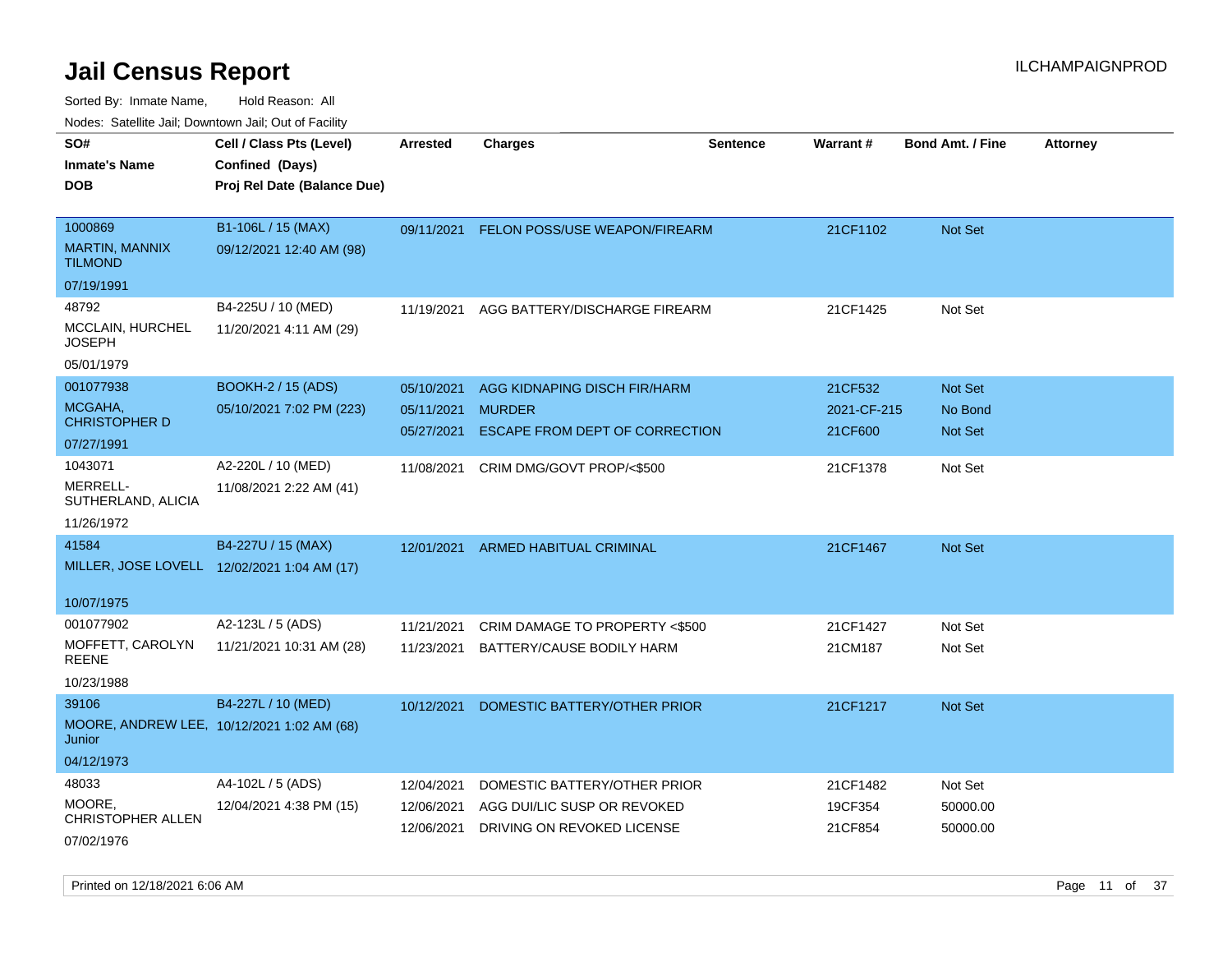| rouce. Calcinic Jan, Downtown Jan, Out or Facility |                                              |                 |                                      |                 |                 |                         |                 |
|----------------------------------------------------|----------------------------------------------|-----------------|--------------------------------------|-----------------|-----------------|-------------------------|-----------------|
| SO#                                                | Cell / Class Pts (Level)                     | <b>Arrested</b> | <b>Charges</b>                       | <b>Sentence</b> | <b>Warrant#</b> | <b>Bond Amt. / Fine</b> | <b>Attorney</b> |
| <b>Inmate's Name</b>                               | Confined (Days)                              |                 |                                      |                 |                 |                         |                 |
| <b>DOB</b>                                         | Proj Rel Date (Balance Due)                  |                 |                                      |                 |                 |                         |                 |
|                                                    |                                              |                 |                                      |                 |                 |                         |                 |
| 1076384                                            | A1-227L / 5 (MIN)                            | 10/28/2021      | RETAIL THEFT/DISP MERCH/<\$300       |                 | 21CM149         | 12500.00                |                 |
|                                                    | MURPHY, AZIA CIMONE 10/29/2021 12:49 AM (51) |                 |                                      |                 |                 |                         |                 |
| 09/23/1995                                         |                                              |                 |                                      |                 |                 |                         |                 |
| 1064664                                            | B3-W4-15U / 10 (MED)                         | 12/01/2021      | <b>DOMESTIC BATTERY</b>              |                 | 20CF1443        | No Bond                 |                 |
| NEVAREZ, OSCAR<br><b>DEWEY</b>                     | 12/01/2021 4:46 PM (18)                      |                 |                                      |                 |                 |                         |                 |
| 09/26/1996                                         | 12/29/2021 (0.00)                            |                 |                                      |                 |                 |                         |                 |
| 1073913                                            | A2-120L                                      | 12/16/2021      | <b>RESIDENTIAL BURGLARY</b>          |                 | 21CF1537        | 100.00                  |                 |
| OSBORNE, NICHOLE<br><b>MARIE</b>                   | 12/16/2021 4:17 AM (3)                       | 12/16/2021      | <b>CRIMINAL TRESPASS TO VEHICLES</b> |                 | 2021CM423       | 1500.00                 |                 |
| 06/22/1979                                         |                                              | 12/16/2021      | <b>RETAIL THEFT</b>                  |                 | 21CM522         | 5000.00                 |                 |
| 1064809                                            | B4-127L / 10 (MED)                           | 11/03/2021      | CRIMINAL TRESPASS TO LAND            |                 | 21CF1318        | 50000.00                |                 |
| PARKER, ALVIN<br><b>JARELL</b>                     | 11/03/2021 2:39 PM (46)                      | 11/08/2021      | FELON POSS/USE FIREARM PRIOR         |                 | 21CF635         | 25000.00                |                 |
| 08/24/1982                                         |                                              |                 |                                      |                 |                 |                         |                 |
| 1063325                                            | A3-117L / 10 (ADS)                           | 12/09/2021      | <b>DOMESTIC BATTERY</b>              |                 | 21CF1502        | Not Set                 |                 |
| PICKENS, JOSEPH<br><b>PARNELL</b>                  | 12/09/2021 4:43 AM (10)                      |                 |                                      |                 |                 |                         |                 |
| 04/27/1978                                         |                                              |                 |                                      |                 |                 |                         |                 |
| 999352                                             | B4-225L / 10 (MED)                           | 09/09/2021      | VIOLATE OP/OTHER PRIOR               |                 | 21CF1092        | Not Set                 |                 |
| PIRLOT, JUSTIN LEE                                 | 09/09/2021 11:28 AM (101)                    | 10/23/2021      | FALSE REPORT OF OFFENSE              |                 | 2019CF836       | 5000.00                 |                 |
| 11/08/1982                                         |                                              |                 |                                      |                 |                 |                         |                 |
| 50638                                              | A3-117U / 10 (ADS)                           |                 |                                      |                 |                 |                         |                 |
| RANEY, DONALD LEE                                  |                                              | 12/09/2021      | HRSMT/THREATEN PERSON/KILL           |                 | 21CF1511        | Not Set                 |                 |
|                                                    | 12/09/2021 7:54 PM (10)                      |                 |                                      |                 |                 |                         |                 |
| 06/17/1980                                         |                                              |                 |                                      |                 |                 |                         |                 |
| 001078669                                          | A4-105U / 10 (MED)                           | 12/10/2021      | AGG DISCHARGE FIREARM/BLDG/SCH       |                 | 21CF1507        | Not Set                 |                 |
| RANGEL, ADRIAN                                     | 12/10/2021 12:53 AM (9)                      |                 |                                      |                 |                 |                         |                 |
| 11/25/2000                                         |                                              |                 |                                      |                 |                 |                         |                 |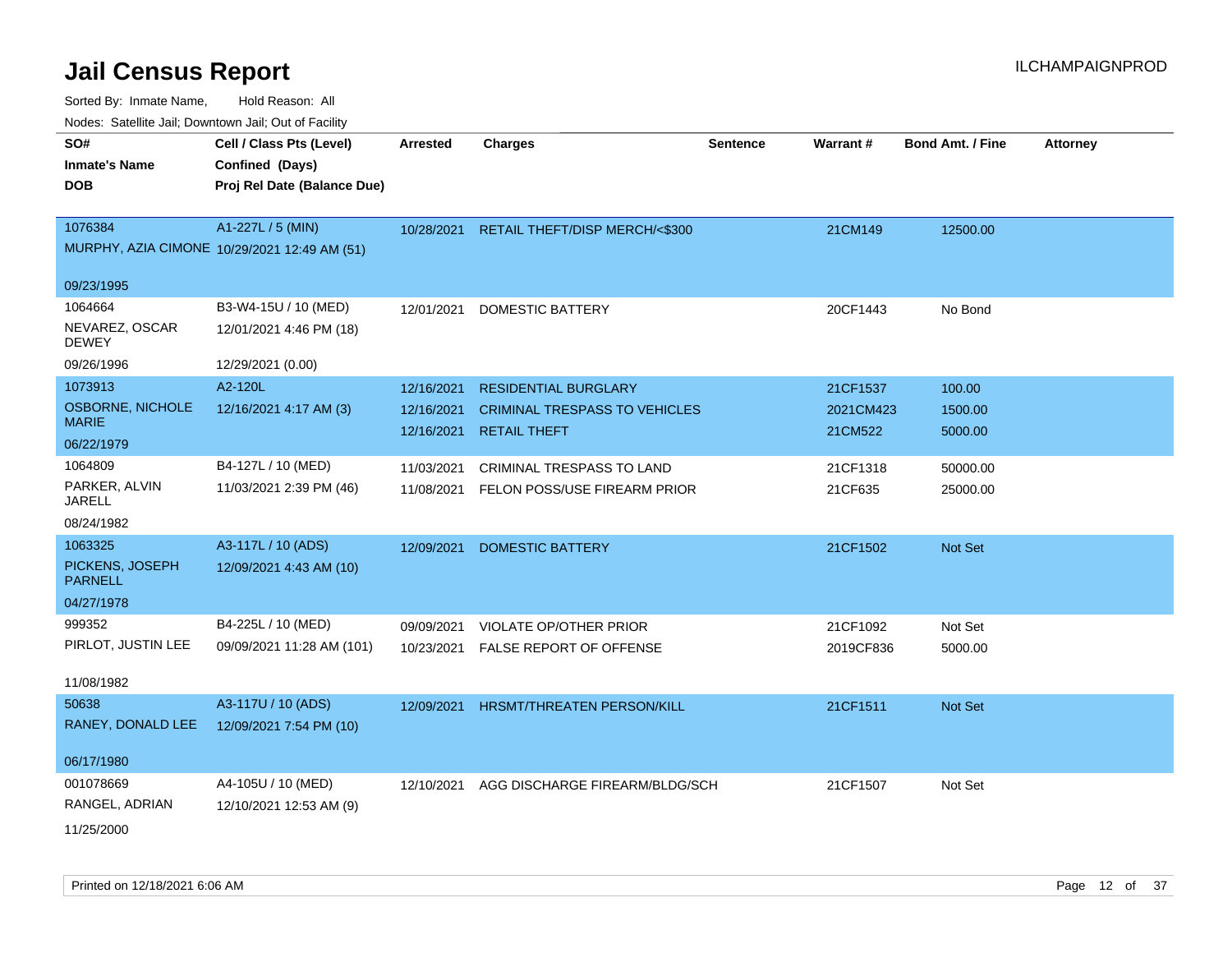Sorted By: Inmate Name, Hold Reason: All Nodes: Satellite Jail; Downtown Jail; Out of Facility

| noaco. Catomto can, Domntonn can, Cat or I domt<br>SO#<br><b>Inmate's Name</b><br><b>DOB</b> | Cell / Class Pts (Level)<br>Confined (Days)<br>Proj Rel Date (Balance Due) | Arrested                 | <b>Charges</b>                                               | <b>Sentence</b> | Warrant#            | <b>Bond Amt. / Fine</b> | <b>Attorney</b> |
|----------------------------------------------------------------------------------------------|----------------------------------------------------------------------------|--------------------------|--------------------------------------------------------------|-----------------|---------------------|-------------------------|-----------------|
| 1069524<br>RAY-DAVIS, KAMARI<br><b>DAYVON</b>                                                | B4-224L / 15 (MAX)<br>08/09/2021 2:44 AM (132)                             |                          | 08/08/2021 MFG/DEL CANNABIS/30-500 GRAMS                     |                 | 21CF953             | Not Set                 |                 |
| 03/30/2000                                                                                   |                                                                            |                          |                                                              |                 |                     |                         |                 |
| 45473<br>REXROAD, CALVIN<br>ALLEN<br>10/04/1970                                              | B1-202L / 15 (MAX)<br>11/23/2021 6:27 PM (26)                              | 11/23/2021<br>11/23/2021 | CHIL SEX OFFEN/RESIDE DAY CARE<br>VIOLATE SEX OFFENDER REGIS |                 | 21CF1275<br>21CF546 | 10000.00<br>50000.00    |                 |
| 001078602<br>RICHARDSON,<br><b>JOHNNY LINDAL</b>                                             | <b>BOOKF-1 / 10 (MED)</b><br>11/21/2021 10:00 AM (28)                      | 11/21/2021               | <b>AGGRAVATED DOMESTIC BATTERY</b>                           |                 | 21CF1428            | <b>Not Set</b>          |                 |
| 06/27/2000                                                                                   |                                                                            |                          |                                                              |                 |                     |                         |                 |
| 979485<br>RODRIGUEZ, JOSHUA<br><b>ANTHONY</b>                                                | B2-T4-16L / 15 (ADS)<br>03/12/2021 1:57 PM (282)                           | 03/12/2021               | PRED CRIM SEX ASLT/VICTIM <13                                |                 | 21CF282             | Not Set                 |                 |
| 04/06/1990                                                                                   |                                                                            |                          |                                                              |                 |                     |                         |                 |
| 61330                                                                                        | B4-121L                                                                    | 12/01/2021               | <b>ARMED HABITUAL CRIMINAL</b>                               |                 | 21CF1473            | Not Set                 |                 |
| <b>RUFFIN, JONATHON</b><br><b>CECIL</b>                                                      | 12/01/2021 5:34 AM (18)                                                    | 12/01/2021               | <b>PAROLE REVOCATION</b>                                     |                 | CH2107545           | No Bond                 |                 |
| 05/10/1984                                                                                   |                                                                            |                          |                                                              |                 |                     |                         |                 |
| 1071161                                                                                      | B4-124L / 15 (MAX)                                                         | 08/18/2021               | DELIVERY OF OR POSSESSION OF W/INT                           |                 | 21CF1008            | No Bond                 |                 |
| SANDERS, MARKELL<br>LAMAR                                                                    | 08/18/2021 6:18 PM (123)                                                   |                          |                                                              |                 |                     |                         |                 |
| 02/02/2000                                                                                   |                                                                            |                          |                                                              |                 |                     |                         |                 |
| 59178                                                                                        | A4-104L / 15 (MAX)                                                         | 12/13/2021               | POSS AMT CON SUB EXCEPT(A)/(D)                               |                 | 20CF221             | 5000.00                 |                 |
| SANDERS, MICHAEL<br>JEAN                                                                     | 12/13/2021 4:17 PM (6)                                                     | 12/13/2021               | AGG DISCHARGE FIREARM/OCC VEH                                |                 | 21CF1274            | 1500000.00              |                 |
| 12/22/1967                                                                                   |                                                                            |                          |                                                              |                 |                     |                         |                 |
| 1047469                                                                                      | B3-W5-18L / 10 (MED)                                                       | 07/03/2021               | CRIMINAL SEX ASSAULT/CONSENT                                 |                 | 21CF773             | Not Set                 |                 |
| ALLEN                                                                                        | SCHINDLER, RICHARD 07/03/2021 10:25 PM (169)                               |                          |                                                              |                 |                     |                         |                 |
| 10/16/1979                                                                                   |                                                                            |                          |                                                              |                 |                     |                         |                 |

Printed on  $12/18/2021$  6:06 AM Page 13 of 37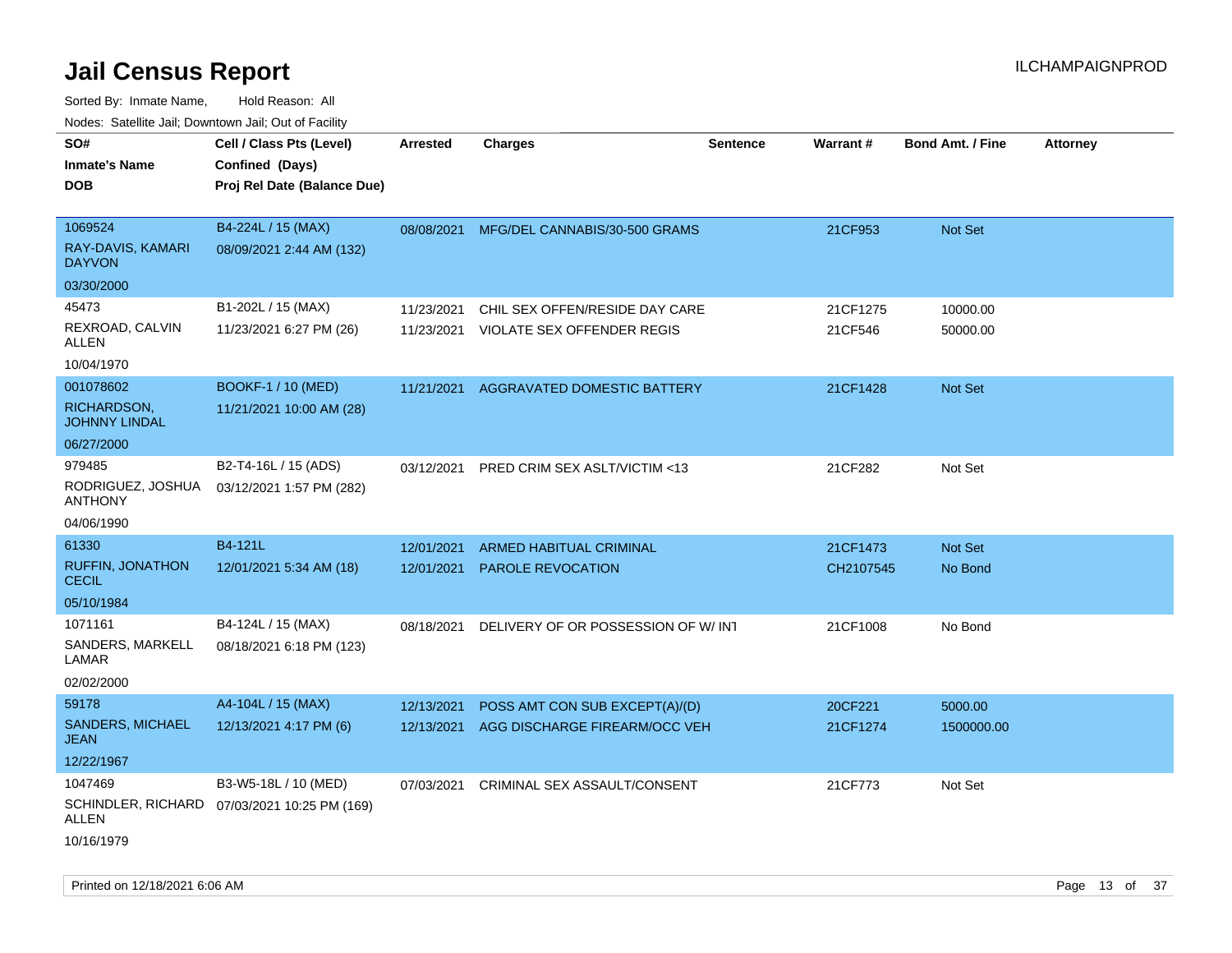Sorted By: Inmate Name, Hold Reason: All Nodes: Satellite Jail; Downtown Jail; Out of Facility

| <b>Houce.</b> Catellite ball, Downtown ball, Out of Fability |                                                                            |                 |                                     |                 |           |                         |                 |
|--------------------------------------------------------------|----------------------------------------------------------------------------|-----------------|-------------------------------------|-----------------|-----------|-------------------------|-----------------|
| SO#<br><b>Inmate's Name</b><br><b>DOB</b>                    | Cell / Class Pts (Level)<br>Confined (Days)<br>Proj Rel Date (Balance Due) | <b>Arrested</b> | <b>Charges</b>                      | <b>Sentence</b> | Warrant#  | <b>Bond Amt. / Fine</b> | <b>Attorney</b> |
|                                                              |                                                                            |                 |                                     |                 |           |                         |                 |
| 001078441                                                    | BOOKF-3 / 15 (ADS)                                                         | 10/01/2021      | ARMED HABITUAL CRIMINAL             |                 | 21CF1182  | <b>Not Set</b>          |                 |
| SINGLETON, CORRIE<br><b>DERRELL</b>                          | 10/01/2021 12:36 PM (79)                                                   |                 |                                     |                 |           |                         |                 |
| 05/07/1983                                                   |                                                                            |                 |                                     |                 |           |                         |                 |
| 38305                                                        | B2-T2-06L / 10 (SPH)                                                       | 03/18/2020      | <b>CRIMINAL SEXUAL ABUSE</b>        |                 | 20CF-343  | 500000.00               |                 |
| STOVER, JOSH<br><b>ANDREW</b>                                | 03/18/2020 10:24 AM (641)                                                  |                 |                                     |                 |           |                         |                 |
| 08/18/1973                                                   |                                                                            |                 |                                     |                 |           |                         |                 |
| 001078436                                                    | B2-T1-02L / 10 (SPH)                                                       | 09/30/2021      | <b>CRIMINAL SEX ASSAULT/CONSENT</b> |                 | 20CF255   | 150000.00               |                 |
| STRONG, CORTEZ                                               | 09/30/2021 2:47 PM (80)                                                    |                 |                                     |                 |           |                         |                 |
| 04/13/1996                                                   |                                                                            |                 |                                     |                 |           |                         |                 |
| 1030307                                                      | B1-105L / 10 (MED)                                                         | 11/28/2021      | DOMESTIC BATTERY/OTHER PRIOR        |                 | 21CF1450  | No Bond                 |                 |
| <b>SUTTON, FRANKIE</b><br><b>DMARVIO</b>                     | 11/28/2021 11:16 PM (21)                                                   |                 |                                     |                 |           |                         |                 |
| 07/03/1983                                                   |                                                                            |                 |                                     |                 |           |                         |                 |
| 1066794                                                      | B3-W2-07U / 5 (MIN)                                                        | 09/07/2021      | <b>VIOLATE OP/OTHER PRIOR</b>       |                 | 21CF1061  | <b>Not Set</b>          |                 |
| <b>TAYLOR, STANLEY</b><br><b>JAMES</b>                       | 09/07/2021 7:01 AM (103)                                                   |                 |                                     |                 |           |                         |                 |
| 01/05/1994                                                   |                                                                            |                 |                                     |                 |           |                         |                 |
| 949990                                                       | A4-107L / 15 (MAX)                                                         | 07/27/2021      | AGG DISCHARGE FIREARM/OCC VEH       | $2y/6m$ (DOC)   | 2021CF829 | 750000.00               |                 |
| THATCH, CALVIN<br><b>ANTHONY</b>                             | 07/27/2021 5:12 PM (145)                                                   | 07/27/2021      | WARRANT OUT OF COUNTY               |                 | 21TR49    | 1500.00                 |                 |
| 07/09/1986                                                   |                                                                            |                 |                                     |                 |           |                         |                 |
| 001078471                                                    | B4-127U / 10 (MED)                                                         | 10/11/2021      | AGG UUW/VEHICLE/<21                 |                 | 21CF1210  | 100.00                  |                 |
| THATCH, OMARION<br><b>DIAMONTE</b>                           | 10/11/2021 1:26 AM (69)                                                    |                 |                                     |                 |           |                         |                 |
| 09/05/2003                                                   |                                                                            |                 |                                     |                 |           |                         |                 |
| 21252                                                        | B4-121U / 15 (MAX)                                                         | 10/18/2021      | MFG/DEL 1<15 GR COCAINE/ANLG        |                 | 2021CF172 | 25000.00                |                 |
| THOMAS, ELIJAH                                               | 10/18/2021 12:35 AM (62)                                                   |                 |                                     |                 |           |                         |                 |
|                                                              |                                                                            |                 |                                     |                 |           |                         |                 |

07/31/1962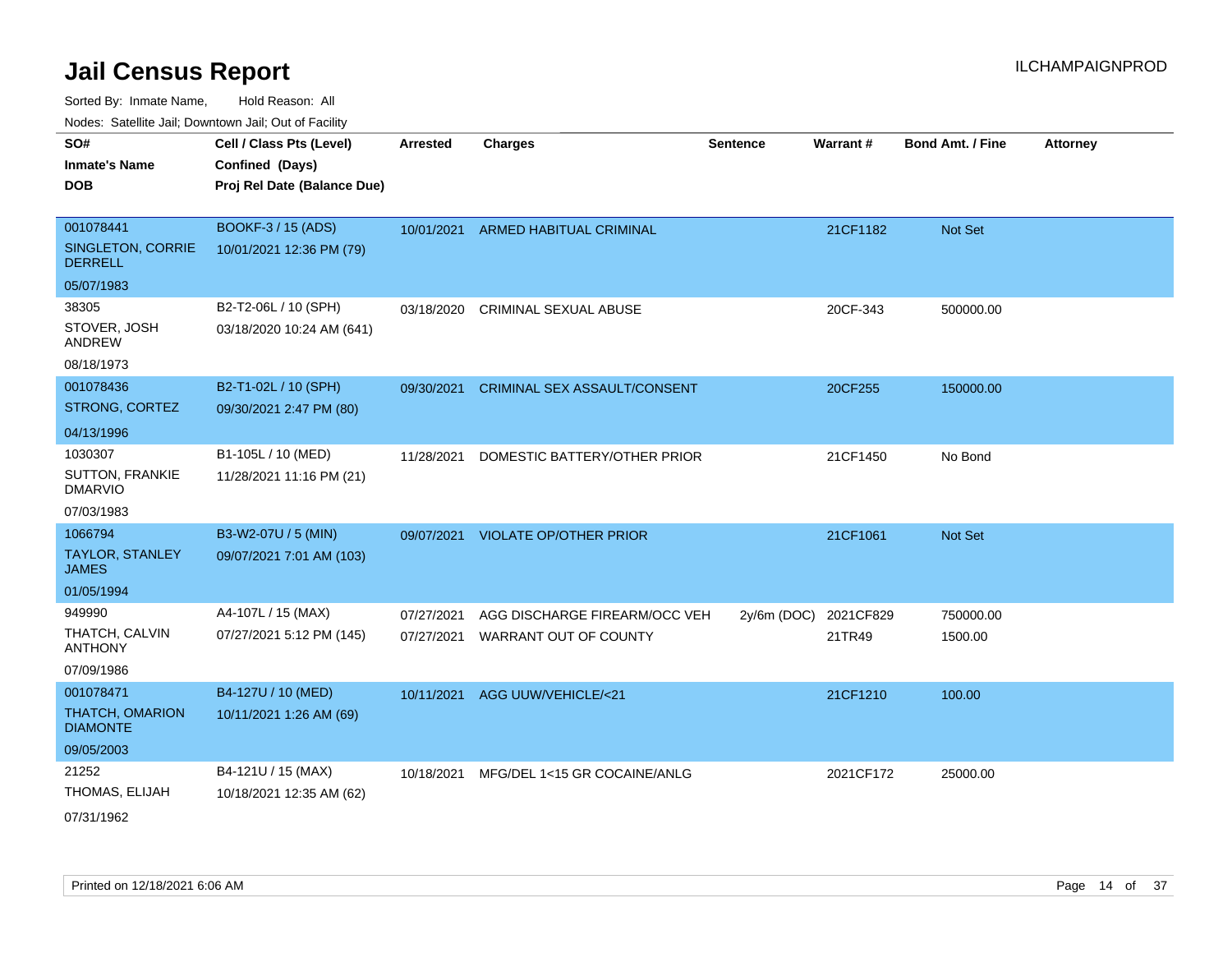| routs. Saltille Jali, Downlown Jali, Out of Facility |                             |            |                                 |                 |                 |                         |                 |
|------------------------------------------------------|-----------------------------|------------|---------------------------------|-----------------|-----------------|-------------------------|-----------------|
| SO#                                                  | Cell / Class Pts (Level)    | Arrested   | <b>Charges</b>                  | <b>Sentence</b> | <b>Warrant#</b> | <b>Bond Amt. / Fine</b> | <b>Attorney</b> |
| <b>Inmate's Name</b>                                 | Confined (Days)             |            |                                 |                 |                 |                         |                 |
| <b>DOB</b>                                           | Proj Rel Date (Balance Due) |            |                                 |                 |                 |                         |                 |
|                                                      |                             |            |                                 |                 |                 |                         |                 |
| 32058                                                | B4-123U / 15 (MAX)          | 06/14/2021 | <b>AGG DISCH FIREARM</b>        |                 | 21CF690         | Not Set                 |                 |
| THOMPSON, STEVEN<br><b>ONEAL</b>                     | 06/14/2021 6:44 AM (188)    |            |                                 |                 |                 |                         |                 |
| 03/14/1969                                           |                             |            |                                 |                 |                 |                         |                 |
| 001077662                                            | A4-107U / 15 (MAX)          | 02/03/2021 | ARMED ROBBERY/ARMED W/FIREARM   | 12y (DOC)       | 21CF123         | 250000.00               |                 |
| TIPSORD, NOAH LEE                                    | 02/03/2021 4:33 PM (319)    |            |                                 |                 |                 |                         |                 |
|                                                      |                             |            |                                 |                 |                 |                         |                 |
| 08/14/1998                                           |                             |            |                                 |                 |                 |                         |                 |
| 32910                                                | B3-W4-14L / 10 (MED)        | 10/04/2021 | DOM BTRY/HARM/1-2 PRECONV       |                 | 21CF1189        | Not Set                 |                 |
| TULL, CHRISTOPHER<br><b>MICHAEL</b>                  | 10/04/2021 10:53 PM (76)    |            |                                 |                 |                 |                         |                 |
| 04/02/1971                                           |                             |            |                                 |                 |                 |                         |                 |
| 56994                                                | A3-114L / 15 (MAX)          | 12/09/2021 | STALKING/CAUSE FEAR FOR SAFETY  |                 | 21CF1514        | Not Set                 |                 |
| <b>TURNER, ROBERT</b><br>EARL, Senior                | 12/09/2021 9:23 PM (10)     | 12/13/2021 | <b>PAROLE REVOCATION</b>        |                 | CH2107735       | Not Set                 |                 |
| 09/07/1982                                           |                             |            |                                 |                 |                 |                         |                 |
| 1070737                                              | A1-125L / 15 (MAX)          | 10/14/2021 | AGG KIDNAPG/<13/INTEL DISABL    |                 | 2020CF418       | 250000.00               |                 |
| <b>WASHINGTON,</b><br><b>JASTINA VIRGINIA</b>        | 10/14/2021 12:02 PM (66)    |            |                                 |                 |                 |                         |                 |
| 04/11/2000                                           |                             |            |                                 |                 |                 |                         |                 |
| 977140                                               | B1-203L / 10 (MED)          | 10/24/2021 | ARMED HABITUAL CRIMINAL         |                 | 21CF1289        | Not Set                 |                 |
| <b>WEBSTER, DERRIAL</b><br><b>DEVON</b>              | 10/24/2021 2:46 AM (56)     |            |                                 |                 |                 |                         |                 |
| 01/14/1990                                           |                             |            |                                 |                 |                 |                         |                 |
| 1070971                                              | A3-217U / 5 (ADS)           | 12/07/2021 | <b>IDENTITY THEFT/&lt;\$300</b> |                 | 20CF922         | Not Set                 |                 |
| <b>WEIR, CLINTON</b><br><b>HOWARD</b>                | 12/08/2021 3:45 AM (11)     | 12/07/2021 | <b>RECKLESS DRIVING</b>         |                 | 19TR2348        | Not Set                 |                 |
| 03/15/1983                                           |                             |            |                                 |                 |                 |                         |                 |
| 001078328                                            | B1-207U / 15 (MAX)          | 08/30/2021 | FELON POSS/USE WEAPON/FIREARM   |                 | 21CF1045        | Not Set                 |                 |
| WHITE, JUSTIN<br><b>STEVEN</b>                       | 08/30/2021 10:48 AM (111)   |            |                                 |                 |                 |                         |                 |
| 10/25/1995                                           |                             |            |                                 |                 |                 |                         |                 |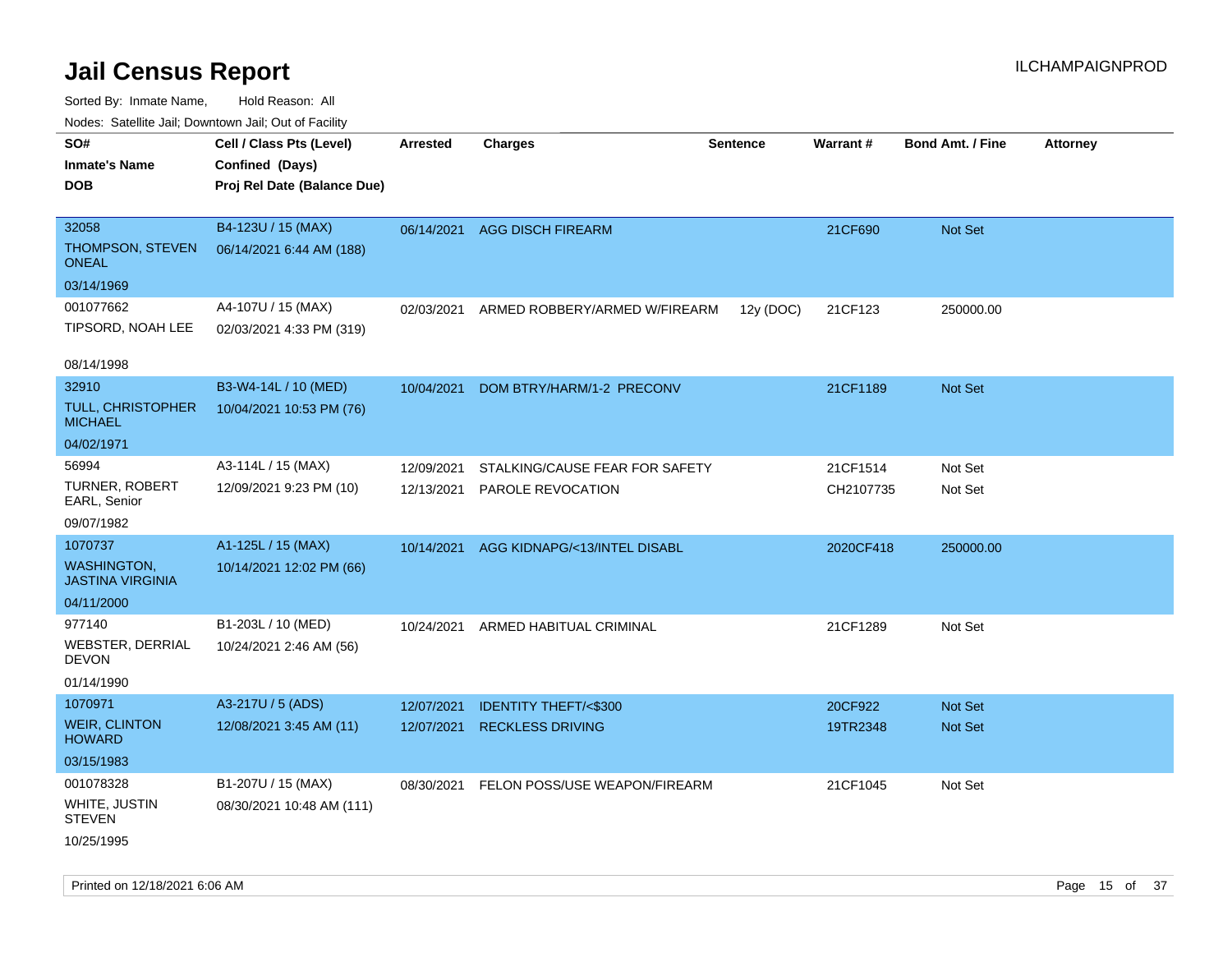| SO#                                         | Cell / Class Pts (Level)    | Arrested          | Charges                      | <b>Sentence</b> | Warrant#    | <b>Bond Amt. / Fine</b> | <b>Attorney</b> |
|---------------------------------------------|-----------------------------|-------------------|------------------------------|-----------------|-------------|-------------------------|-----------------|
| <b>Inmate's Name</b>                        | Confined (Days)             |                   |                              |                 |             |                         |                 |
| <b>DOB</b>                                  | Proj Rel Date (Balance Due) |                   |                              |                 |             |                         |                 |
|                                             |                             |                   |                              |                 |             |                         |                 |
| 1019420                                     | A3-115L / 10 (ADS)          | 12/14/2021        | METH MANUFACTURING/15<100 GR | 8y (DOC)        | 21CF205     | No Bond                 |                 |
| <b>WILLIAMS,</b><br><b>MARSHAWN ANTONIO</b> | 12/14/2021 1:56 PM (5)      |                   |                              |                 |             |                         |                 |
| 06/02/1994                                  |                             |                   |                              |                 |             |                         |                 |
| 638552                                      | B2-DR / 5 (SPH)             | 10/07/2021        | CHILD PORNOGRAPHY/PHOTOGRAPH |                 | 2021CF1207  | No Bond                 |                 |
| <b>WILLIAMS, MICHAEL</b><br>JAMES           | 10/07/2021 12:20 PM (73)    |                   |                              |                 |             |                         |                 |
| 03/29/1964                                  |                             |                   |                              |                 |             |                         |                 |
| 1066370                                     | B1-101L / 15 (MAX)          | 07/28/2021        | ARMED VIOLENCE/CATEGORY III  |                 | 2021 CF 882 | Not Set                 |                 |
| <b>WILLIAMS, REONTE</b><br><b>REMIR</b>     | 07/28/2021 5:40 AM (144)    |                   |                              |                 |             |                         |                 |
| 05/14/1999                                  |                             |                   |                              |                 |             |                         |                 |
| <b>Total Satellite Jail: 121</b>            |                             | <b>Males: 108</b> | Unknown: 0<br>Females: 13    |                 |             |                         |                 |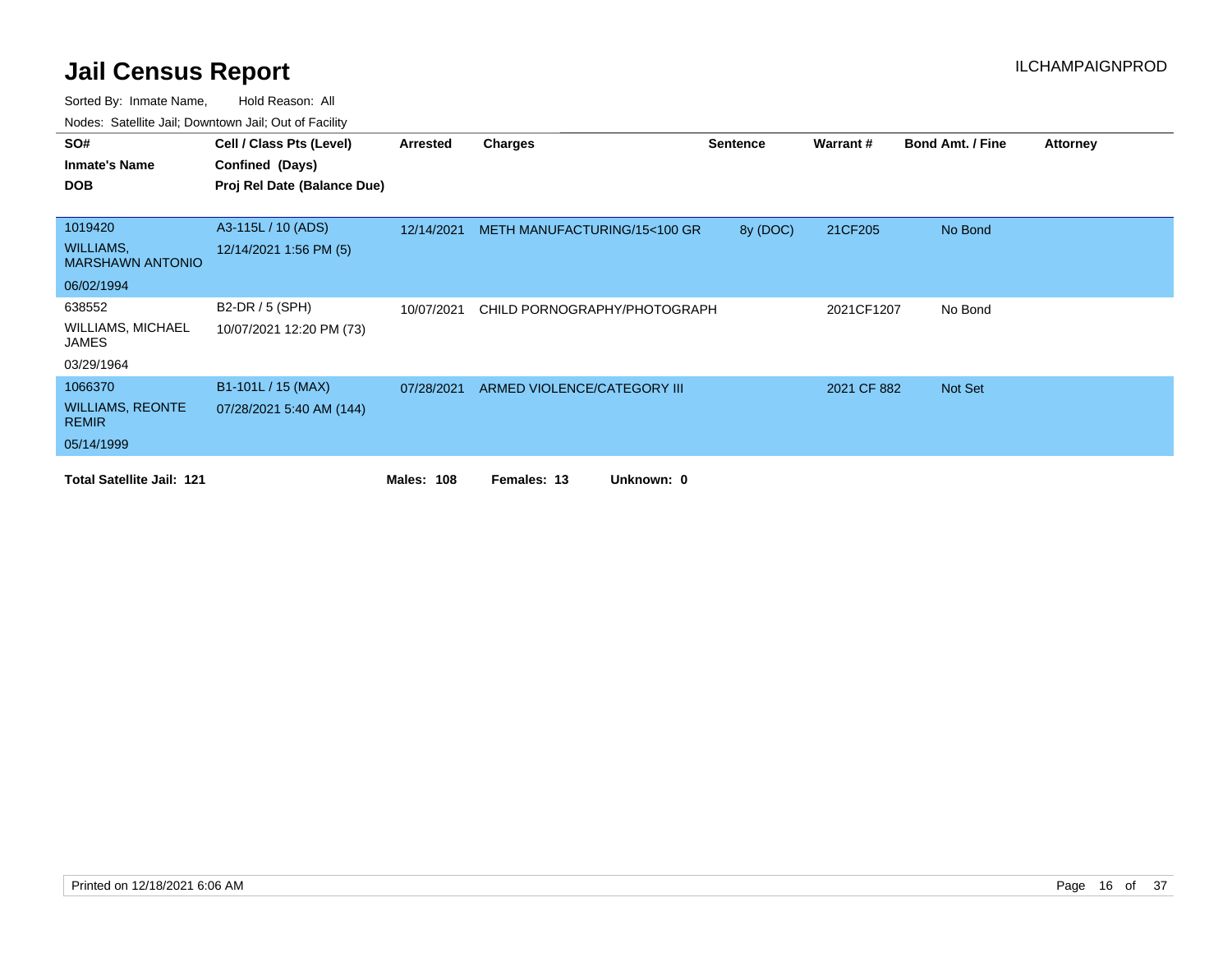| <b>Downtown Jail</b><br>SO#<br><b>Inmate's Name</b><br><b>DOB</b> | Cell / Class Pts (Level)<br>Confined (Days)<br>Proj Rel Date (Balance Due) | <b>Arrested</b>                        | <b>Charges</b>                                                       | <b>Sentence</b> | Warrant#             | <b>Bond Amt. / Fine</b>           | <b>Attorney</b> |
|-------------------------------------------------------------------|----------------------------------------------------------------------------|----------------------------------------|----------------------------------------------------------------------|-----------------|----------------------|-----------------------------------|-----------------|
| 1073165                                                           | G4L / 5 (MIN)                                                              | 04/30/2021                             | UNLWFL POSS/DRIVER/VEH/STOLEN                                        |                 | 21CF486              | <b>Not Set</b>                    |                 |
| <b>ACKERMAN, CODY</b><br><b>JAMES</b>                             | 04/30/2021 4:48 PM (233)                                                   | 04/30/2021                             | FORGERY/ISSUE/DELIVER DOCUMENT                                       |                 | 19CF143              | 75000.00                          |                 |
| 02/01/1989                                                        |                                                                            | 04/30/2021<br>05/03/2021               | <b>BURGLARY</b><br>FORGERY/ISSUE/DELIVER DOCUMENT                    |                 | 21CF516<br>2018CF689 | <b>Not Set</b><br>2500.00 / 75.00 |                 |
| 001078634<br>ADAMS, JESSE RAY<br>10/31/1992                       | G4U / 5 (MIN)<br>12/01/2021 12:57 PM (18)                                  | 12/01/2021                             | POSS STOLEN VEHICLE > \$25,000                                       |                 | 21CF1411             | 5000.00                           |                 |
| 1059371                                                           | F5U / 15 (MAX)                                                             | 11/15/2021                             | <b>RESIDENTIAL BURGLARY</b>                                          | 10y (DOC)       | 2021CF154            | No Bond                           |                 |
| <b>BECKETT, ANQWAUN</b><br><b>JAWAUN</b>                          | 11/15/2021 11:01 AM (34)                                                   | 11/15/2021                             | AGG BATTERY/PEACE OFFICER                                            | 5y (DOC)        | 2021CF154            | No Bond                           |                 |
| 11/14/1996                                                        |                                                                            |                                        |                                                                      |                 |                      |                                   |                 |
| 517915<br><b>BOXLEY, CHARLES</b><br><b>OMAR</b><br>01/10/1985     | C4L / 5 (MIN)<br>08/03/2021 2:18 PM (138)                                  | 08/03/2021<br>08/03/2021<br>08/03/2021 | <b>BURGLARY</b><br><b>BURGLARY</b><br>FORGERY/ISSUE/DELIVER DOCUMENT |                 | 21CF289<br>21CF679   | 20000.00<br>20000.00<br>No Bond   |                 |
| 1067476                                                           | C1U / 10 (MED)                                                             | 11/13/2021                             | AGG DOMESTIC BATTERY/STRANGLE                                        |                 | 20CF575              | 5000.00                           |                 |
| <b>BROWN, JAMES</b><br><b>BRONELL</b>                             | 11/13/2021 2:35 AM (36)                                                    | 11/13/2021                             | <b>RESIDENTIAL BURGLARY</b>                                          |                 | 21CF385              | 25000.00                          |                 |
| 01/08/1996                                                        |                                                                            |                                        |                                                                      |                 |                      |                                   |                 |
| 1075941<br><b>BROWN, LIONEL</b><br><b>TERRELL</b>                 | G2L / 5 (MIN)<br>10/08/2021 5:16 PM (72)                                   | 10/08/2021                             | HARASS WITNESS/FAMILY MBR/REP                                        |                 | 2021CF1188           | 500000.00                         |                 |
| 10/19/1981                                                        |                                                                            |                                        |                                                                      |                 |                      |                                   |                 |
| 61904<br><b>BURNETT, TIMOTHY</b><br><b>LYNN</b><br>09/09/1983     | D4 / 15 (ADS)<br>10/23/2021 5:43 PM (57)                                   | 10/23/2021                             | <b>ROBBERY</b>                                                       |                 | 21CF1287             | <b>Not Set</b>                    |                 |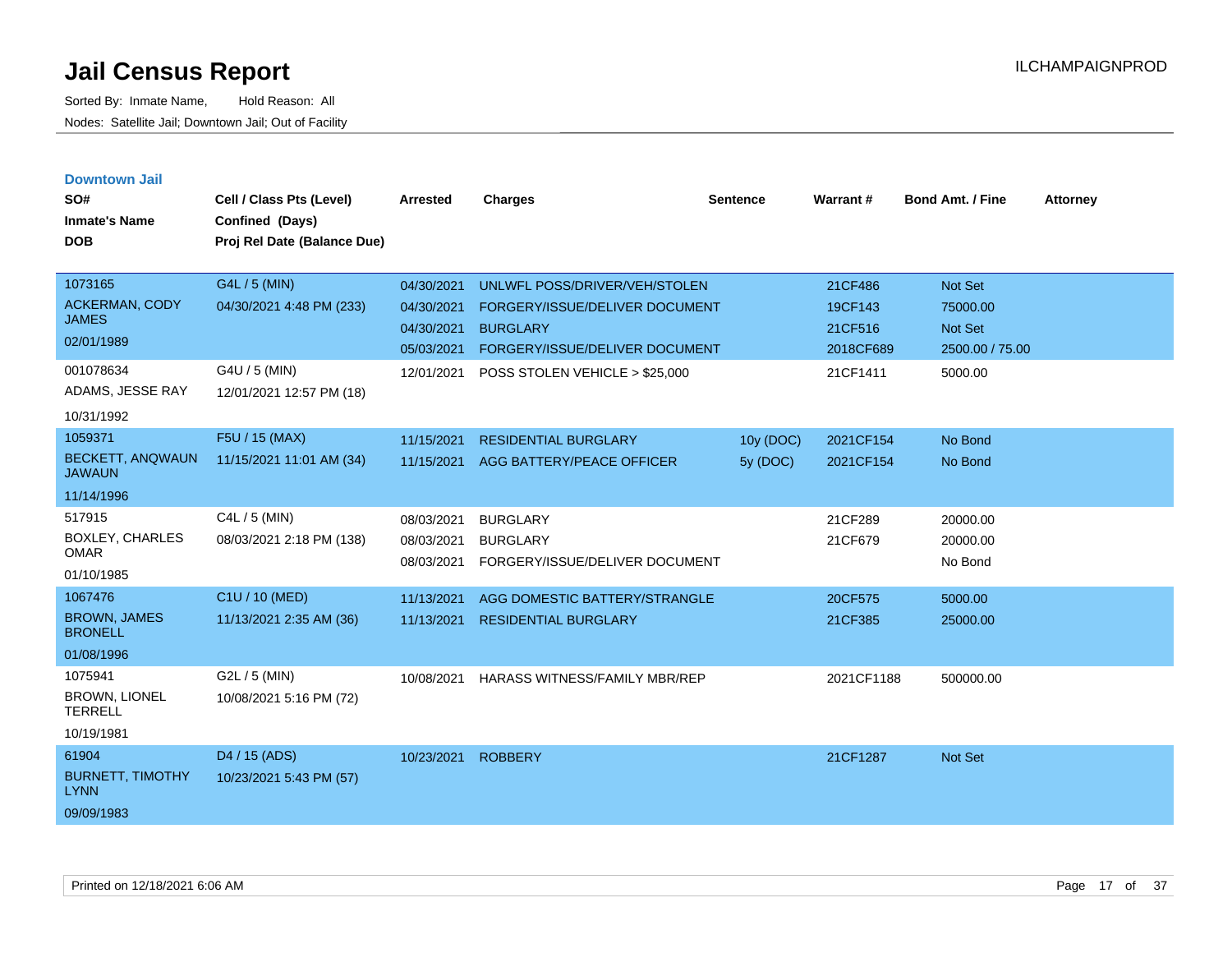Sorted By: Inmate Name, Hold Reason: All Nodes: Satellite Jail; Downtown Jail; Out of Facility

| Noues. Sateme Jan, Downtown Jan, Out or Facility |                             |                 |                                |                 |            |                         |                 |
|--------------------------------------------------|-----------------------------|-----------------|--------------------------------|-----------------|------------|-------------------------|-----------------|
| SO#                                              | Cell / Class Pts (Level)    | <b>Arrested</b> | <b>Charges</b>                 | <b>Sentence</b> | Warrant#   | <b>Bond Amt. / Fine</b> | <b>Attorney</b> |
| <b>Inmate's Name</b>                             | Confined (Days)             |                 |                                |                 |            |                         |                 |
| <b>DOB</b>                                       | Proj Rel Date (Balance Due) |                 |                                |                 |            |                         |                 |
|                                                  |                             |                 |                                |                 |            |                         |                 |
| 1075361                                          | J6L / 5 (ADS)               | 04/16/2021      | <b>BURGLARY</b>                |                 | 21CF414    | Not Set                 |                 |
| <b>COWART, TORREY</b><br><b>BENJAMEN, Junior</b> | 04/16/2021 9:17 PM (247)    |                 |                                |                 |            |                         |                 |
| 11/22/1987                                       |                             |                 |                                |                 |            |                         |                 |
| 1067370                                          | E3L / 15 (MAX)              | 11/05/2021      | FIREARM/FOID INVALID/NOT ELIG  |                 | 21CF1370   | Not Set                 |                 |
| DAVIS, AUSTIN<br><b>CHRISTOPHER</b>              | 11/06/2021 12:23 AM (43)    |                 |                                |                 |            |                         |                 |
| 08/11/1997                                       |                             |                 |                                |                 |            |                         |                 |
| 56063                                            | H4L / 10 (ADS)              | 11/24/2021      | <b>FUGITIVE FROM JUSTICE</b>   |                 | 21CF1454   | Not Set                 |                 |
| DAVIS, DAMIEN<br><b>DOMINIQUE</b>                | 09/18/2021 4:25 AM (92)     |                 |                                |                 |            |                         |                 |
| 02/28/1977                                       |                             |                 |                                |                 |            |                         |                 |
| 1066719                                          | C5L / 10 (MED)              | 06/09/2021      | AGG DOMESTIC BATTERY/STRANGLE  |                 | 21CF310    | 100000.00               |                 |
| DAVIS, TAVEON                                    | 06/09/2021 10:50 PM (193)   | 06/09/2021      | RET THEFT/DISP MERCH/>\$300    |                 | 19CF959    | 5000.00                 |                 |
| CORNELIUS                                        |                             | 06/09/2021      | RETAIL THEFT/DISP MERCH/<\$300 |                 | 19CM897    | 3000.00                 |                 |
| 12/21/1997                                       |                             |                 |                                |                 |            |                         |                 |
| 001078223                                        | G6L / 5 (MIN)               | 11/09/2021      | AGG DUI/NO VALID DL            |                 | 21CF1382   | Not Set                 |                 |
| DIEGO-MATEO,<br><b>JOAQUIN</b>                   | 11/09/2021 10:52 PM (40)    |                 |                                |                 |            |                         |                 |
| 01/23/2002                                       |                             |                 |                                |                 |            |                         |                 |
| 571307                                           | J3L / 15 (ADS)              | 09/14/2020      | CRIM SEXUAL ABUSE/CONSENT      |                 | 2020CF1026 | Not Set                 |                 |
| DOMINGO-<br>CASTANEDA,                           | 09/14/2020 11:19 PM (461)   | 09/14/2020      | PRED CRIM SEX ASLT/VICTIM <13  |                 | 2020CF1025 | Not Set                 |                 |
| 09/29/1989                                       |                             |                 |                                |                 |            |                         |                 |
| 527379                                           | C9U / 15 (ADS)              | 10/25/2021      | <b>ARMED HABITUAL CRIMINAL</b> |                 | 21CF1297   | <b>Not Set</b>          |                 |
| DRAKE, MARCELL<br><b>DEON</b>                    | 10/25/2021 5:05 PM (55)     | 10/27/2021      | AGG DOMESTIC BATTERY/STRANGLE  |                 | 21CF1245   | Not Set                 |                 |
| 04/20/1987                                       |                             |                 |                                |                 |            |                         |                 |
| 959292                                           | K1 / 15 (ADS)               | 04/01/2021      | ATTEMPT (FIRST DEGREE MURDER)  |                 | 2020CF565  | 2000000.00              |                 |
| DUNCAN, COREYON<br><b>ANTHONY</b>                | 04/01/2021 8:46 PM (262)    | 12/17/2021      | <b>MURDER</b>                  |                 | 21CF1542   | Not Set                 |                 |

01/17/1989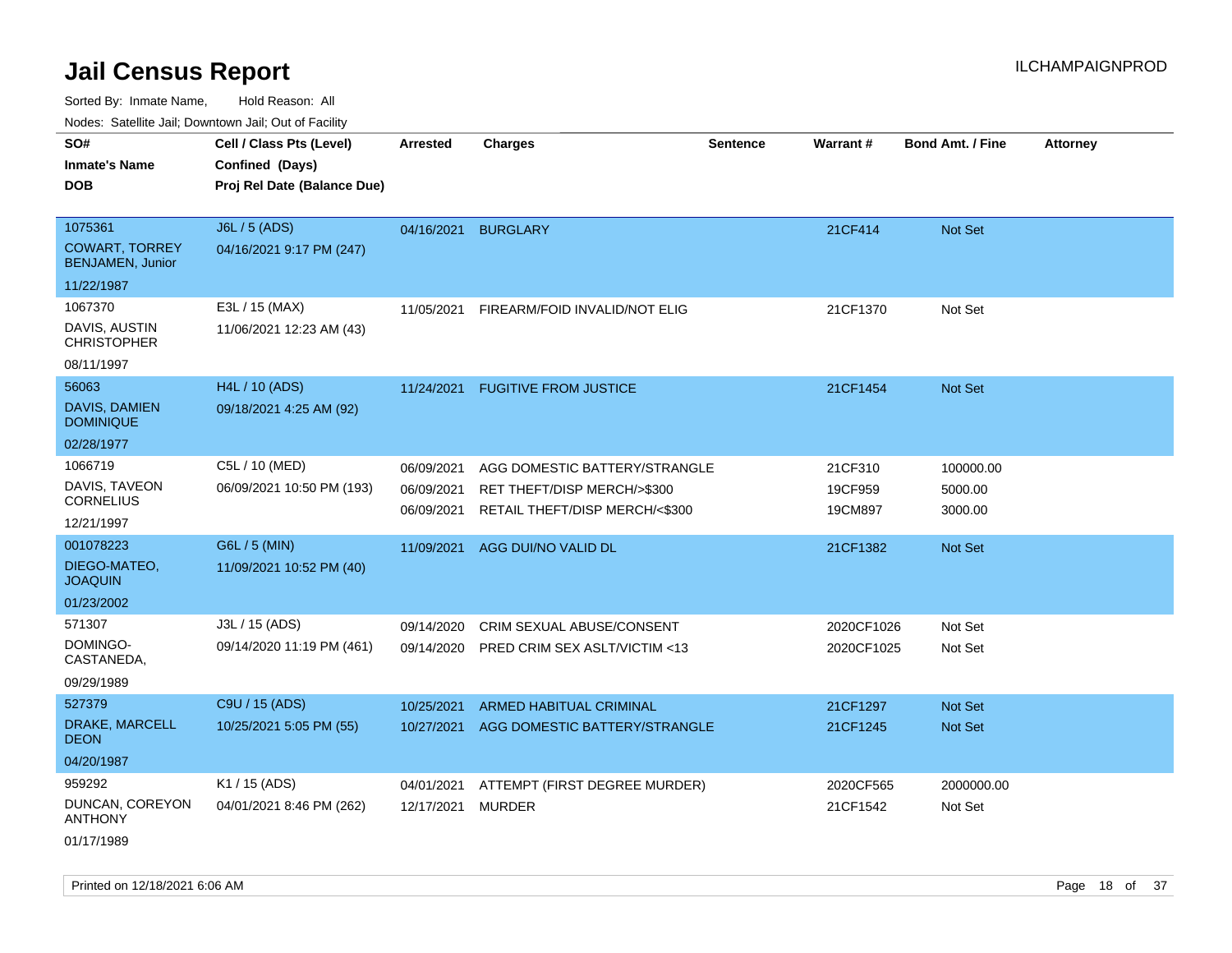Sorted By: Inmate Name, Hold Reason: All Nodes: Satellite Jail; Downtown Jail; Out of Facility

| SO#                                      | Cell / Class Pts (Level)                     | <b>Arrested</b> | <b>Charges</b>                          | <b>Sentence</b> | <b>Warrant#</b> | <b>Bond Amt. / Fine</b> | <b>Attorney</b> |
|------------------------------------------|----------------------------------------------|-----------------|-----------------------------------------|-----------------|-----------------|-------------------------|-----------------|
| <b>Inmate's Name</b>                     | Confined (Days)                              |                 |                                         |                 |                 |                         |                 |
| <b>DOB</b>                               | Proj Rel Date (Balance Due)                  |                 |                                         |                 |                 |                         |                 |
|                                          |                                              |                 |                                         |                 |                 |                         |                 |
| 1053207                                  | K2 / 15 (SPH)                                |                 | 06/06/2019 MURDER/INTENT TO KILL/INJURE |                 | 2019-CF849      | 2000000.00              |                 |
| <b>FAUST, JAQUAVEON</b><br><b>LAVELL</b> | 06/06/2019 2:24 PM (927)                     |                 |                                         |                 |                 |                         |                 |
| 07/25/1996                               |                                              |                 |                                         |                 |                 |                         |                 |
| 962759                                   | E6L / 5 (ADS)                                | 07/16/2021      | METH DELIVERY<5 GRAMS                   |                 | 21CF833         | Not Set                 |                 |
|                                          | FINLEY, KEVIN DANTE 07/16/2021 9:44 PM (156) | 07/29/2021      | AGG CRIM SEX ASSAULT/FELONY             |                 | 21CF891         | No Bond                 |                 |
|                                          |                                              |                 |                                         |                 |                 |                         |                 |
| 12/28/1988                               |                                              |                 |                                         |                 |                 |                         |                 |
| 524764                                   | G3L / 5 (MIN)                                |                 | 09/18/2021 METH DELIVERY/15<100 GRAMS   |                 | 21CF627         | 50000.00                |                 |
| <b>FISCUS, ROBERT</b><br><b>LOWELL</b>   | 09/18/2021 10:50 AM (92)                     |                 |                                         |                 |                 |                         |                 |
| 02/17/1986                               |                                              |                 |                                         |                 |                 |                         |                 |
| 55731                                    | E4L / 15 (ADS)                               | 12/07/2021      | THEFT CONTROL INTENT \$500<10K          |                 | 2019CF1448      | No Bond                 |                 |
| FULLILOVE,<br><b>CHRISTOPHER</b>         | 12/07/2021 3:44 PM (12)                      |                 |                                         |                 |                 |                         |                 |
| 09/25/1980                               |                                              |                 |                                         |                 |                 |                         |                 |
| 1068917                                  | H <sub>1</sub> L / 5 (MIN)                   |                 | 08/11/2021 VIO ORDER/PRIOR VIO OF ORDER |                 | 21CF965         | Not Set                 |                 |
| <b>GARCIA, JUAN</b><br><b>CARLOS</b>     | 08/11/2021 9:24 PM (130)                     |                 |                                         |                 |                 |                         |                 |
| 10/21/1997                               |                                              |                 |                                         |                 |                 |                         |                 |
| 32913                                    | 11 / 15 (ADS)                                | 12/03/2021      | <b>PRED CRIM SEX ASLT/VICTIM &lt;13</b> |                 | 21CF1481        | Not Set                 |                 |
| GROB, WARREN A,<br>Junior                | 12/03/2021 4:24 PM (16)                      |                 |                                         |                 |                 |                         |                 |
| 12/07/1950                               |                                              |                 |                                         |                 |                 |                         |                 |
| 977825                                   | G9L / 5 (ADS)                                |                 | 11/25/2021 RET THEFT/DISP MERCH/>\$300  | 4y (DOC)        | 21CF203         | Not Set                 |                 |
| <b>GWIN, RAYMOND</b><br><b>CHARLES</b>   | 11/25/2021 2:23 PM (24)                      |                 |                                         |                 |                 |                         |                 |
| 09/30/1989                               |                                              |                 |                                         |                 |                 |                         |                 |
| 1073611                                  | G5L / 5 (MIN)                                | 02/09/2021      | DELIVERY OF OR POSSESSION OF W/ INT     |                 | 21CF160         | Not Set                 |                 |
| HAYES, CAMERON<br><b>TAYLOR MALEEK</b>   | 02/09/2021 3:10 PM (313)                     | 02/09/2021      | MFG 15>100 GR ECSTASY/ANALOG            |                 | 21CF121         | 500000.00               |                 |
| 08/10/1998                               |                                              |                 |                                         |                 |                 |                         |                 |

Printed on  $12/18/2021$  6:06 AM Page 19 of 37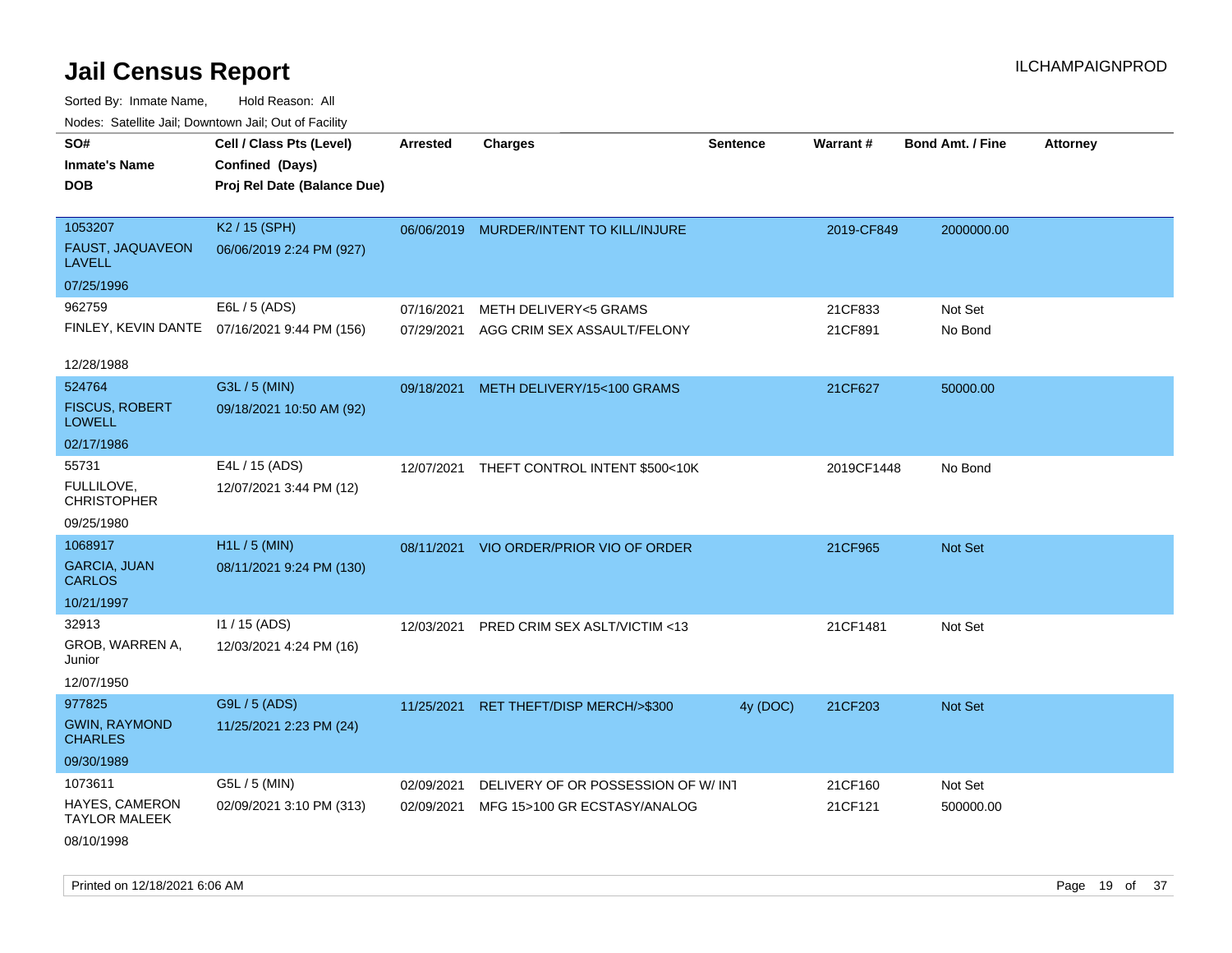| SO#<br><b>Inmate's Name</b><br>DOB         | Cell / Class Pts (Level)<br>Confined (Days)<br>Proj Rel Date (Balance Due) | Arrested   | <b>Charges</b>                | <b>Sentence</b> | <b>Warrant#</b> | <b>Bond Amt. / Fine</b> | <b>Attorney</b> |
|--------------------------------------------|----------------------------------------------------------------------------|------------|-------------------------------|-----------------|-----------------|-------------------------|-----------------|
| 544770                                     | F6L / 10 (MED)                                                             | 08/14/2021 | AGGRAVATED DOMESTIC BATTERY   |                 | 21CF977         | No Bond                 |                 |
| <b>HAYES, DEVON</b><br><b>JERMAINE</b>     | 08/14/2021 2:56 AM (127)                                                   | 08/14/2021 | AGG DOMESTIC BATTERY/STRANGLE |                 | 2021CF514       | 25000.00                |                 |
| 11/07/1987                                 |                                                                            |            |                               |                 |                 |                         |                 |
| 1038973                                    | I3 / 10 (MED)                                                              | 11/05/2021 | AGG DOMESTIC BATTERY/STRANGLE |                 | 21CF1365        | Not Set                 |                 |
| HAYS, DAMIEN CLYDE 11/05/2021 8:59 PM (44) |                                                                            |            |                               |                 |                 |                         |                 |
| 03/19/1994                                 |                                                                            |            |                               |                 |                 |                         |                 |
| 1015002                                    | J1L / 10 (ADS)                                                             | 07/22/2021 | <b>AGGRAVATED BATTERY</b>     | 2y (DOC)        | 2021CF861       | Not Set                 |                 |
| HERRERA, ANDREW<br><b>WESLEY</b>           | 07/22/2021 9:17 PM (150)                                                   |            |                               |                 |                 |                         |                 |
| 12/17/1993                                 |                                                                            |            |                               |                 |                 |                         |                 |
| 1024228                                    | K3 / 15 (SPH)                                                              | 04/24/2018 | *MURDER/INTENT TO KILL/INJURE |                 | 2018-CF1170     | 5000000.00              |                 |
| HILL, JAMONTE<br>RASHAD                    | 04/24/2018 4:07 PM (1,335)                                                 |            |                               |                 |                 |                         |                 |
| 05/23/1994                                 |                                                                            |            |                               |                 |                 |                         |                 |
| 1063119                                    | J7L / 10 (MED)                                                             | 11/05/2021 | <b>BURGLARY</b>               |                 | 2018CF877       | 10000.00                |                 |
| HUNT, KHALLEEL<br><b>MALIK</b>             | 11/05/2021 7:47 AM (44)                                                    |            |                               |                 |                 |                         |                 |
| 03/28/1999                                 |                                                                            |            |                               |                 |                 |                         |                 |
| 29206                                      | J5L / 15 (SPH)                                                             | 11/09/2021 | AGGRAVATED BATTERY            |                 |                 | No Bond                 |                 |
| JOHNSON, REUBEN<br>MONTE                   | 11/09/2021 11:30 AM (40)                                                   |            |                               |                 |                 |                         |                 |
| 04/07/1956                                 | 12/22/2021 (0.00)                                                          |            |                               |                 |                 |                         |                 |
| 1073894                                    | E4U / 10 (ADS)                                                             | 09/09/2021 | VIOLATE SEX OFFENDER REGIS/2+ |                 | 2021CF920       | 10000.00                |                 |
| <b>JOKICH, ANTON VEGO</b>                  | 09/09/2021 2:14 PM (101)                                                   |            |                               |                 |                 |                         |                 |
| 05/30/1969                                 |                                                                            |            |                               |                 |                 |                         |                 |
| 23138                                      | D1 / 15 (MAX)                                                              | 06/17/2021 | AGG STALKING/CONFINE/RESTRAIN | 5y (DOC)        | 18-CF-1333      | Not Set                 |                 |
| JONES, GLENN<br><b>CLAYTON</b>             | 06/17/2021 12:51 PM (185)                                                  |            |                               |                 |                 |                         |                 |
| 08/17/1958                                 |                                                                            |            |                               |                 |                 |                         |                 |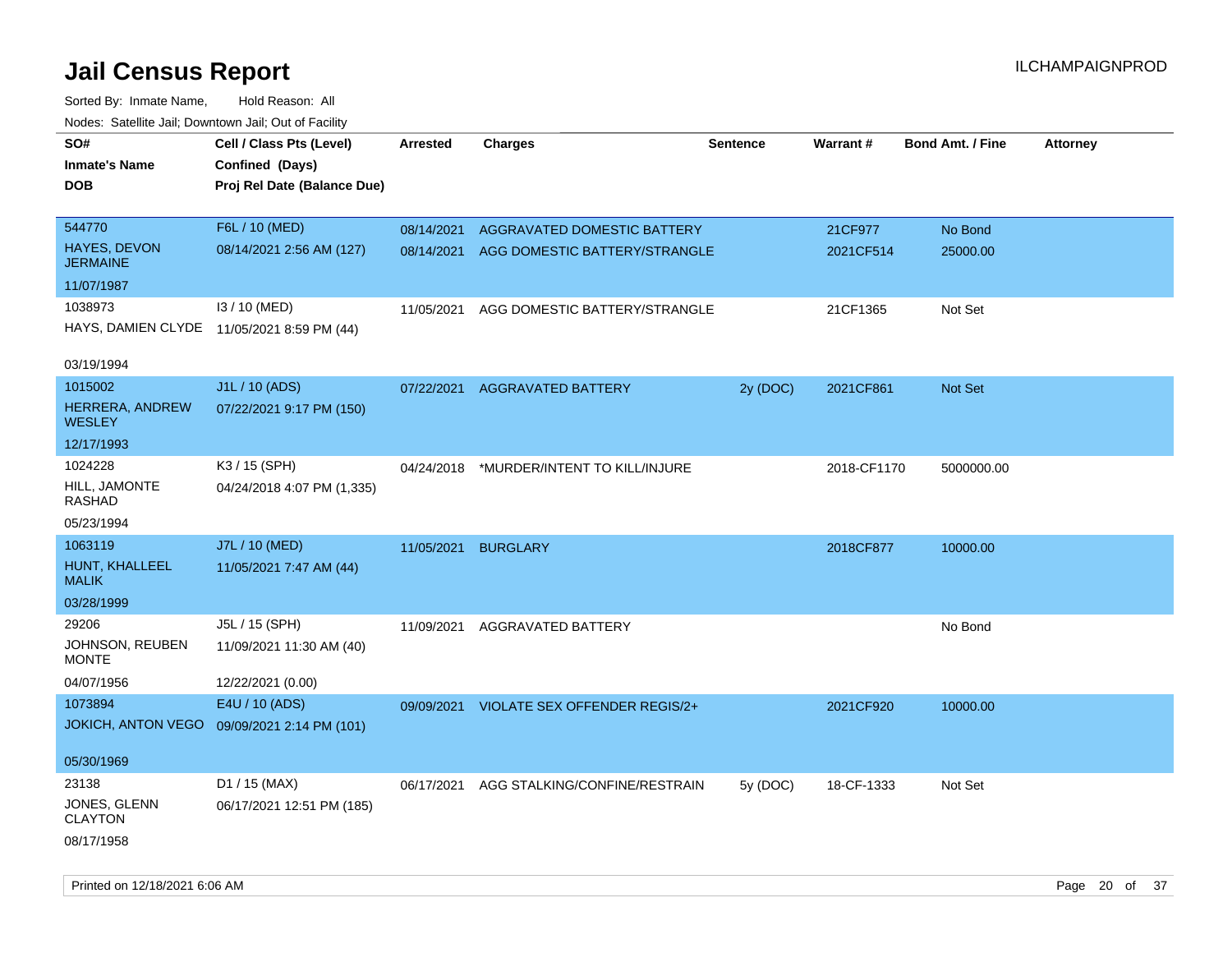| SO#<br><b>Inmate's Name</b><br><b>DOB</b>                  | Cell / Class Pts (Level)<br>Confined (Days)<br>Proj Rel Date (Balance Due) | <b>Arrested</b> | <b>Charges</b>                     | <b>Sentence</b> | Warrant#   | <b>Bond Amt. / Fine</b> | <b>Attorney</b> |
|------------------------------------------------------------|----------------------------------------------------------------------------|-----------------|------------------------------------|-----------------|------------|-------------------------|-----------------|
| 1017120<br>JONES, JOSHUA LYNN 10/29/2021 3:15 AM (51)      | C7L / 5 (MIN)                                                              | 10/29/2021      | AGG ASLT/USE DDLY WEAPON           |                 |            | No Bond                 |                 |
| 05/16/1993                                                 | 1/25/2022 (0.00)                                                           |                 |                                    |                 |            |                         |                 |
| 24308<br>KWIATKOWSKI,<br>ROBERT JOHN<br>08/08/1963         | D <sub>2</sub> / 15 (MAX)<br>06/03/2021 10:40 PM (199)                     | 06/03/2021      | <b>ROBBERY</b>                     |                 | 21CF625    | No Bond                 |                 |
| 29681<br>LENOIR, JOHN                                      | J2L / 15 (ADS)<br>07/14/2020 12:51 PM (523)                                | 07/14/2020      | PREDATORY CRIMINAL SEX ASSLT/CHILD |                 | 20CF-781   | 250000.00               |                 |
| <b>CHRISTOPHER</b><br>04/20/1966                           |                                                                            |                 |                                    |                 |            |                         |                 |
| 001078320<br>MARSH, PAUL<br>OLUFUNMILAYO                   | C6L / 10 (MED)<br>11/23/2021 2:32 PM (26)                                  | 11/23/2021      | RESIST/OBSTRUCTING A PEACE OFFICEF |                 | 21CM539    | Not Set                 |                 |
| 07/13/1994                                                 |                                                                            |                 |                                    |                 |            |                         |                 |
| 45113<br><b>MARTIN, JEREMIAH</b><br><b>FRANCIS</b>         | E2L / 15 (MAX)<br>11/20/2021 1:18 AM (29)                                  | 11/20/2021      | <b>ARMED HABITUAL CRIMINAL</b>     |                 | 21CF1424   | No Bond                 |                 |
| 01/18/1977                                                 |                                                                            |                 |                                    |                 |            |                         |                 |
| 1066623<br>MATA-OROZCO,<br><b>OLEGARIO</b><br>03/06/1995   | G6U / 5 (MIN)<br>11/17/2021 5:08 PM (32)                                   | 11/17/2021      | MFG/DEL 15<100 GR COCA/ANALOG      |                 | 17CF1093   | 75000.00                |                 |
| 001078249<br>MCCLENDON, CALVIN<br>м<br>04/29/1990          | B3 / 10 (MED)<br>08/07/2021 8:56 AM (134)                                  | 08/07/2021      | FELON POSS/USE WEAPON/FIREARM      |                 | 21CF947    | <b>Not Set</b>          |                 |
| 40235<br>MERRIWEATHER,<br><b>MARCUS TODD</b><br>11/28/1967 | G9U / 5 (MIN)<br>10/04/2021 4:41 PM (76)                                   | 10/04/2021      | AGG DUI/4                          |                 | 2021CF1145 | 35000.00                |                 |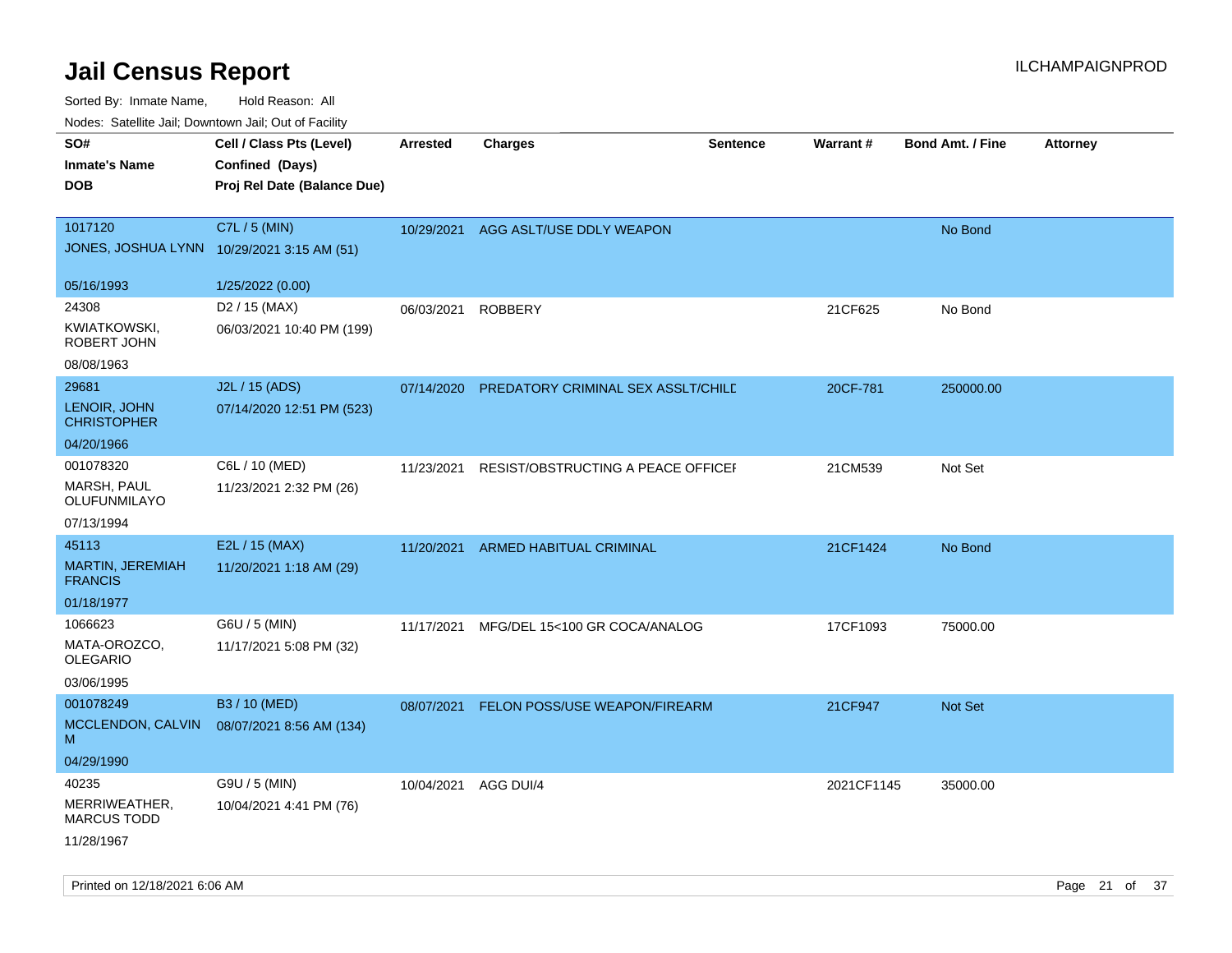| roaco. Calcinio dan, Domntomn dan, Out or Fabilit                       |                                                                            |                                        |                                                                                                 |                 |                                  |                               |                 |
|-------------------------------------------------------------------------|----------------------------------------------------------------------------|----------------------------------------|-------------------------------------------------------------------------------------------------|-----------------|----------------------------------|-------------------------------|-----------------|
| SO#<br><b>Inmate's Name</b><br><b>DOB</b>                               | Cell / Class Pts (Level)<br>Confined (Days)<br>Proj Rel Date (Balance Due) | <b>Arrested</b>                        | <b>Charges</b>                                                                                  | <b>Sentence</b> | Warrant#                         | <b>Bond Amt. / Fine</b>       | <b>Attorney</b> |
| 1040273<br>METCALFE, LANELL<br><b>JARON</b>                             | E5U / 15 (ADS)<br>09/30/2021 11:32 PM (80)                                 | 09/30/2021                             | PRED CRIM SEX ASLT/VICTIM <13                                                                   |                 | 21CF329                          | 500000.00                     |                 |
| 09/22/1988                                                              |                                                                            |                                        |                                                                                                 |                 |                                  |                               |                 |
| 1075635<br>MILES, DEVLON VON,<br>Junior                                 | B <sub>2</sub> / 10 (ADS)<br>05/11/2021 10:39 PM (222)                     | 05/11/2021<br>05/11/2021               | MFG/DEL CANNABIS/30-500 GRAMS<br>AGG DISCHARGE FIREARM/OCC VEH                                  |                 | 20CF1402<br>21CF538              | 100000.00<br>Not Set          |                 |
| 11/04/2000                                                              |                                                                            |                                        |                                                                                                 |                 |                                  |                               |                 |
| 1069209<br>MOORE, DEVONTE<br><b>JAMAL</b>                               | H2L / 10 (ADS)<br>04/07/2021 6:25 PM (256)                                 | 04/07/2021                             | AGG BATTERY/GREAT BODILY HARM                                                                   |                 | 21CF376                          | Not Set                       |                 |
| 09/24/1995                                                              |                                                                            |                                        |                                                                                                 |                 |                                  |                               |                 |
| 966887<br>NELSON, DARRYL<br><b>WAYNE</b>                                | F7L / 15 (MAX)<br>11/05/2021 11:00 AM (44)                                 | 11/05/2021                             | DELIVERY OF OR POSSESSION OF W/IN1 10y/0m/0d (DC 19CF1425                                       |                 |                                  | No Bond                       |                 |
| 01/16/1984<br>001078517                                                 | C3L / 15 (MAX)                                                             |                                        |                                                                                                 |                 |                                  |                               |                 |
| <b>NELSON, RORY</b><br><b>DEMOND</b>                                    | 10/19/2021 3:55 AM (61)                                                    |                                        | 10/19/2021 ATTEMPT (FIRST DEGREE MURDER)                                                        |                 | 21CF1267                         | <b>Not Set</b>                |                 |
| 08/14/1984                                                              |                                                                            |                                        |                                                                                                 |                 |                                  |                               |                 |
| 001078357<br>PETTIGREW, CAREY<br><b>CORNITRIAS DEOBLO</b><br>08/31/1986 | H6L / 15 (ADS)<br>09/17/2021 9:56 AM (93)                                  | 09/17/2021<br>09/17/2021<br>09/17/2021 | ARMED ROBBERY/ARMED W/FIREARM<br>ARMED ROBBERY/ARMED W/FIREARM<br>ARMED ROBBERY/ARMED W/FIREARM |                 | 21CF1230<br>21CF1128<br>21CF1129 | Not Set<br>Not Set<br>Not Set |                 |
| 1022441                                                                 | H3L / 10 (ADS)                                                             | 10/27/2021                             | AGG BATTERY/PEACE OFFICER                                                                       |                 | 2021 CF 12                       | No Bond                       |                 |
| PICKENS, DONTRELL<br><b>DEMAR</b>                                       | 10/27/2021 1:39 PM (53)                                                    | 10/27/2021                             | AGG BATTERY/PEACE OFFICER                                                                       |                 | 2020 CF 1488                     | No Bond                       |                 |
| 12/10/1993                                                              |                                                                            |                                        |                                                                                                 |                 |                                  |                               |                 |
| 1072114                                                                 | A1U / 15 (SPH)                                                             | 01/17/2021                             | ATTEMPT (FIRST DEGREE MURDER)                                                                   |                 | 2021CF65                         | Not Set                       |                 |
| ROBINSON, DONNELL<br><b>LEVON</b><br>10/23/2000                         | 01/17/2021 2:40 PM (336)                                                   | 01/17/2021                             | ARMED ROBBERY/NO FIREARM<br>02/17/2021 AGGRAVATED BATTERY                                       | 4y (DOC)        | 2020CF824                        | 75000.00<br>250000.00         |                 |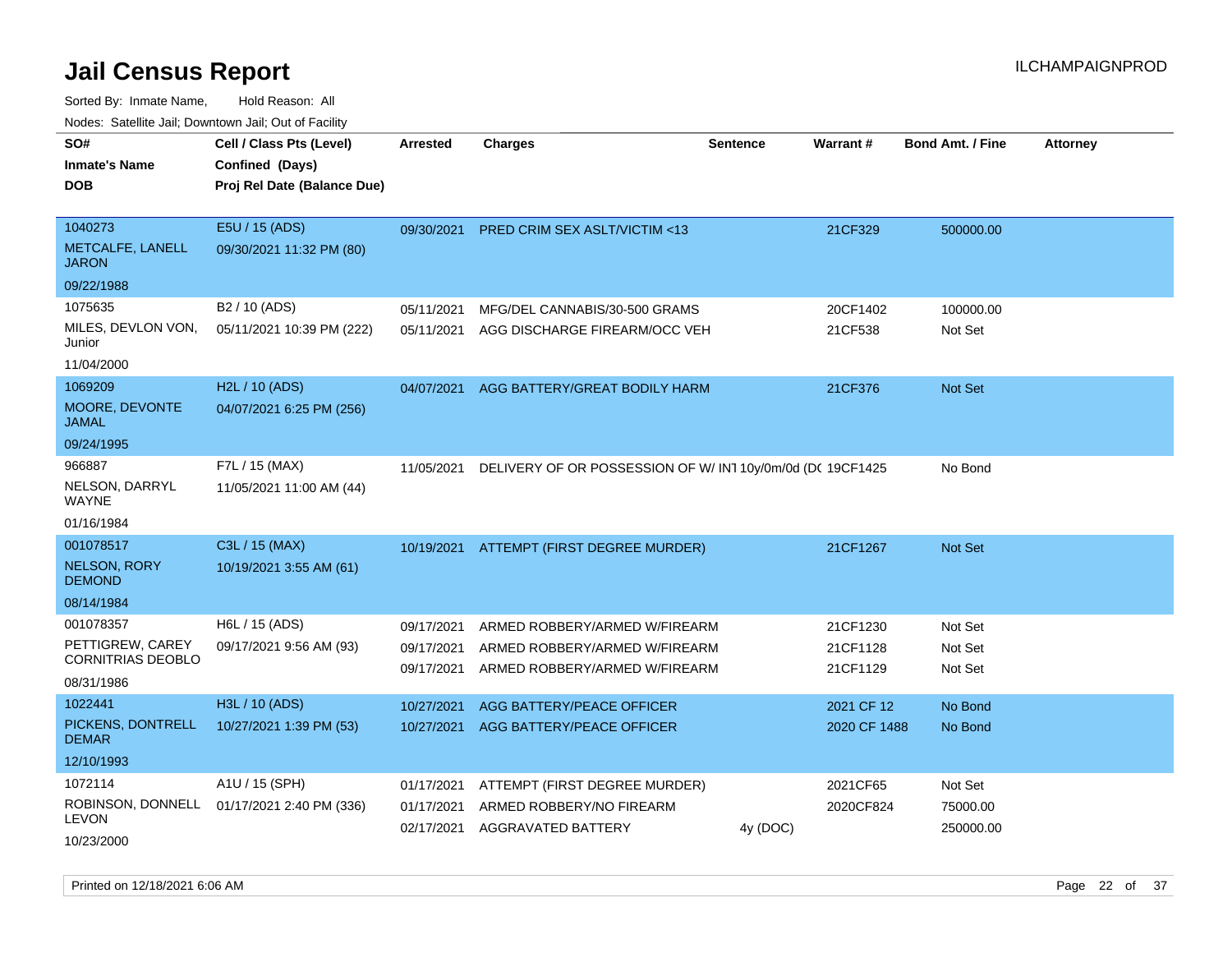| SO#<br><b>Inmate's Name</b><br><b>DOB</b>                             | Cell / Class Pts (Level)<br>Confined (Days)<br>Proj Rel Date (Balance Due) | <b>Arrested</b>                        | <b>Charges</b>                                                                  | <b>Sentence</b> | <b>Warrant#</b>                   | <b>Bond Amt. / Fine</b>        | <b>Attorney</b> |
|-----------------------------------------------------------------------|----------------------------------------------------------------------------|----------------------------------------|---------------------------------------------------------------------------------|-----------------|-----------------------------------|--------------------------------|-----------------|
| 980761<br>ROBINSON, LEON<br><b>SOLOMON</b>                            | B1 / 10 (MED)<br>06/07/2021 1:53 AM (195)                                  | 06/07/2021                             | DOMESTIC BATTERY/OTHER PRIOR                                                    | 5y (DOC)        |                                   | Not Set                        |                 |
| 10/22/1983                                                            |                                                                            |                                        |                                                                                 |                 |                                   |                                |                 |
| 1006507<br>RODGERS, DYLAN<br><b>ROBERT</b><br>12/12/1991              | C2L / 10 (MED)<br>10/21/2021 12:34 AM (59)                                 | 10/21/2021<br>10/21/2021<br>10/21/2021 | AGG ASLT/USE DDLY WEAPON<br>DOMESTIC BATTERY/OTHER PRIOR<br>PROBATION VIOLATION |                 | 21CM123<br>21CF1269<br>2019CF1220 | 1000.00<br>Not Set<br>10000.00 |                 |
| 1068592<br>ROSS, TEVONTAE<br><b>TERRANCE</b><br>12/15/1998            | C8L / 15 (ADS)<br>11/12/2021 8:41 AM (37)                                  | 11/12/2021                             | <b>BURGLARY</b>                                                                 |                 | 21CF1393                          | <b>Not Set</b>                 |                 |
| 001077488<br>SESSUM, NICHOLAS C 11/30/2021 6:56 AM (19)<br>06/22/1989 | G8U / 5 (MIN)                                                              | 11/30/2021                             | <b>RETAIL THEFT</b>                                                             | 4y (DOC)        | 20CF1376                          | No Bond                        |                 |
| 1069960<br>SHELTON, JOSIAH<br><b>TIMOTHY</b><br>02/23/1980            | G7L / 5 (MIN)<br>09/28/2021 2:04 AM (82)                                   | 09/28/2021                             | <b>IDENTITY THEFT/\$2K-\$10K</b>                                                |                 | 21CF952                           | 10000.00                       |                 |
| 960772<br>STARK, FARON<br><b>MICHAEL</b><br>05/12/1988                | $G1L / 5$ (MIN)<br>11/11/2021 10:28 PM (38)                                | 11/11/2021                             | POSSESSION OF METH<5 GRAMS                                                      | 3y (DOC)        | 2020CF362                         | No Bond                        |                 |
| 1057312<br><b>STARKS, RAMEON</b><br><b>TAHZIER</b><br>12/18/1996      | G <sub>2U</sub><br>11/10/2021 9:51 PM (39)                                 | 11/10/2021<br>11/30/2021               | HOME INVASION/FIREARM<br>THEFT                                                  |                 | 21CF1388<br>21CF1194              | Not Set<br>100000.00           |                 |
| 1051104<br>STOVER, ANDREW<br>WADE<br>07/20/1994                       | G1U / 5 (MIN)<br>05/27/2021 12:59 AM (206)                                 | 05/26/2021<br>05/26/2021<br>05/26/2021 | <b>BURGLARY</b><br>DRIVING ON REVOKED LICENSE<br>METH DELIVERY/5<15 GRAMS       |                 | 21CF667<br>21TR4000<br>21CF598    | Not Set<br>Not Set<br>Not Set  |                 |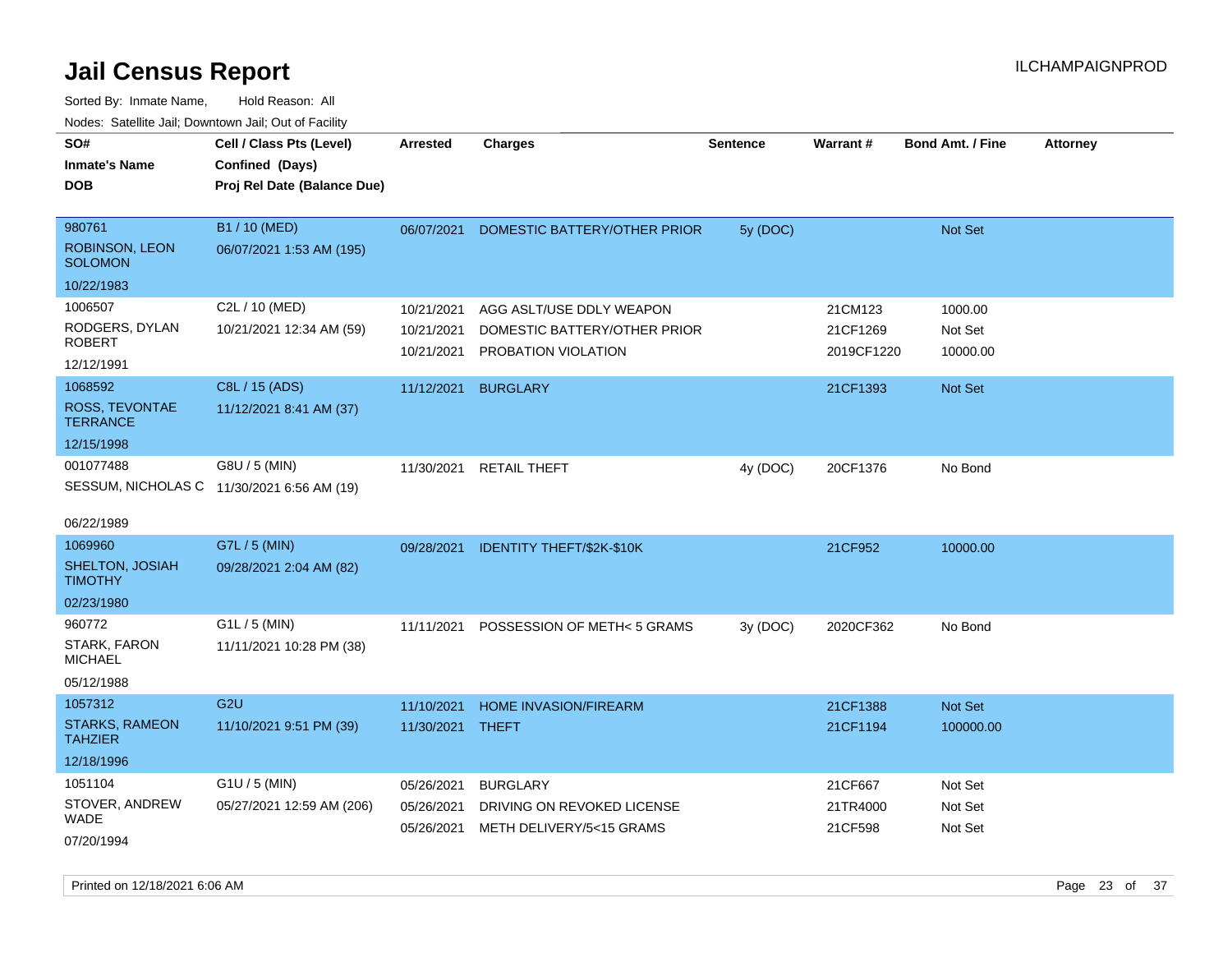Sorted By: Inmate Name, Hold Reason: All Nodes: Satellite Jail; Downtown Jail; Out of Facility

| SO#                                     | Cell / Class Pts (Level)    | <b>Arrested</b> | <b>Charges</b>                 | <b>Sentence</b> | Warrant #  | <b>Bond Amt. / Fine</b> | <b>Attorney</b> |
|-----------------------------------------|-----------------------------|-----------------|--------------------------------|-----------------|------------|-------------------------|-----------------|
| <b>Inmate's Name</b>                    | Confined (Days)             |                 |                                |                 |            |                         |                 |
| <b>DOB</b>                              | Proj Rel Date (Balance Due) |                 |                                |                 |            |                         |                 |
|                                         |                             |                 |                                |                 |            |                         |                 |
| 1024184                                 | H5L / 10 (ADS)              | 09/08/2021      | AGG ASLT PEACE OFF/FIRE/ER WRK |                 | 20CF1051   | No Bond                 |                 |
| SULLIVAN, CODY<br><b>MICHAEL</b>        | 09/08/2021 3:28 PM (102)    |                 |                                |                 |            |                         |                 |
| 08/15/1994                              |                             |                 |                                |                 |            |                         |                 |
| 1068839                                 | F8L / 15 (MAX)              | 08/07/2020      | <b>HOMICIDE</b>                |                 | 2020-CF851 | 1000000.00              |                 |
| TAYLOR, LONDON<br><b>JAVON</b>          | 08/07/2020 10:30 AM (499)   |                 |                                |                 |            |                         |                 |
| 08/16/1999                              |                             |                 |                                |                 |            |                         |                 |
| 1004142                                 | F9L / 15 (MAX)              | 10/27/2021      | POSSESSION OF METH/15<100GRAMS |                 | 2021CF1298 | 1500000.00              |                 |
| TOY, KAYON LARENZ                       | 10/22/2021 1:01 PM (58)     |                 |                                |                 |            |                         |                 |
| 09/12/1991                              |                             |                 |                                |                 |            |                         |                 |
| 1056971                                 | D6 / 10 (ADS)               | 08/07/2021      | FELON POSS/USE WEAPON/FIREARM  |                 | 21CF948    | No Bond                 |                 |
| TRAVIS, DENZEL<br><b>DANTRELL</b>       | 08/07/2021 7:36 AM (134)    | 08/08/2021      | AGG BATTERY/PUBLIC PLACE       |                 | 2020CF647  | 25000.00                |                 |
| 03/21/1993                              |                             |                 |                                |                 |            |                         |                 |
| 001078250                               | F2L / 10 (MED)              | 08/07/2021      | FELON POSS WEAPON/BODY ARMOR   |                 | 21CF950    | <b>Not Set</b>          |                 |
| <b>TRAVIS, JORDAN</b><br><b>TESHAUN</b> | 08/07/2021 10:27 AM (134)   |                 |                                |                 |            |                         |                 |
| 03/03/1996                              |                             |                 |                                |                 |            |                         |                 |
| 969709                                  | $D3 / 5$ (MIN)              | 10/29/2021      | CRIM DMG TO PROP \$500-10K     |                 |            | Not Set                 |                 |
| TUFTE, BRYCE<br><b>MATTHEW</b>          | 10/29/2021 3:14 PM (51)     | 10/29/2021      | DRIVING ON SUSPENDED LICENSE   |                 | 20TR2181   | 5000.00                 |                 |
| 05/30/1988                              | 12/20/2021 (0.00)           |                 |                                |                 |            |                         |                 |
| 30108                                   | J4L / 15 (ADS)              | 07/30/2021      | <b>MURDER</b>                  |                 | 21CF902    | 2000000.00              |                 |
| VANDYKE, DARYL<br><b>ANTHONY</b>        | 07/30/2021 8:29 PM (142)    |                 |                                |                 |            |                         |                 |
| 10/04/1965                              |                             |                 |                                |                 |            |                         |                 |
| 968681                                  | D5 / 15 (ADS)               | 08/27/2021      | INDIRECT CRIMINAL CONTEMPT     | 5y (DOC)        | 2021CC16   | No Bond                 |                 |
| <b>WADE, DEMETRIUS</b><br><b>DARYL</b>  | 08/27/2021 2:25 AM (114)    | 08/27/2021      | AGG CRIM SX AB/VIC 13<18/TRUST |                 | 2020CF499  | 250000.00               |                 |

01/07/1987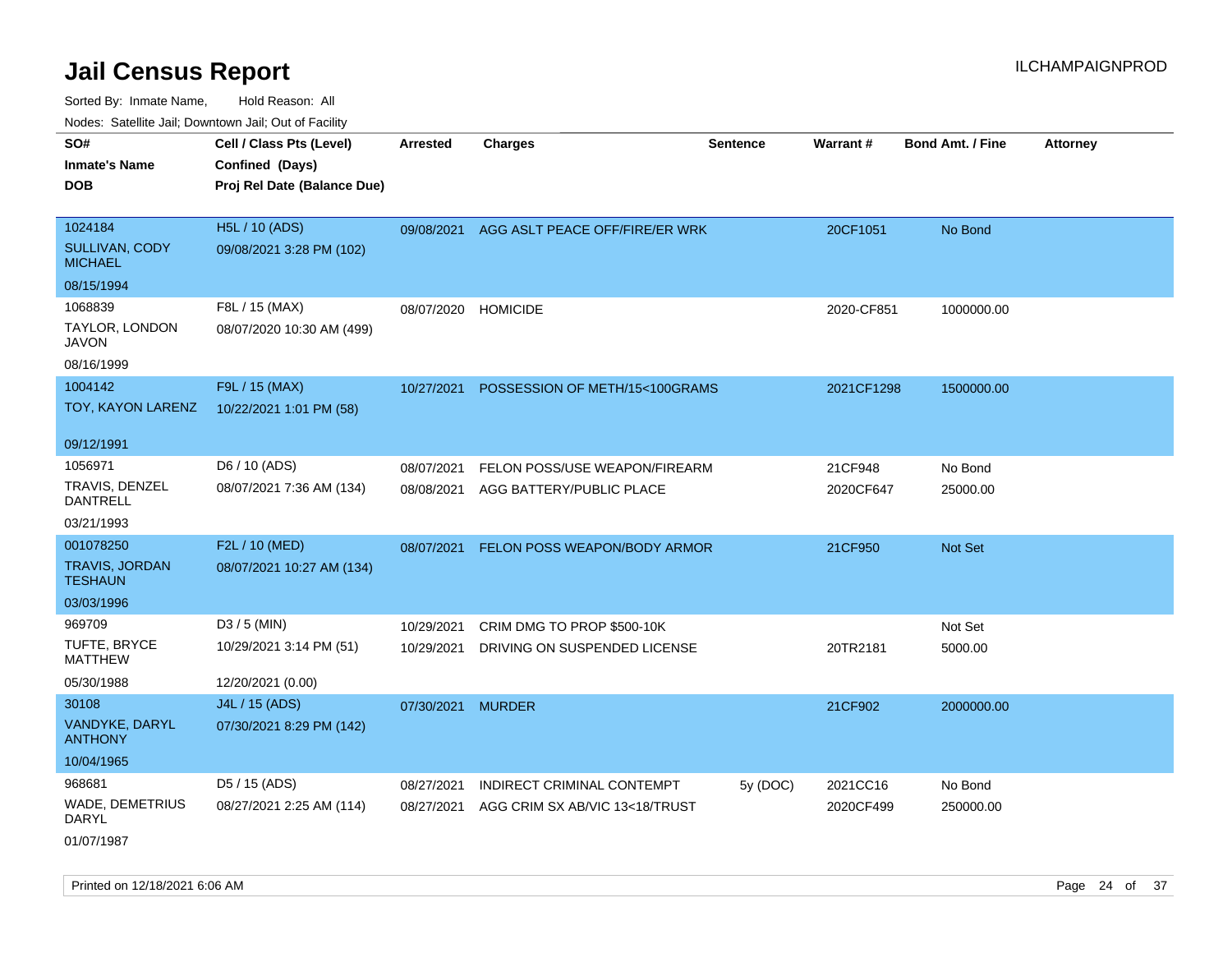| roaco. Calcinio can, Downtown can, Out or Facility |                             |            |                           |                 |                 |                         |                 |
|----------------------------------------------------|-----------------------------|------------|---------------------------|-----------------|-----------------|-------------------------|-----------------|
| SO#                                                | Cell / Class Pts (Level)    | Arrested   | <b>Charges</b>            | <b>Sentence</b> | <b>Warrant#</b> | <b>Bond Amt. / Fine</b> | <b>Attorney</b> |
| <b>Inmate's Name</b>                               | Confined (Days)             |            |                           |                 |                 |                         |                 |
| <b>DOB</b>                                         | Proj Rel Date (Balance Due) |            |                           |                 |                 |                         |                 |
|                                                    |                             |            |                           |                 |                 |                         |                 |
| 1070904                                            | G7U / 5 (MIN)               | 10/28/2021 | <b>BURGLARY</b>           |                 | 2021CF321       | 15000.00                |                 |
| WANKEL, JONAH<br><b>JAMES</b>                      | 10/28/2021 3:42 AM (52)     |            |                           |                 |                 |                         |                 |
| 12/15/1993                                         |                             |            |                           |                 |                 |                         |                 |
| 1058072                                            | A2U / 15 (SPH)              | 02/25/2021 | ARMED HABITUAL CRIMINAL   |                 |                 | Not Set                 |                 |
| <b>WILLIAMS, KENNETH</b><br><b>BERNARD</b>         | 02/25/2021 3:24 PM (297)    |            |                           |                 |                 |                         |                 |
| 10/04/1985                                         |                             |            |                           |                 |                 |                         |                 |
| 53518                                              | 14 / 15 (ADS)               | 08/19/2021 | <b>AGGRAVATED BATTERY</b> |                 | 21CF1014        | <b>Not Set</b>          |                 |
| <b>WILLIAMS, TORREY</b><br><b>TOSHIBA</b>          | 08/19/2021 10:10 AM (122)   | 09/01/2021 | PROBATION VIOLATION       |                 | 20CF381         | Not Set                 |                 |
| 03/30/1975                                         |                             |            |                           |                 |                 |                         |                 |
| 9326                                               | $12/5$ (ADS)                | 06/14/2021 | <b>BURGLARY</b>           |                 | 2020-CF-625     | Not Set                 |                 |
| YOUNG, ANTHONY<br><b>PAUL</b>                      | 06/14/2021 12:07 PM (188)   |            |                           |                 |                 |                         |                 |
| 03/13/1954                                         |                             |            |                           |                 |                 |                         |                 |
| <b>Total Downtown Jail: 67</b>                     |                             | Males: 67  | Unknown: 0<br>Females: 0  |                 |                 |                         |                 |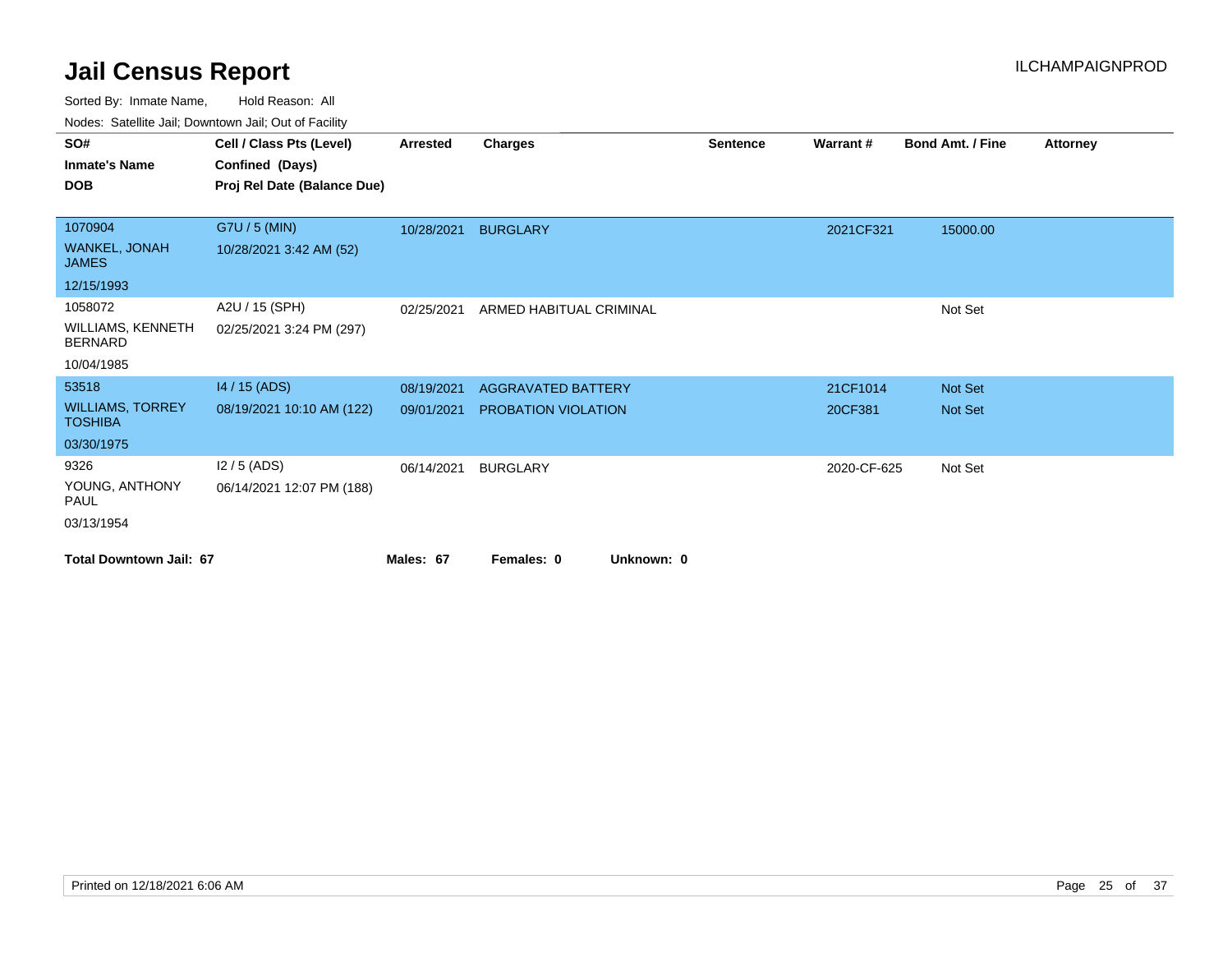| <b>Out of Facility</b> |  |  |
|------------------------|--|--|
|                        |  |  |

| SO#<br><b>Inmate's Name</b><br><b>DOB</b> | Cell / Class Pts (Level)<br>Confined (Days)<br>Proj Rel Date (Balance Due) | <b>Arrested</b> | <b>Charges</b>                    | <b>Sentence</b> | Warrant#   | <b>Bond Amt. / Fine</b> | <b>Attorney</b> |
|-------------------------------------------|----------------------------------------------------------------------------|-----------------|-----------------------------------|-----------------|------------|-------------------------|-----------------|
|                                           |                                                                            |                 |                                   |                 |            |                         |                 |
| 61095                                     | <b>DEW / 10 (ADS)</b>                                                      | 05/02/2021      | <b>HOME INVASION/CAUSE INJURY</b> |                 | 2021CF323  | 100000.00               |                 |
| AMOS, DERRICK<br><b>JAMES</b>             | 05/02/2021 9:02 PM (231)                                                   |                 |                                   |                 |            |                         |                 |
| 06/12/1985                                |                                                                            |                 |                                   |                 |            |                         |                 |
| 19971                                     | EHD                                                                        | 11/09/2021      | DRIVING RVK/SUSP DUI/SSS 4-9      |                 | 2021CF968  | Not Set                 |                 |
| <b>LYNN</b>                               | BARNESKE, RAYMOND 11/09/2021 9:32 AM (40)                                  |                 |                                   |                 |            |                         |                 |
| 08/17/1961                                | 5/6/2022 (0.00)                                                            |                 |                                   |                 |            |                         |                 |
| 60268                                     | <b>EHD</b>                                                                 | 12/14/2021      | DRIVING ON REVOKED LICENSE        |                 | 2021TR1451 | <b>Not Set</b>          |                 |
| <b>BECKETT, JEFFREY</b><br><b>ALAN</b>    | 12/14/2021 10:13 AM (5)                                                    |                 |                                   |                 |            |                         |                 |
| 05/07/1963                                | 12/23/2021 (0.00)                                                          |                 |                                   |                 |            |                         |                 |
| 516062                                    | DEW / 15 (MAX)                                                             | 02/22/2021      | PHONE HARASSMENT/2+               |                 | 20CF194    | 5000.00                 |                 |
| BENNETT, JOHN<br><b>MICHAEL</b>           | 02/22/2021 10:47 AM (300)                                                  | 02/22/2021      | AGG DISCH FIR/VEH/PC OFF/FRMAN    |                 | 21CF210    | No Bond                 |                 |
| 04/30/1986                                |                                                                            |                 |                                   |                 |            |                         |                 |
| 976538                                    | <b>EHD</b>                                                                 | 10/12/2021      | DOMESTIC BATTERY/OTHER PRIOR      |                 | 2020CF1095 | Not Set                 |                 |
|                                           | BLISSIT, WYATT TYRES 10/12/2021 10:05 AM (68)                              |                 |                                   |                 |            |                         |                 |
| 09/05/1989                                | 1/6/2022 (0.00)                                                            |                 |                                   |                 |            |                         |                 |
| 974830                                    | EHD                                                                        | 12/07/2021      | AGG DUI/3                         |                 | 2020CF791  | Not Set                 |                 |
| BOOK, RORY ALAN                           | 12/07/2021 9:37 AM (12)                                                    |                 |                                   |                 |            |                         |                 |
| 08/13/1988                                | 12/20/2021 (0.00)                                                          |                 |                                   |                 |            |                         |                 |
| 33993                                     | <b>DEW / 10 (MED)</b>                                                      | 06/14/2021      | AGGRAVATED DOMESTIC BATTERY       |                 | 21CF688    | Not Set                 |                 |
| <b>BOOKER, STEPHON</b>                    | 06/14/2021 7:42 PM (188)                                                   | 06/14/2021      | POSSESSING A CONTROLLED SUBSTANC  |                 | 21CF657    | Not Set                 |                 |
| <b>MONTELL</b>                            |                                                                            | 06/14/2021      | PAROLE REVOCATION                 |                 | CH2103612  | No Bond                 |                 |
| 06/11/1971                                |                                                                            |                 |                                   |                 |            |                         |                 |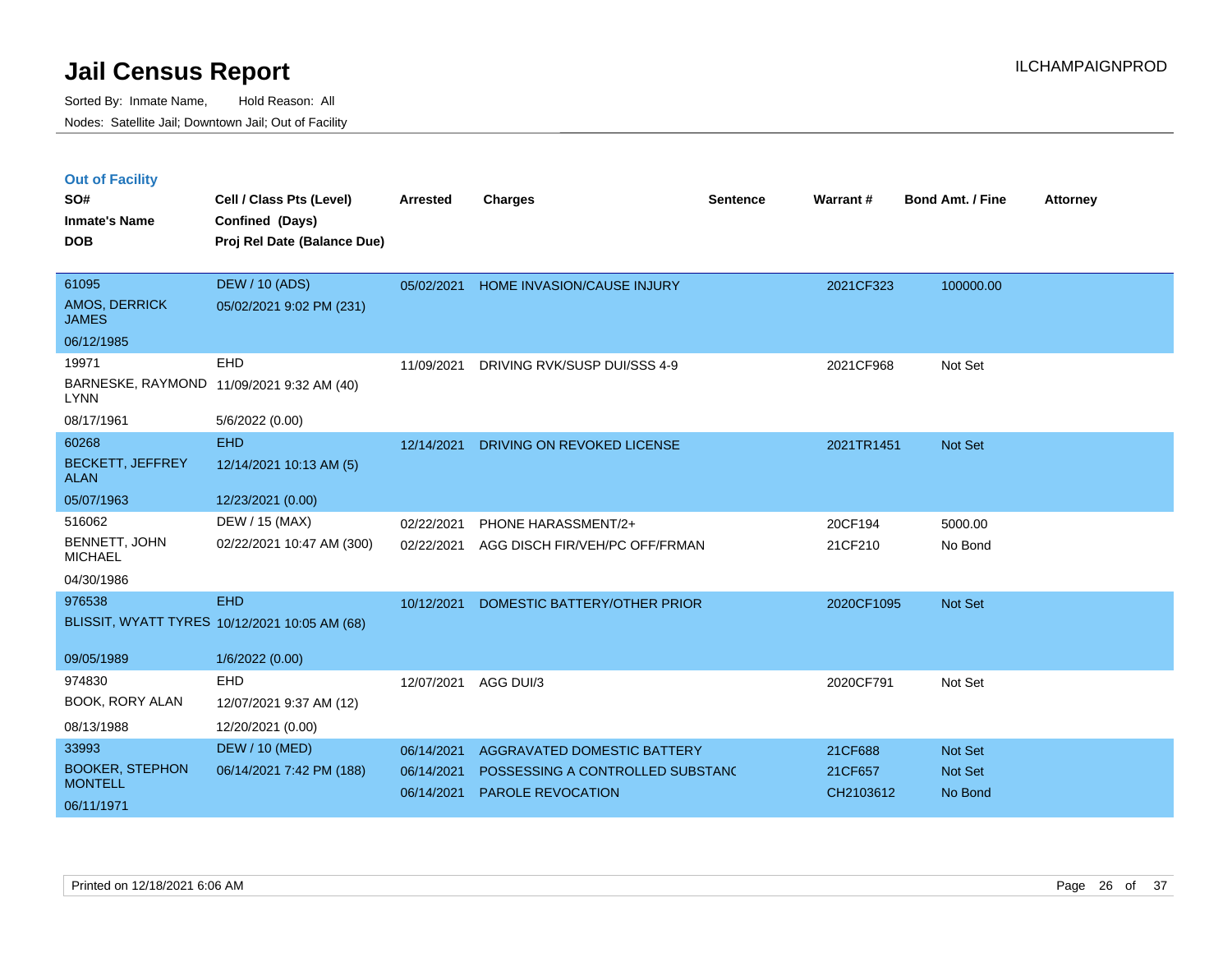| ivouss. Satellite Jali, Downtown Jali, Out of Facility |                             |            |                                     |                 |                 |                         |                 |
|--------------------------------------------------------|-----------------------------|------------|-------------------------------------|-----------------|-----------------|-------------------------|-----------------|
| SO#                                                    | Cell / Class Pts (Level)    | Arrested   | <b>Charges</b>                      | <b>Sentence</b> | <b>Warrant#</b> | <b>Bond Amt. / Fine</b> | <b>Attorney</b> |
| Inmate's Name                                          | Confined (Days)             |            |                                     |                 |                 |                         |                 |
| <b>DOB</b>                                             | Proj Rel Date (Balance Due) |            |                                     |                 |                 |                         |                 |
|                                                        |                             |            |                                     |                 |                 |                         |                 |
| 1074315                                                | <b>DEW / 15 (MAX)</b>       | 07/27/2021 | AGG DISCHARGE FIREARM/VEH/SCH       |                 | 21CF927         | Not Set                 |                 |
| <b>BRIGGS, PATRICK</b><br>MONTAY                       | 08/03/2021 4:56 PM (138)    |            |                                     |                 |                 |                         |                 |
| 08/05/2001                                             |                             |            |                                     |                 |                 |                         |                 |
| 001078065                                              | KAN / 10 (ADS)              | 06/17/2021 | AGG BATTERY/DISCHARGE FIREARM       |                 | 21CF704         | 1000000.00              |                 |
| BROWN, CHARMAN<br>LAKEEF                               | 06/17/2021 12:32 PM (185)   |            |                                     |                 |                 |                         |                 |
| 11/30/2002                                             |                             |            |                                     |                 |                 |                         |                 |
| 1038554                                                | <b>KAN / 15 (MAX)</b>       | 08/18/2021 | <b>ARMED HABITUAL CRIMINAL</b>      |                 | 21CF1162        | <b>Not Set</b>          |                 |
| <b>BROWN, CORRION</b><br><b>DEVONTAE</b>               | 08/18/2021 5:40 PM (123)    | 08/18/2021 | DELIVERY OF OR POSSESSION OF W/ INT |                 | 21CF1009        | No Bond                 |                 |
| 04/19/1995                                             |                             |            |                                     |                 |                 |                         |                 |
| 1062585                                                | EHD                         | 11/30/2021 | AGG DUI/LIC SUSP OR REVOKED         |                 | 2020CF1152      | Not Set                 |                 |
| <b>BROWN, ERRICK</b><br>LAMONT, Junior                 | 11/30/2021 9:39 AM (19)     |            |                                     |                 |                 |                         |                 |
| 02/12/1994                                             | 12/20/2021 (0.00)           |            |                                     |                 |                 |                         |                 |
| 1071662                                                | KAN / 15 (MAX)              | 12/07/2020 | <b>FELON POSS/USE FIREARM PRIOR</b> | 7y (DOC)        | 20CF1418        | 250000.00               |                 |
| <b>BROWN, JAWON</b><br>EDWARD                          | 12/14/2020 6:02 PM (370)    |            |                                     |                 |                 |                         |                 |
| 04/21/2000                                             |                             |            |                                     |                 |                 |                         |                 |
| 1038579                                                | KAN / 15 (MAX)              | 08/18/2021 | FELON POSS/USE WEAPON/FIREARM       |                 | 21CF1010        | Not Set                 |                 |
| <b>BROWN, MARKEL</b><br>rikki                          | 08/18/2021 2:05 PM (123)    |            |                                     |                 |                 |                         |                 |
| 01/06/1995                                             |                             |            |                                     |                 |                 |                         |                 |
| 1003006                                                | <b>KAN / 15 (MAX)</b>       | 08/19/2021 | FELON POSS/USE MACHINE GUN          |                 | 21CF1011        | No Bond                 |                 |
| <b>BROWN, ROCKEITH</b><br><b>JAVONTE</b>               | 08/19/2021 12:55 AM (122)   |            |                                     |                 |                 |                         |                 |
| 07/23/1991                                             |                             |            |                                     |                 |                 |                         |                 |
| 987334                                                 | DEW / 15 (MAX)              | 03/10/2021 | ATTEMPT (FIRST DEGREE MURDER)       |                 | 19CF689         | Not Set                 |                 |
| CAIN, ISAIAH<br><b>DEPRIEST</b>                        | 03/10/2021 2:22 PM (284)    |            |                                     |                 |                 |                         |                 |
| 12/23/1990                                             |                             |            |                                     |                 |                 |                         |                 |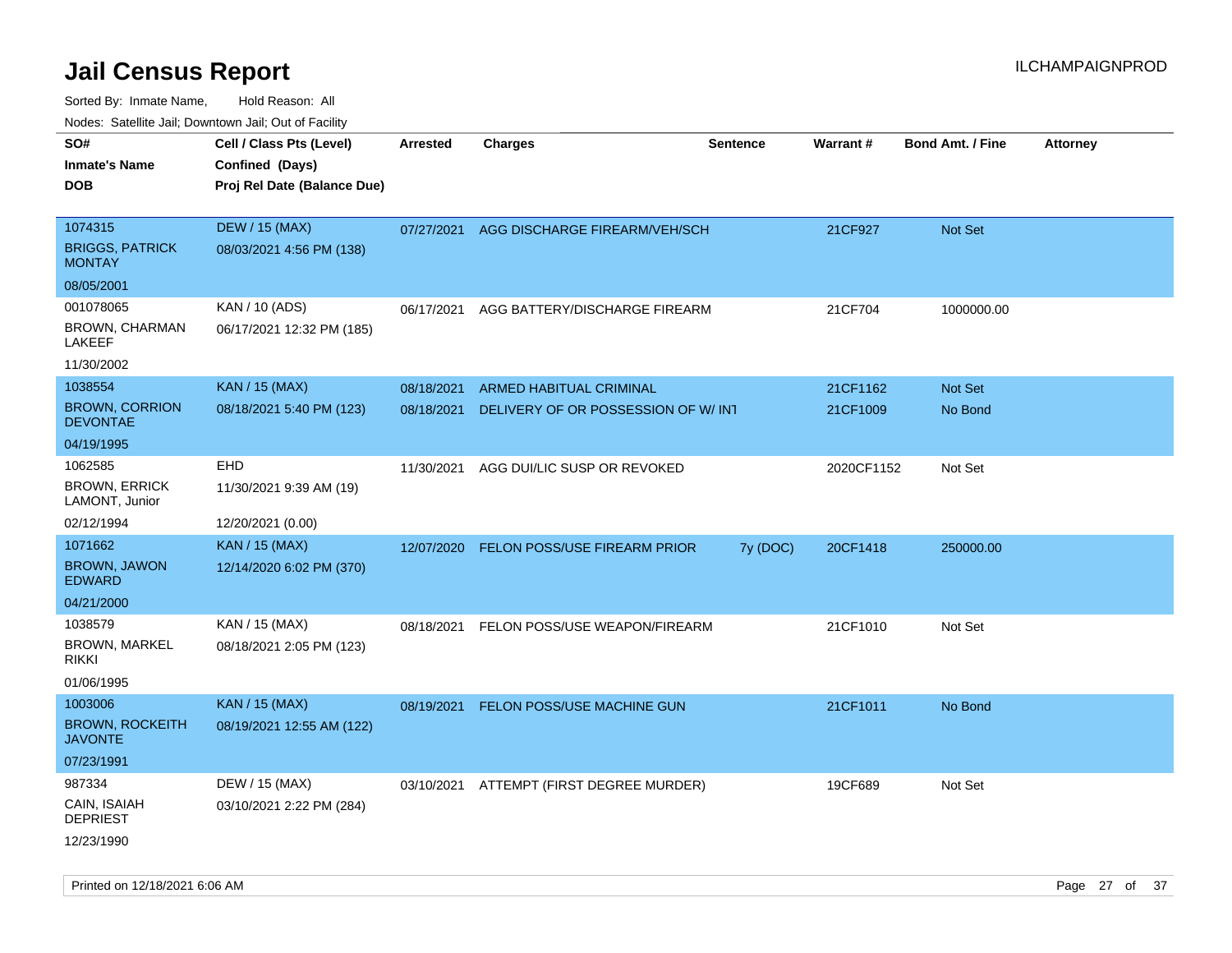| SO#                                       | Cell / Class Pts (Level)    | <b>Arrested</b> | <b>Charges</b>                       | <b>Sentence</b> | Warrant#   | <b>Bond Amt. / Fine</b> | <b>Attorney</b> |
|-------------------------------------------|-----------------------------|-----------------|--------------------------------------|-----------------|------------|-------------------------|-----------------|
| <b>Inmate's Name</b>                      | Confined (Days)             |                 |                                      |                 |            |                         |                 |
| <b>DOB</b>                                | Proj Rel Date (Balance Due) |                 |                                      |                 |            |                         |                 |
|                                           |                             |                 |                                      |                 |            |                         |                 |
| 001078638                                 | <b>EHD</b>                  | 12/15/2021      | DRIVING ON SUSPENDED LICENSE         |                 | 2021TR1120 | Not Set                 |                 |
| <b>CAMPBELL, CARLA</b><br><b>GISSELLE</b> | 12/15/2021 11:03 AM (4)     |                 |                                      |                 |            |                         |                 |
| 08/12/1980                                | 2/12/2022 (0.00)            |                 |                                      |                 |            |                         |                 |
| 992962                                    | DEW / 15 (ADS)              | 05/25/2021      | MURDER/INTENT TO KILL/INJURE         |                 | 2018CF1045 | 1000000.00              |                 |
| CAMPBELL, KEITH<br><b>KNAQEEB</b>         | 05/25/2021 1:19 PM (208)    |                 |                                      |                 |            |                         |                 |
| 07/22/1991                                |                             |                 |                                      |                 |            |                         |                 |
| 001078576                                 | <b>KAN / 15 (MAX)</b>       | 11/09/2021      | UNLAWFUL USE OF A WEAPON             |                 | 21CF1383   | <b>Not Set</b>          |                 |
| <b>CARTER, DEMONDRE</b><br><b>DAVON</b>   | 11/09/2021 6:01 PM (40)     |                 |                                      |                 |            |                         |                 |
| 05/27/2001                                |                             |                 |                                      |                 |            |                         |                 |
| 1064992                                   | KAN / 15 (MAX)              | 09/20/2021      | ARMED VIOLENCE/CATEGORY I            |                 | 21CF1137   | Not Set                 |                 |
| CARTER, KEJUAN<br><b>JAVONTE</b>          | 09/20/2021 11:42 PM (90)    |                 |                                      |                 |            |                         |                 |
| 06/27/1998                                |                             |                 |                                      |                 |            |                         |                 |
| 959420                                    | <b>EHD</b>                  | 11/16/2021      | AGG DUI/NO VALID DL                  |                 | 2021CF673  | <b>Not Set</b>          |                 |
| CHAPPLE, RAYMOND<br><b>DEONTE</b>         | 11/16/2021 9:49 AM (33)     |                 |                                      |                 |            |                         |                 |
| 06/30/1988                                | 12/29/2021 (0.00)           |                 |                                      |                 |            |                         |                 |
| 1068848                                   | KAN / 15 (MAX)              | 02/06/2020      | MURDER/INTENT TO KILL/INJURE         | 60y (DOC)       | 20CF-156   | No Bond                 |                 |
| CHATMAN, MICHAEL<br><b>DAISEAN</b>        | 02/06/2020 5:22 PM (682)    |                 |                                      |                 |            |                         |                 |
| 11/12/1999                                |                             |                 |                                      |                 |            |                         |                 |
| 001078461                                 | <b>KAN / 10 (MED)</b>       | 10/07/2021      | AGG UNLAWFUL USE WEAPON/PERSON       |                 | 2021CF1209 | No Bond                 |                 |
| <b>COLE, ERIC JOSE</b>                    | 10/08/2021 12:25 AM (72)    | 10/07/2021      | AGG DOMESTIC BATTERY/STRANGLE        |                 | 2021CF1208 | <b>Not Set</b>          |                 |
| 01/24/2002                                |                             | 10/08/2021      | <b>HARASS WITNESS/FAMILY MBR/REP</b> |                 | 21CF1218   | <b>Not Set</b>          |                 |
| 57733                                     | KAN / 15 (SPH)              | 02/25/2020      | <b>HOMICIDE</b>                      |                 | 2020-CF250 | 2000000.00              |                 |
| CRAIG, ANTOINE<br><b>DARRELL</b>          | 02/25/2020 4:08 PM (663)    | 02/25/2020      | FELON POSS/USE WEAPON/FIREARM        |                 | 19CF-1827  | 80000.00                |                 |
| 10/09/1982                                |                             |                 |                                      |                 |            |                         |                 |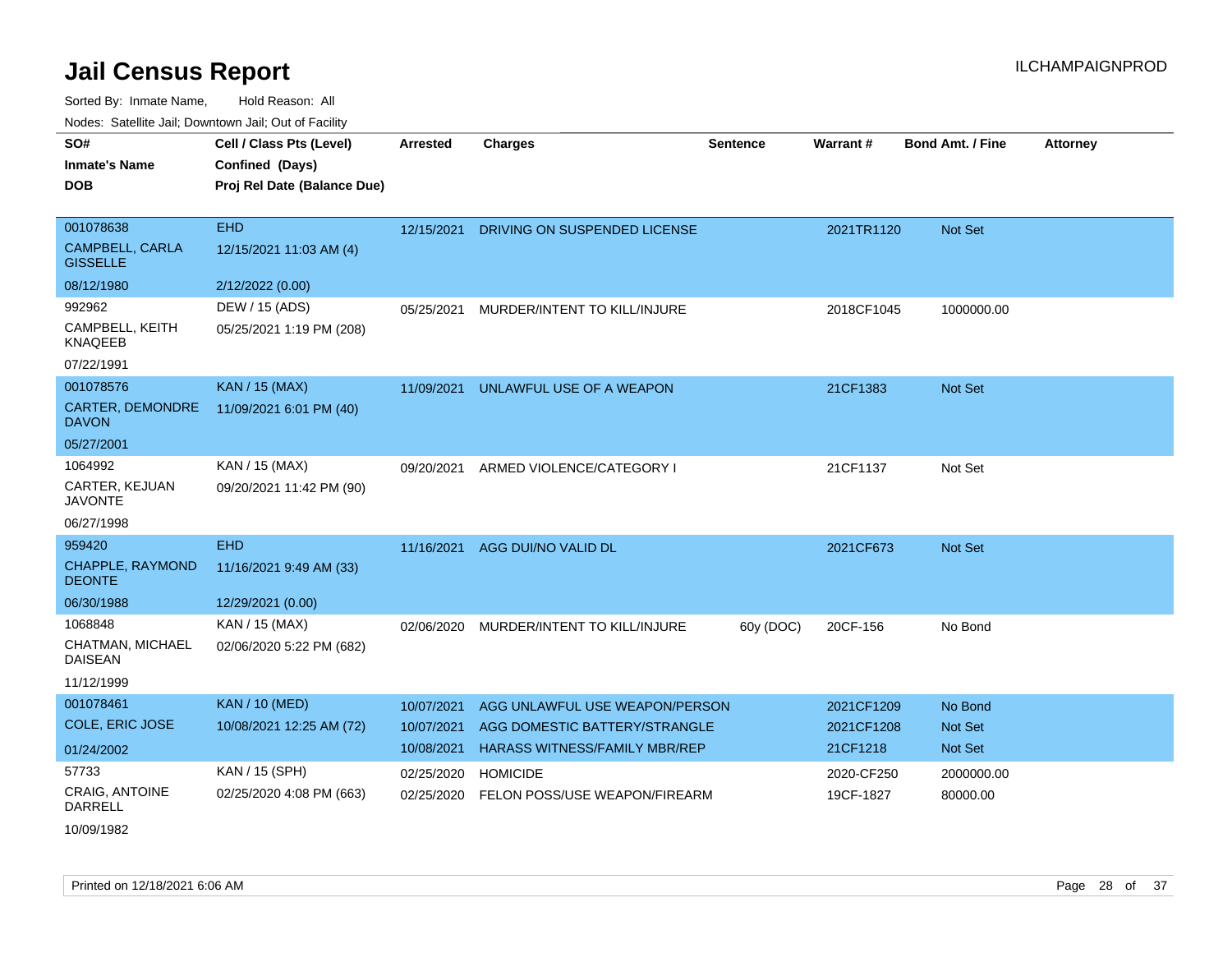Sorted By: Inmate Name, Hold Reason: All Nodes: Satellite Jail; Downtown Jail; Out of Facility

| SO#                                       | Cell / Class Pts (Level)                     | <b>Arrested</b> | <b>Charges</b>                            | <b>Sentence</b> | <b>Warrant#</b> | <b>Bond Amt. / Fine</b> | <b>Attorney</b> |
|-------------------------------------------|----------------------------------------------|-----------------|-------------------------------------------|-----------------|-----------------|-------------------------|-----------------|
| <b>Inmate's Name</b>                      | Confined (Days)                              |                 |                                           |                 |                 |                         |                 |
| DOB                                       | Proj Rel Date (Balance Due)                  |                 |                                           |                 |                 |                         |                 |
|                                           |                                              |                 |                                           |                 |                 |                         |                 |
| 001077939                                 | <b>DEW / 10 (MED)</b>                        | 05/10/2021      | FIREARM/FOID INVALID/NOT ELIG             |                 | 21CF526         | No Bond                 |                 |
| <b>CROSS, PATRICK</b><br><b>DONTRELLE</b> | 05/10/2021 7:31 PM (223)                     |                 | 06/02/2021 POSS STOLEN VEHICLE > \$25,000 |                 | 21CF612         | Not Set                 |                 |
| 11/07/2001                                |                                              |                 |                                           |                 |                 |                         |                 |
| 1061304                                   | DEW / 15 (MAX)                               | 10/11/2021      | ARMED HABITUAL CRIMINAL                   |                 | 21CF1226        | No Bond                 |                 |
| DORRIS, KEMION                            | 10/11/2021 7:30 PM (69)                      | 10/11/2021      | ARMED HABITUAL CRIMINAL                   |                 | 21CF1227        | No Bond                 |                 |
| <b>DAETOCE</b>                            |                                              | 10/11/2021      | HOME INVASION/FIREARM                     |                 | 21CF1228        | No Bond                 |                 |
| 11/19/1997                                |                                              |                 |                                           |                 |                 |                         |                 |
| 995885                                    | <b>EHD</b>                                   | 11/30/2021      | DRIVING ON SUSPENDED LICENSE              |                 | 2021TR4222      | <b>Not Set</b>          |                 |
| FINLEY, KENON<br><b>MARQUIS</b>           | 11/30/2021 10:33 AM (19)                     |                 |                                           |                 |                 |                         |                 |
| 09/13/1991                                | 12/29/2021 (0.00)                            |                 |                                           |                 |                 |                         |                 |
| 27428                                     | <b>EHD</b>                                   | 09/21/2021      | DRIVING RVK/SUSP DUI/SSS 3RD              |                 | 2020CF1368      | Not Set                 |                 |
| <b>FRANKLIN, TYRONE</b><br>Senior         | 09/21/2021 9:27 AM (89)                      | 09/21/2021      | DRIVING RVK/SUSP DUI/SSS 3RD              |                 | 2021CF435       | Not Set                 |                 |
| 09/12/1966                                | 12/19/2021 (0.00)                            |                 |                                           |                 |                 |                         |                 |
| 60154                                     | <b>EHD</b>                                   | 10/20/2021      | AGG DUI/LIC SUSP OR REVOKED               |                 | 2021cf261       | <b>Not Set</b>          |                 |
| GARCIA-MEZA,<br><b>CARLOS</b>             | 10/20/2021 9:23 AM (60)                      |                 |                                           |                 |                 |                         |                 |
| 03/06/1983                                | 1/16/2022 (0.00)                             |                 |                                           |                 |                 |                         |                 |
| 986642                                    | <b>EHD</b>                                   | 12/14/2021      | DRIVING ON SUSPENDED LICENSE              |                 | 2020TR8374      | Not Set                 |                 |
| GARELLI, SAMMY<br><b>JOSEPH</b>           | 12/14/2021 9:32 AM (5)                       |                 |                                           |                 |                 |                         |                 |
| 06/24/1982                                | 1/12/2022 (0.00)                             |                 |                                           |                 |                 |                         |                 |
| 001077363                                 | <b>KAN / 25 (SPH)</b>                        | 10/30/2020      | <b>HOME INVASION/FIREARM</b>              |                 | 20CF1202        | 500000.00               |                 |
| <b>GARY, DAKOTA</b><br><b>TREVON</b>      | 10/30/2020 10:41 AM (415)                    |                 |                                           |                 |                 |                         |                 |
| 12/31/2001                                |                                              |                 |                                           |                 |                 |                         |                 |
| 1013012                                   | KAN / 15 (MAX)                               | 07/08/2021      | ATTEMPT (FIRST DEGREE MURDER)             |                 | 2021CF790       | 1000000.00              |                 |
|                                           | GARY, XAVIER LAMAR  07/08/2021 9:24 AM (164) | 07/08/2021      | FELON POSS/USE FIREARM PRIOR              |                 | 2020CF650       | 25000.00                |                 |
|                                           |                                              | 07/08/2021      | <b>FELON POSS/USE FIREARM PRIOR</b>       |                 | 21CF798         | Not Set                 |                 |
| 12/14/1991                                |                                              |                 |                                           |                 |                 |                         |                 |

Printed on  $12/18/2021$  6:06 AM Page 29 of 37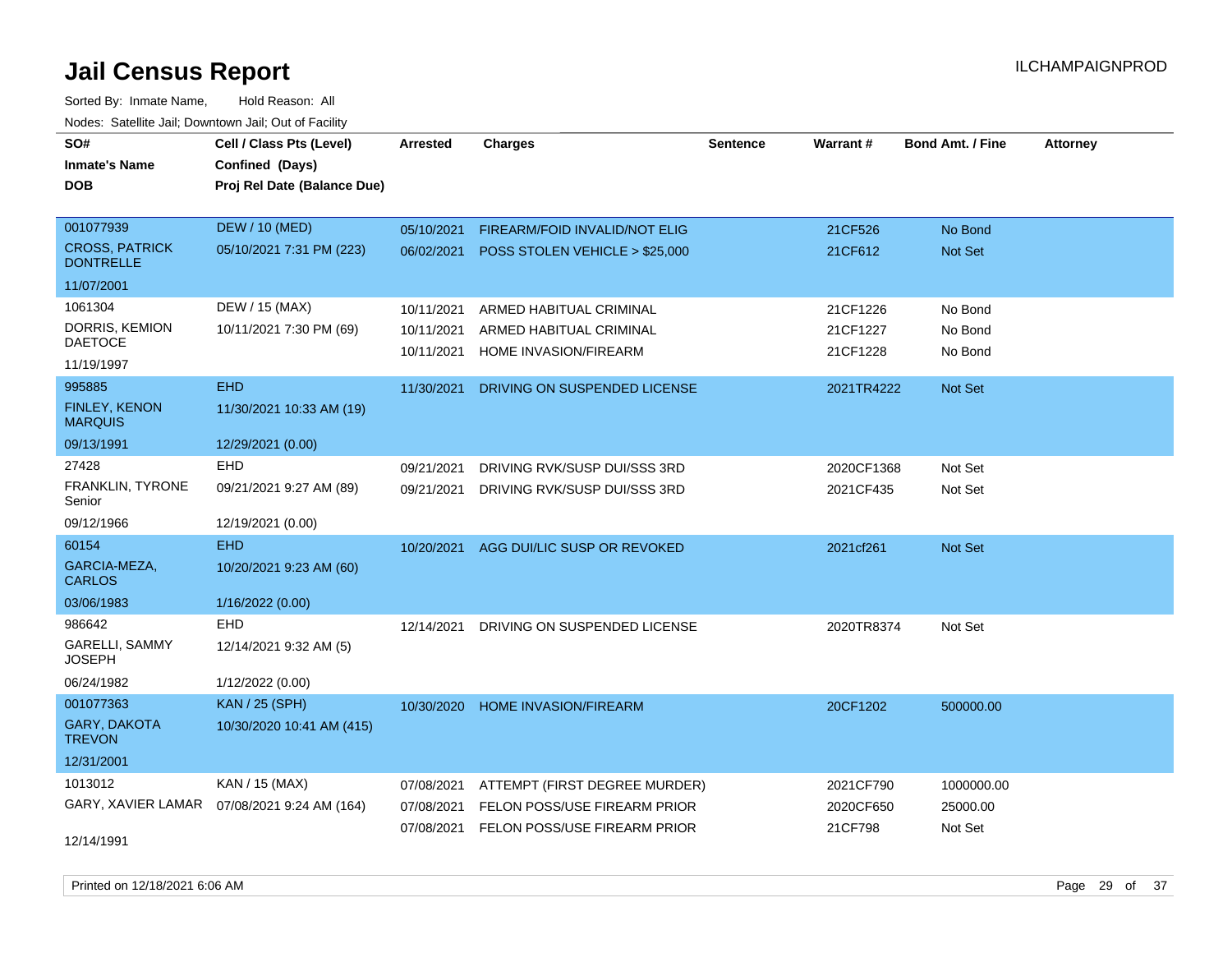| SO#<br><b>Inmate's Name</b>                | Cell / Class Pts (Level)<br>Confined (Days) | Arrested   | <b>Charges</b>                            | <b>Sentence</b> | Warrant# | <b>Bond Amt. / Fine</b> | <b>Attorney</b> |
|--------------------------------------------|---------------------------------------------|------------|-------------------------------------------|-----------------|----------|-------------------------|-----------------|
| <b>DOB</b>                                 | Proj Rel Date (Balance Due)                 |            |                                           |                 |          |                         |                 |
| 1065946                                    | <b>KAN / 10 (MED)</b>                       | 09/04/2021 | AGG BATTERY/DISCHARGE FIREARM             |                 | 21CF1057 | 750000.00               |                 |
| <b>GODBOLT, DESMOND</b><br><b>DEVONTAE</b> | 09/04/2021 1:17 AM (106)                    | 09/04/2021 | <b>RESIST/OBSTRUCTING A PEACE OFFICEF</b> |                 | 21CM407  | Not Set                 |                 |
| 11/15/1997                                 |                                             |            |                                           |                 |          |                         |                 |
| 1070118                                    | KAN / 15 (MAX)                              | 08/31/2021 | AGGRAVATED DOMESTIC BATTERY               |                 | 21CF1049 | No Bond                 |                 |
| GRAHAM, CORTEZ<br>LAMON                    | 08/31/2021 9:32 PM (110)                    | 09/02/2021 | PROBATION VIOLATION                       |                 | 21CF55   | Not Set                 |                 |
| 03/31/1976                                 |                                             |            |                                           |                 |          |                         |                 |
| 1000641                                    | <b>KAN / 10 (MED)</b>                       | 09/14/2021 | ARMED HABITUAL CRIMINAL                   |                 | 21CF1116 | No Bond                 |                 |
| <b>GRANT, CEDRIC</b><br><b>DYSHAWN</b>     | 09/14/2021 6:32 PM (96)                     |            |                                           |                 |          |                         |                 |
| 01/03/1991                                 |                                             |            |                                           |                 |          |                         |                 |
| 1076506                                    | KAN / 15 (MAX)                              | 09/17/2021 | AGG UUW/PERSON/CM THREAT VIOL             |                 | 21CF1131 | Not Set                 |                 |
|                                            | GRAY, JAMARH EMERE 09/17/2021 10:41 AM (93) | 09/20/2021 | DOMESTIC BATTERY                          |                 | 21CM430  | Not Set                 |                 |
| 06/21/2003                                 |                                             |            |                                           |                 |          |                         |                 |
| 1041176                                    | <b>DEW / 15 (MAX)</b>                       | 10/05/2021 | <b>PAROLE REVOCATION</b>                  |                 |          | Not Set                 |                 |
| HART, DAVEON<br>LATTEEF                    | 10/05/2021 10:35 AM (75)                    | 10/06/2021 | <b>AGGRAVATED DOMESTIC BATTERY</b>        |                 |          | <b>Not Set</b>          |                 |
| 03/15/1996                                 |                                             |            |                                           |                 |          |                         |                 |
| 1045186                                    | DEW / 15 (MAX)                              | 08/16/2021 | ARMED VIOLENCE/CATEGORY I                 |                 | 21CF934  | 1000000.00              |                 |
| HOLBROOK, JOHNNIE                          | 08/16/2021 11:07 AM (125)                   | 08/16/2021 | FELON POSS/USE WEAPON/FIREARM             |                 | 19CF968  | Not Set                 |                 |
| <b>MATHIS</b>                              |                                             | 08/16/2021 | AGG FLEEING POLICE/21 MPH OVER            |                 | 21CF988  | Not Set                 |                 |
| 07/19/1996                                 |                                             | 08/16/2021 | FELON POSS/USE WEAPON/FIREARM             |                 | 21CF989  | Not Set                 |                 |
| 001078146                                  | <b>DEW / 15 (MAX)</b>                       | 07/09/2021 | AGG BATTERY/DISCHARGE FIREARM             |                 | 21CF795  | 1000000.00              |                 |
| <b>HUNT, TEIGAN</b><br><b>JAZAIREO</b>     | 07/09/2021 12:41 PM (163)                   | 07/09/2021 | ARMED ROBBERY/ARMED W/FIREARM             |                 | 21CF806  | <b>Not Set</b>          |                 |
| 05/14/2003                                 |                                             |            |                                           |                 |          |                         |                 |
| 989743                                     | DEW / 15 (ADS)                              | 04/13/2021 | AGG DISCHARGE FIREARM/VEH/SCH             |                 | 21CF400  | Not Set                 |                 |
| JACKSON, STEVE<br>ALLEN                    | 04/13/2021 2:45 AM (250)                    | 04/13/2021 | AGGRAVATED DOMESTIC BATTERY               |                 | 21CF399  | Not Set                 |                 |
| 06/04/1991                                 |                                             |            |                                           |                 |          |                         |                 |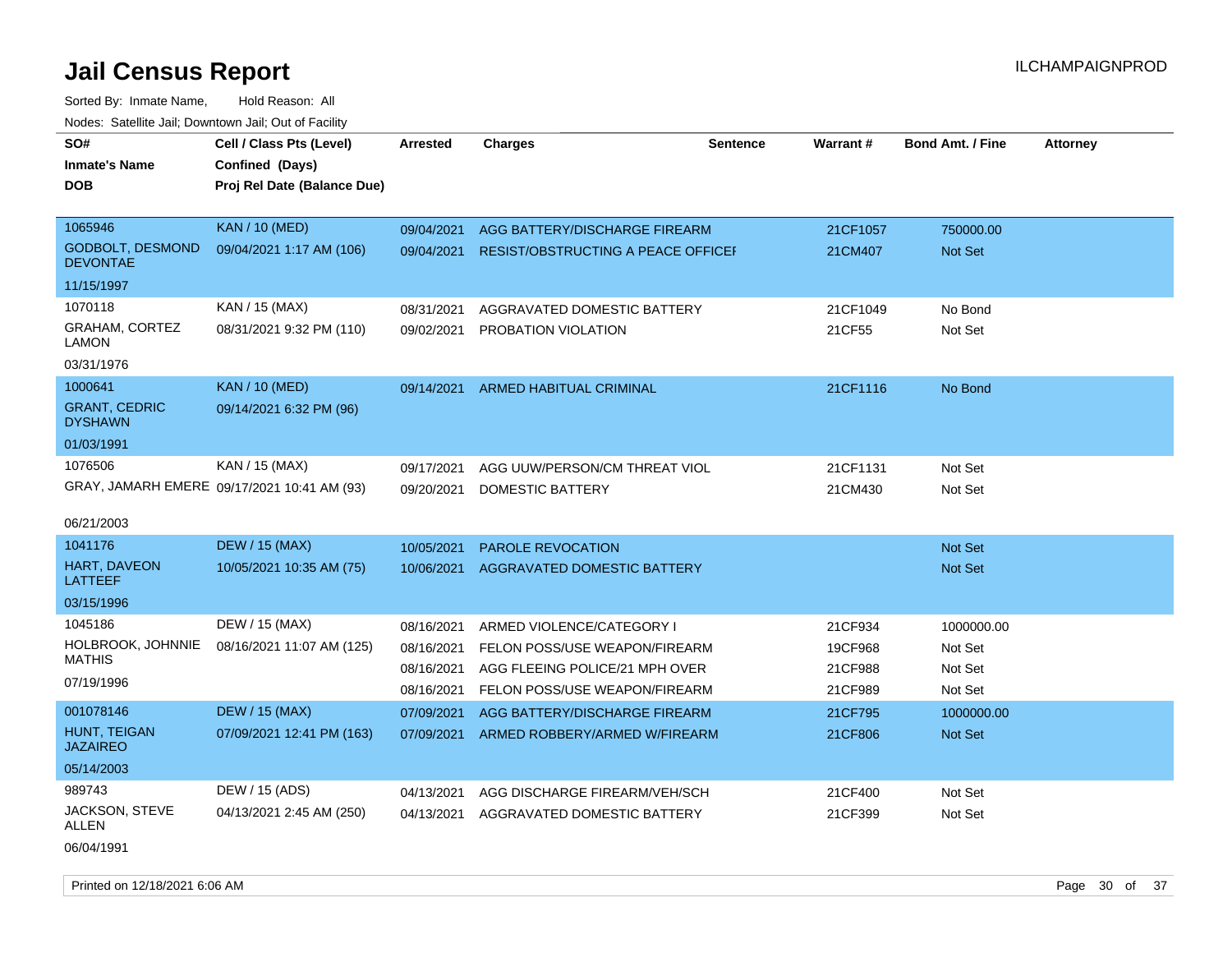| SO#<br><b>Inmate's Name</b><br><b>DOB</b>     | Cell / Class Pts (Level)<br>Confined (Days)<br>Proj Rel Date (Balance Due) | <b>Arrested</b> | <b>Charges</b>                 | <b>Sentence</b> | Warrant#   | <b>Bond Amt. / Fine</b> | <b>Attorney</b> |
|-----------------------------------------------|----------------------------------------------------------------------------|-----------------|--------------------------------|-----------------|------------|-------------------------|-----------------|
|                                               |                                                                            |                 |                                |                 |            |                         |                 |
| 50495                                         | <b>EHD</b>                                                                 | 08/10/2021      | DRIVING RVK/SUSP DUI/SSS 10-14 |                 | 2020CF997  | <b>Not Set</b>          |                 |
| <b>JENKINS, ARNOLD</b><br><b>FARRIS</b>       | 08/10/2021 9:08 AM (131)                                                   | 08/10/2021      | DRIVING RVK/SUSP DUI/SSS 10-14 |                 | 2019CF1363 | <b>Not Set</b>          |                 |
| 04/19/1962                                    | 2/4/2022 (0.00)                                                            |                 |                                |                 |            |                         |                 |
| 001077709<br><b>JINKINS, DEWAYNE</b><br>ALLEN | <b>EHD</b><br>07/06/2021 9:00 AM (166)                                     | 07/06/2021      | DRIVING RVK/SUSP DUI/SSS 4-9   |                 | 2021CF167  | Not Set                 |                 |
| 01/02/1967                                    |                                                                            |                 |                                |                 |            |                         |                 |
| 1076450                                       | <b>DEW / 15 (MAX)</b>                                                      | 06/25/2020      | MURDER/INTENT TO KILL/INJURE   |                 | 2020-CF703 | 750000.00               |                 |
| <b>JONES, CARLOS</b><br><b>ANTONIO</b>        | 06/25/2020 2:13 PM (542)                                                   | 11/02/2020      | <b>HOME INVASION/FIREARM</b>   |                 | 20CF1204   | 500000.00               |                 |
| 11/18/2001                                    |                                                                            |                 |                                |                 |            |                         |                 |
| 998873                                        | <b>EHD</b>                                                                 | 10/12/2021      | DRIVING RVK/SUSP DUI/SSS 3RD   |                 | 2021CF235  | Not Set                 |                 |
| KINCAID, AMANDA<br><b>MICHELLE</b>            | 10/12/2021 11:31 AM (68)                                                   |                 |                                |                 |            |                         |                 |
| 01/07/1990                                    | 1/9/2022 (0.00)                                                            |                 |                                |                 |            |                         |                 |
| 001078401                                     | <b>DEW / 10 (ADS)</b>                                                      | 09/19/2021      | UNLAWFUL VEHICULAR INVASION    |                 | 21CF1134   | Not Set                 |                 |
| <b>KNIGHT, ERIC</b>                           | 09/19/2021 7:32 PM (91)                                                    | 09/19/2021      | HRSMT/THREATEN PERSON/KILL     |                 | 2021CF561  | 50000.00                |                 |
| 07/11/1991                                    |                                                                            | 09/21/2021      | <b>BURGLARY</b>                |                 | 21CF1139   | Not Set                 |                 |
| 1064445                                       | DEW / 15 (MAX)                                                             | 04/23/2021      | FELON POSS/USE FIREARM/PAROLE  |                 | 21CF899    | Not Set                 |                 |
| LARUE, TERENCE                                | 04/23/2021 11:18 AM (240)                                                  | 04/23/2021      | AGG DISCHARGE FIREARM/OCC VEH  |                 | 2021CF295  | 500000.00               |                 |
| <b>TRAMEL</b>                                 |                                                                            | 04/23/2021      | POSSESS 15<100 GRAMS COCAINE   |                 | 19CF1052   | 10000.00                |                 |
| 12/23/1998<br>001078237                       |                                                                            |                 |                                |                 |            |                         |                 |
| <b>LAWS, TERON</b><br><b>RAMONTE</b>          | <b>KAN / 15 (ADS)</b><br>08/03/2021 6:29 PM (138)                          | 08/03/2021      | AGG DISCHARGE FIREARM/OCC VEH  |                 | 21CF928    | No Bond                 |                 |
| 04/03/2001                                    |                                                                            |                 |                                |                 |            |                         |                 |
| 001078470                                     | DEW / 15 (MAX)                                                             | 10/10/2021      | MURDER/INTENT TO KILL/INJURE   |                 | 21CF1221   | Not Set                 |                 |
| LEE, AMAHRION<br>JA'MERE                      | 10/10/2021 1:23 PM (70)                                                    |                 |                                |                 |            |                         |                 |
| 11/05/2002                                    |                                                                            |                 |                                |                 |            |                         |                 |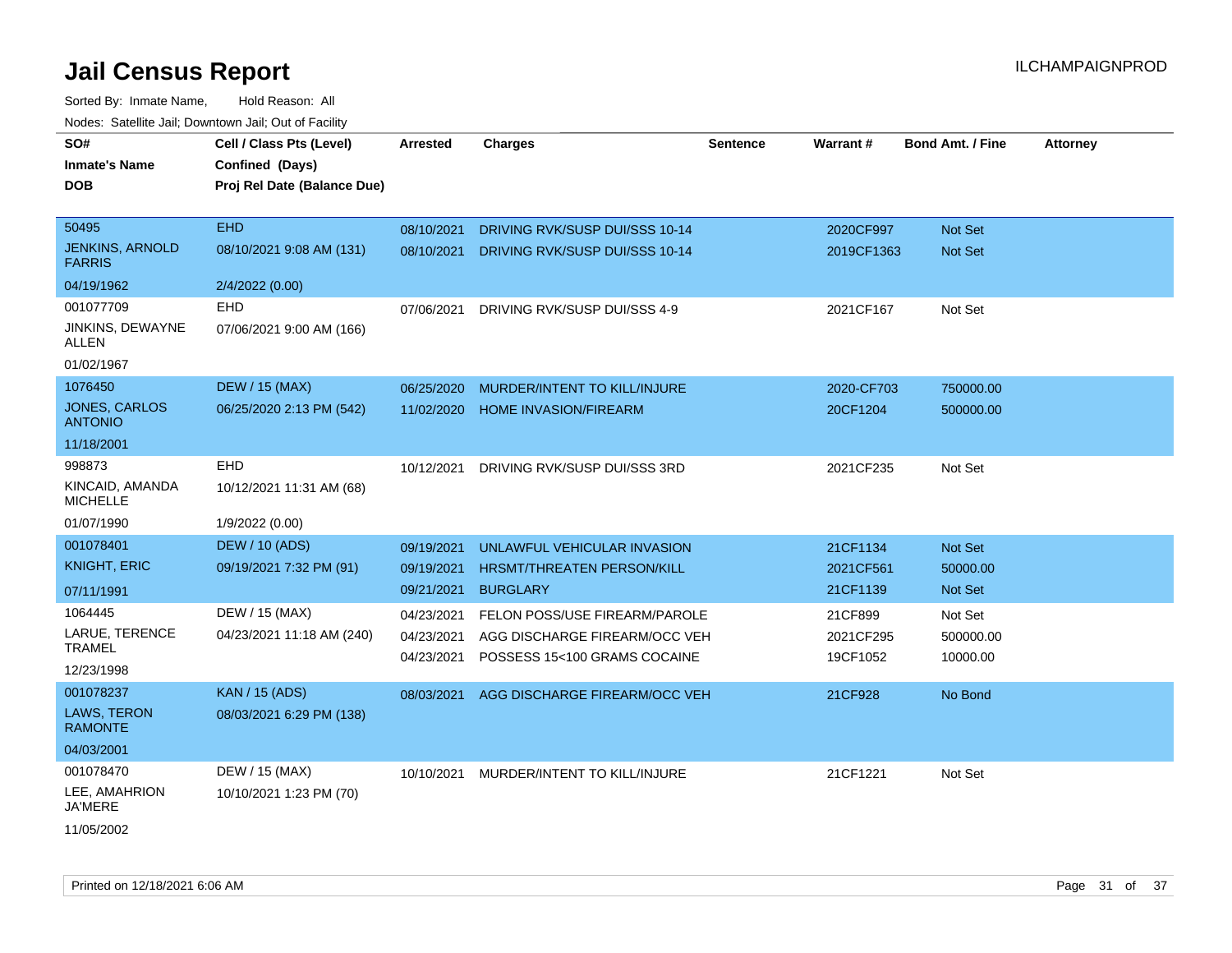| SO#                                             | Cell / Class Pts (Level)    | <b>Arrested</b> | <b>Charges</b>                           | <b>Sentence</b> | Warrant#     | <b>Bond Amt. / Fine</b> | <b>Attorney</b> |
|-------------------------------------------------|-----------------------------|-----------------|------------------------------------------|-----------------|--------------|-------------------------|-----------------|
| <b>Inmate's Name</b>                            | Confined (Days)             |                 |                                          |                 |              |                         |                 |
| <b>DOB</b>                                      | Proj Rel Date (Balance Due) |                 |                                          |                 |              |                         |                 |
|                                                 |                             |                 |                                          |                 |              |                         |                 |
| 001078170                                       | <b>KAN / 10 (MED)</b>       | 09/07/2021      | AGG UNLAWFUL USE OF WEAPON/VEH           |                 | 21CF1060     | Not Set                 |                 |
| LEMONS, DEANGELO<br><b>DEVELLE</b>              | 09/07/2021 12:49 AM (103)   |                 |                                          |                 |              |                         |                 |
| 05/29/2003                                      |                             |                 |                                          |                 |              |                         |                 |
| 56792                                           | DEW / 10 (MED)              | 02/02/2021      | ARMED HABITUAL CRIMINAL                  |                 | 2021CF141    | 500000.00               |                 |
| LILLARD, LAWRENCE<br><b>TYRONE</b>              | 02/02/2021 2:11 PM (320)    | 02/22/2021      | DRIVING ON REVOKED LICENSE               |                 | 21TR426      | 5000.00                 |                 |
| 10/20/1982                                      |                             |                 |                                          |                 |              |                         |                 |
| 001078407                                       | <b>EHD</b>                  | 09/21/2021      | DRIVING ON SUSPENDED LICENSE             |                 | 2019TR16777  | Not Set                 |                 |
| LOVE, BRANDON<br><b>TERRELL</b>                 | 09/21/2021 11:26 AM (89)    |                 |                                          |                 |              |                         |                 |
| 06/13/1994                                      | 12/19/2021 (0.00)           |                 |                                          |                 |              |                         |                 |
| 46837                                           | KAN / 15 (MAX)              | 09/07/2021      | <b>RESIDENTIAL BURGLARY</b>              |                 | 2019-CF-1207 | 25000.00                |                 |
| MARCRUM, JEFFERY<br><b>LEE</b>                  | 09/07/2021 11:43 AM (103)   |                 |                                          |                 |              |                         |                 |
| 11/17/1968                                      |                             |                 |                                          |                 |              |                         |                 |
| 1069949                                         | <b>EHD</b>                  | 11/30/2021      | DRIVING ON REVOKED LICENSE               |                 | 2021TR1726   | Not Set                 |                 |
| <b>MARSHALL, ERIC</b><br><b>VONTREAL</b>        | 11/30/2021 3:13 PM (19)     |                 |                                          |                 |              |                         |                 |
| 04/28/1997                                      | 12/29/2021 (0.00)           |                 |                                          |                 |              |                         |                 |
| 001078575                                       | KAN / 10 (MED)              | 11/09/2021      | <b>GUNRUNNING</b>                        |                 | 21CF1330     | 750000.00               |                 |
| MCLAURIN, KEYON A                               | 11/09/2021 12:41 PM (40)    |                 |                                          |                 |              |                         |                 |
| 11/19/2002                                      |                             |                 |                                          |                 |              |                         |                 |
| 1011046                                         | <b>KAN / 15 (ADS)</b>       |                 | 04/10/2021 ATTEMPT (FIRST DEGREE MURDER) |                 | 21CF392      | Not Set                 |                 |
| <b>MILES, DARRION</b><br><b>ANTONIO KEVONTA</b> | 04/11/2021 12:46 AM (252)   |                 |                                          |                 |              |                         |                 |
| 03/18/1990                                      |                             |                 |                                          |                 |              |                         |                 |
| 001077278                                       | DEW / 15 (MAX)              | 10/06/2020      | MURDER/INTENT TO KILL/INJURE             |                 | 2020CF146    | 2000000.00              |                 |
| MILLER, D'ANDRE                                 | 10/06/2020 12:49 PM (439)   | 10/06/2020      | AGG FLEEING POLICE/21 MPH OVER           |                 | 2019CF1171   | 50000.00                |                 |
| 09/08/1986                                      |                             |                 |                                          |                 |              |                         |                 |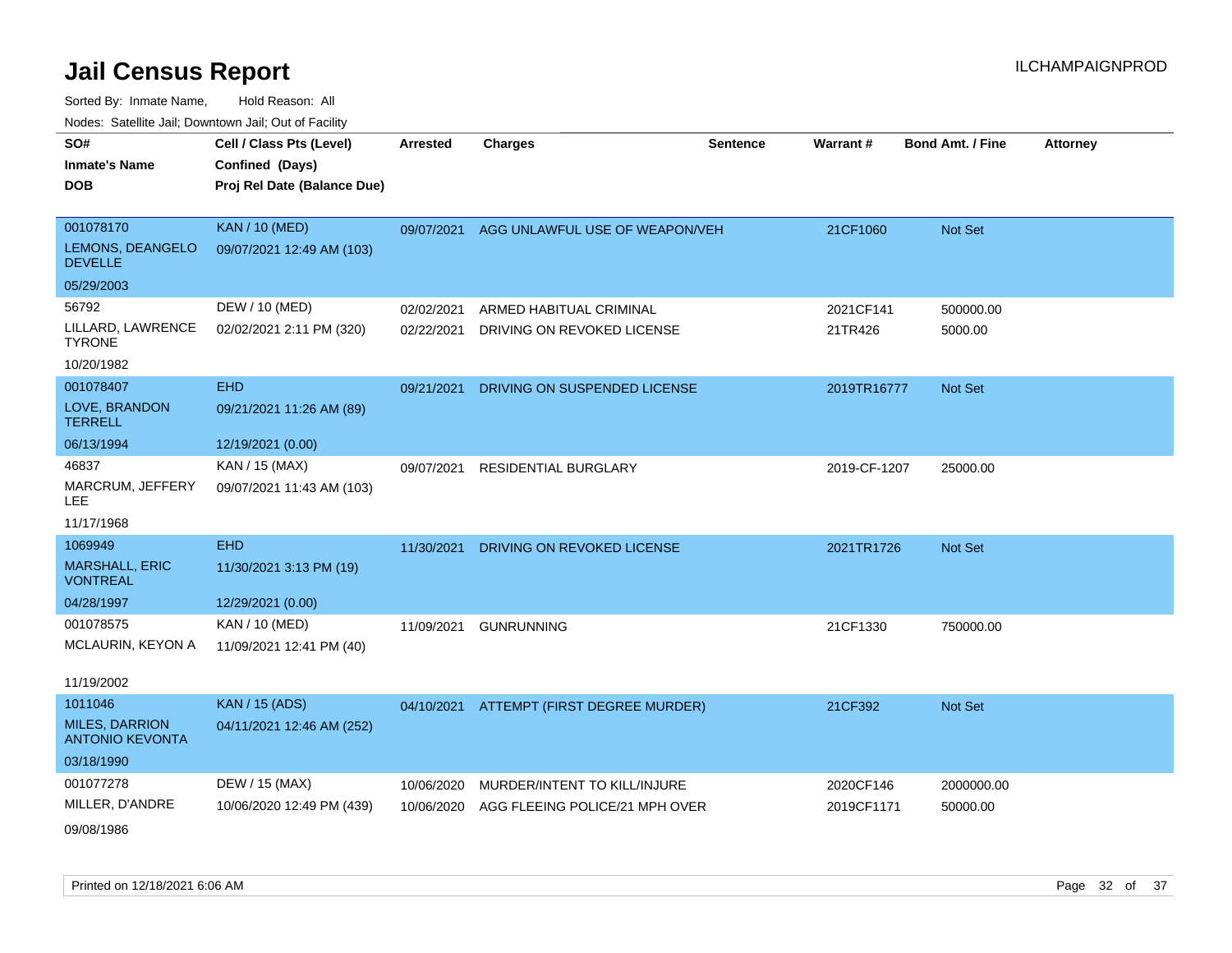| roaco. Calcinio dan, Downtown dan, Oal or Fability |                                               |                 |                                          |                 |             |                         |                 |
|----------------------------------------------------|-----------------------------------------------|-----------------|------------------------------------------|-----------------|-------------|-------------------------|-----------------|
| SO#                                                | Cell / Class Pts (Level)                      | <b>Arrested</b> | <b>Charges</b>                           | <b>Sentence</b> | Warrant#    | <b>Bond Amt. / Fine</b> | <b>Attorney</b> |
| <b>Inmate's Name</b>                               | Confined (Days)                               |                 |                                          |                 |             |                         |                 |
| <b>DOB</b>                                         | Proj Rel Date (Balance Due)                   |                 |                                          |                 |             |                         |                 |
|                                                    |                                               |                 |                                          |                 |             |                         |                 |
| 1026477                                            | <b>KAN / 15 (ADS)</b>                         | 09/21/2021      | AGG DISCHARGE FIREARM/OCC VEH            |                 | 21CF1138    | Not Set                 |                 |
| NEWBILL, DEVONTRE<br><b>LAMONT</b>                 | 09/21/2021 2:27 AM (89)                       | 09/22/2021      | PROBATION VIOLATION                      |                 | 20CF577     | <b>Not Set</b>          |                 |
| 11/22/1993                                         |                                               |                 |                                          |                 |             |                         |                 |
| 1072907                                            | <b>KAN</b>                                    | 07/14/2021      | CRIMINAL DAMAGE <\$500/SCHOOL            |                 | 2021CF840   | 5000.00                 |                 |
|                                                    | NIKOLAEV, YEVGENIY 07/14/2021 10:10 PM (158)  |                 | 07/14/2021 ATTEMPT (FIRST DEGREE MURDER) |                 | 2021-CF-832 | 2000000.00              |                 |
| 10/06/1983                                         |                                               |                 |                                          |                 |             |                         |                 |
| 001078558                                          | <b>DEW / 10 (MED)</b>                         | 11/03/2021      | UNLAWFUL USE OF A WEAPON                 |                 | 21CF1352    | Not Set                 |                 |
| PARRISH, DOMINIC<br><b>WALTER</b>                  | 11/03/2021 1:25 PM (46)                       |                 |                                          |                 |             |                         |                 |
| 08/23/2001                                         |                                               |                 |                                          |                 |             |                         |                 |
| 001077928                                          | <b>EHD</b>                                    | 09/01/2021      | AGG DOMESTIC BATTERY/STRANGLE            |                 | 2021CF515   | Not Set                 |                 |
| PATTON, MICHAEL<br><b>RYAN</b>                     | 09/01/2021 9:43 AM (109)                      |                 |                                          |                 |             |                         |                 |
| 08/15/1994                                         | 12/31/2021 (0.00)                             |                 |                                          |                 |             |                         |                 |
| 001078063                                          | <b>DEW / 15 (MAX)</b>                         | 06/15/2021      | AGG CRIM SEX ASSAULT/WEAPON              |                 | 2021CF678   | 1000000.00              |                 |
|                                                    | PERRY, ROBERT Junior 06/15/2021 4:37 PM (187) | 06/15/2021      | <b>ROBBERY</b>                           |                 | 2021CF159   | 25000.00                |                 |
|                                                    |                                               |                 |                                          |                 |             |                         |                 |
| 12/21/1990                                         |                                               |                 |                                          |                 |             |                         |                 |
| 001077614                                          | KAN / 15 (MAX)                                |                 | 01/17/2021 ATTEMPT (FIRST DEGREE MURDER) |                 | 21CF66      | Not Set                 |                 |
| <b>DEVON</b>                                       | ROBINSON, DONTRELL 01/17/2021 3:08 PM (336)   |                 |                                          |                 |             |                         |                 |
| 09/22/2002                                         |                                               |                 |                                          |                 |             |                         |                 |
| 1061216                                            | <b>KAN / 10 (MED)</b>                         | 06/22/2021      | <b>HOME INVASION/FIREARM</b>             |                 | 21CF727     | Not Set                 |                 |
| RUNGE, ANDRE<br><b>MARSEAN</b>                     | 06/22/2021 4:42 PM (180)                      |                 |                                          |                 |             |                         |                 |
| 12/05/1997                                         |                                               |                 |                                          |                 |             |                         |                 |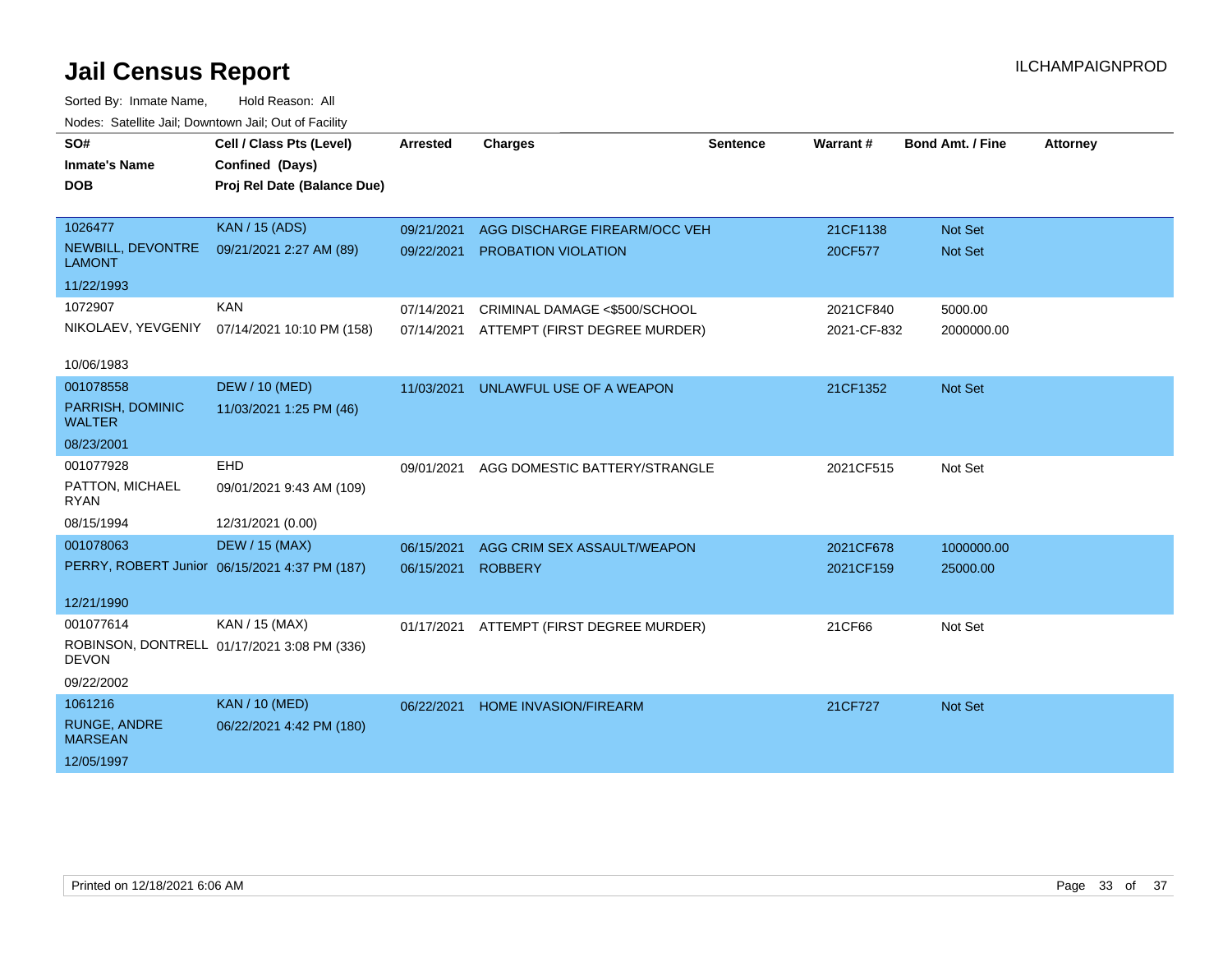| SO#                                     | Cell / Class Pts (Level)    | Arrested   | <b>Charges</b>                 | <b>Sentence</b> | Warrant#    | <b>Bond Amt. / Fine</b> | <b>Attorney</b> |
|-----------------------------------------|-----------------------------|------------|--------------------------------|-----------------|-------------|-------------------------|-----------------|
| <b>Inmate's Name</b>                    | Confined (Days)             |            |                                |                 |             |                         |                 |
| <b>DOB</b>                              | Proj Rel Date (Balance Due) |            |                                |                 |             |                         |                 |
|                                         |                             |            |                                |                 |             |                         |                 |
| 650295                                  | <b>PIA / 50 (MAX)</b>       | 04/22/2020 | <b>CRIMINAL SEXUAL ASSAULT</b> |                 | 2020-CF407  | 750000.00               |                 |
| SANDAGE, JERALD                         | 04/22/2020 6:30 AM (606)    | 04/22/2020 | <b>CRIMINAL SEXUAL ASSAULT</b> |                 | 2020-CF408  | 750000.00               |                 |
| <b>EUGENE</b>                           |                             | 04/22/2020 | <b>CRIMINAL SEXUAL ABUSE</b>   |                 | 2020-CF409  | 750000.00               |                 |
| 06/07/1971                              |                             | 04/22/2020 | <b>CRIMINAL SEXUAL ASSAULT</b> |                 | 2020-CF410  | 750000.00               |                 |
|                                         |                             | 04/22/2020 | <b>OFFICIAL MISCONDUCT</b>     |                 | 2019-CF1811 | 25000.00                |                 |
| 50614                                   | <b>EHD</b>                  | 12/15/2021 | DRIVING RVK/SUSP DUI/SSS 3RD   |                 | 2021CF677   | Not Set                 |                 |
| SANFORD, AMBER<br><b>NICOLE</b>         | 12/15/2021 10:18 AM (4)     |            |                                |                 |             |                         |                 |
| 12/07/1979                              | 1/12/2022 (0.00)            |            |                                |                 |             |                         |                 |
| 1062194                                 | <b>DEW / 15 (MAX)</b>       | 02/27/2020 | MURDER/OTHER FORCIBLE FELONY   |                 | 20CF-247    | 1000000.00              |                 |
| <b>SIMMONS, MICHAEL</b><br><b>JAMAL</b> | 02/27/2020 1:11 PM (661)    | 09/23/2020 | AGG BATTERY/DISCHARGE FIREARM  |                 | 20CF1061    | <b>Not Set</b>          |                 |
| 11/03/1997                              |                             |            |                                |                 |             |                         |                 |
| 001078115                               | KAN / 15 (MAX)              | 07/01/2021 | ARMED VIOLENCE/CATEGORY I      |                 | 21CF772     | Not Set                 |                 |
| SMITH, JAMES<br>NASHAUN, Junior         | 07/01/2021 2:44 PM (171)    | 07/30/2021 | DRIVING ON SUSPENDED LICENSE   |                 | 21TR5804    | 1500.00                 |                 |
| 09/18/2000                              |                             |            |                                |                 |             |                         |                 |
| 55331                                   | <b>DEW / 15 (MAX)</b>       | 07/31/2021 | <b>ARMED HABITUAL CRIMINAL</b> | 10y/0m/0d (DC   |             | Not Set                 |                 |
| <b>SMITH, TARRIO</b><br><b>TERRELLE</b> | 07/31/2021 2:22 AM (141)    |            |                                |                 |             |                         |                 |
| 04/25/1982                              |                             |            |                                |                 |             |                         |                 |
| 001077868                               | DEW / 15 (MAX)              | 04/21/2021 | ARMED ROBBERY/ARMED W/FIREARM  |                 | 21CF445     | Not Set                 |                 |
| SPEARMENT,<br><b>KENTRELL</b>           | 04/21/2021 9:48 PM (242)    | 08/19/2021 | FLEEING/ATTEMPT ELUDE OFFICER  |                 | 2021TR1053  | 1000.00                 |                 |
| 01/21/2002                              |                             |            |                                |                 |             |                         |                 |
| 001077854                               | <b>EHD</b>                  | 09/15/2021 | DRIVING RVK/SUSP DUI/SSS 4-9   |                 | 2021CF306   | Not Set                 |                 |
| STUKINS, DANNY RAY                      | 09/15/2021 10:17 AM (95)    |            |                                |                 |             |                         |                 |
| 07/05/1985                              | 3/13/2022 (0.00)            |            |                                |                 |             |                         |                 |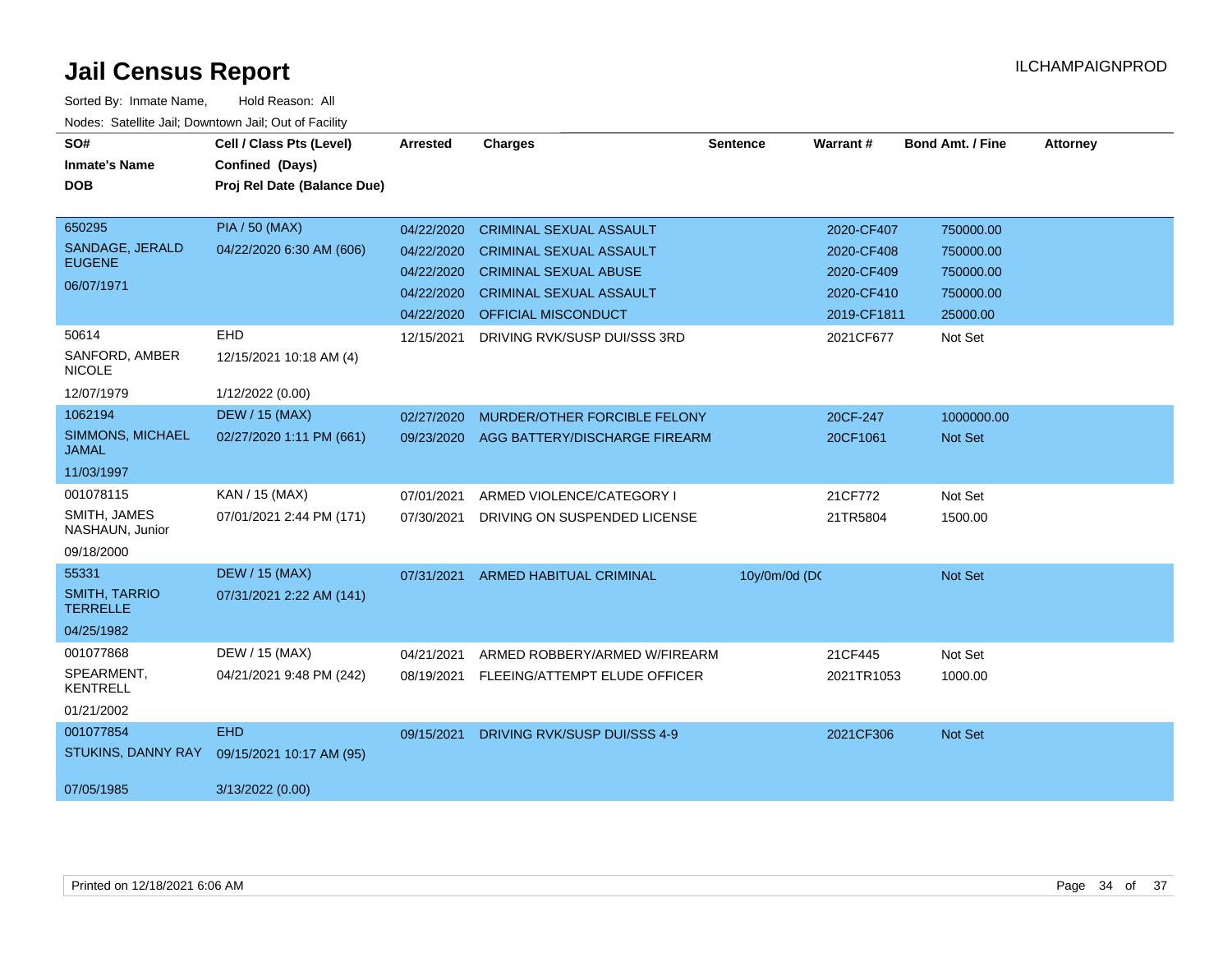| Todoo. Catolino can, Bottittottii can, Odt on Taoliit,<br>SO#<br><b>Inmate's Name</b><br><b>DOB</b> | Cell / Class Pts (Level)<br>Confined (Days)<br>Proj Rel Date (Balance Due) | <b>Arrested</b> | <b>Charges</b>                                                      | <b>Sentence</b> | <b>Warrant#</b>        | <b>Bond Amt. / Fine</b> | <b>Attorney</b> |
|-----------------------------------------------------------------------------------------------------|----------------------------------------------------------------------------|-----------------|---------------------------------------------------------------------|-----------------|------------------------|-------------------------|-----------------|
| 1046632                                                                                             | <b>KAN / 15 (MAX)</b><br>TATE, JAVON MARQUIS 09/14/2021 12:10 PM (96)      |                 | 09/14/2021 ARMED VIOLENCE/CATEGORY II                               |                 | 21CF912                | 750000.00               |                 |
| 08/10/1996                                                                                          |                                                                            |                 |                                                                     |                 |                        |                         |                 |
| 1033031<br>TOMS, ANDREW<br><b>CHUCKY</b><br>09/28/1978                                              | KAN / 15 (MAX)<br>08/19/2020 5:59 PM (487)                                 | 08/19/2020      | *AGG BATTERY W/FIREARM/PERSON                                       |                 | 2020-CF923             | 500000.00               |                 |
| 27007<br><b>TUELL, ROBERT</b><br><b>STEPHEN</b><br>09/25/1967                                       | <b>KAN / 15 (MAX)</b><br>09/19/2021 9:51 AM (91)                           | 09/19/2021      | DOMESTIC BATTERY/OTHER PRIOR                                        |                 | 21CF1133               | No Bond                 |                 |
| 001078263<br>TURK, BRANDON<br>LARSHAWN<br>10/18/1995                                                | KAN / 10 (ADS)<br>08/11/2021 6:23 PM (130)                                 | 08/11/2021      | AGG BATTERY/PUBLIC PLACE<br>08/11/2021 RECEIVE/POSS/SELL STOLEN VEH |                 | 2020CF420<br>2020CF928 | 7500.00<br>200000.00    |                 |
| 001078386<br><b>TURNER, AMARIO</b><br>09/23/2002                                                    | <b>KAN / 10 (MED)</b><br>09/14/2021 11:42 PM (96)                          | 09/14/2021      | POSSESSION OF STOLEN FIREARM                                        |                 | 2021CF1099             | 250000.00               |                 |
| 1050636<br>TURNER, TIMOTHY<br><b>SEANTEZ</b><br>09/27/1994                                          | KAN / 15 (MAX)<br>09/24/2021 9:18 PM (86)                                  | 09/24/2021      | FELON POSS/USE WEAPON/FIREARM                                       | 4y (DOC)        | 21CF1154               | Not Set                 |                 |
| 1040925<br>WEATHERALL,<br><b>JOHNNY EARL JAMES</b><br>04/29/1994                                    | <b>KAN / 10 (MED)</b><br>10/05/2021 4:17 PM (75)                           | 10/05/2021      | AGG BATTERY/DISCHARGE FIREARM                                       |                 | 2021CF1105             | 1000000.00              |                 |
| 1062558<br>WELLS, JIAMANTE<br><b>AMORE</b><br>09/02/1995                                            | DEW / 10 (MED)<br>10/02/2021 8:29 PM (78)                                  |                 | 10/02/2021 FELON POSS/USE WEAPON/FIREARM                            |                 | 21CF1185               | Not Set                 |                 |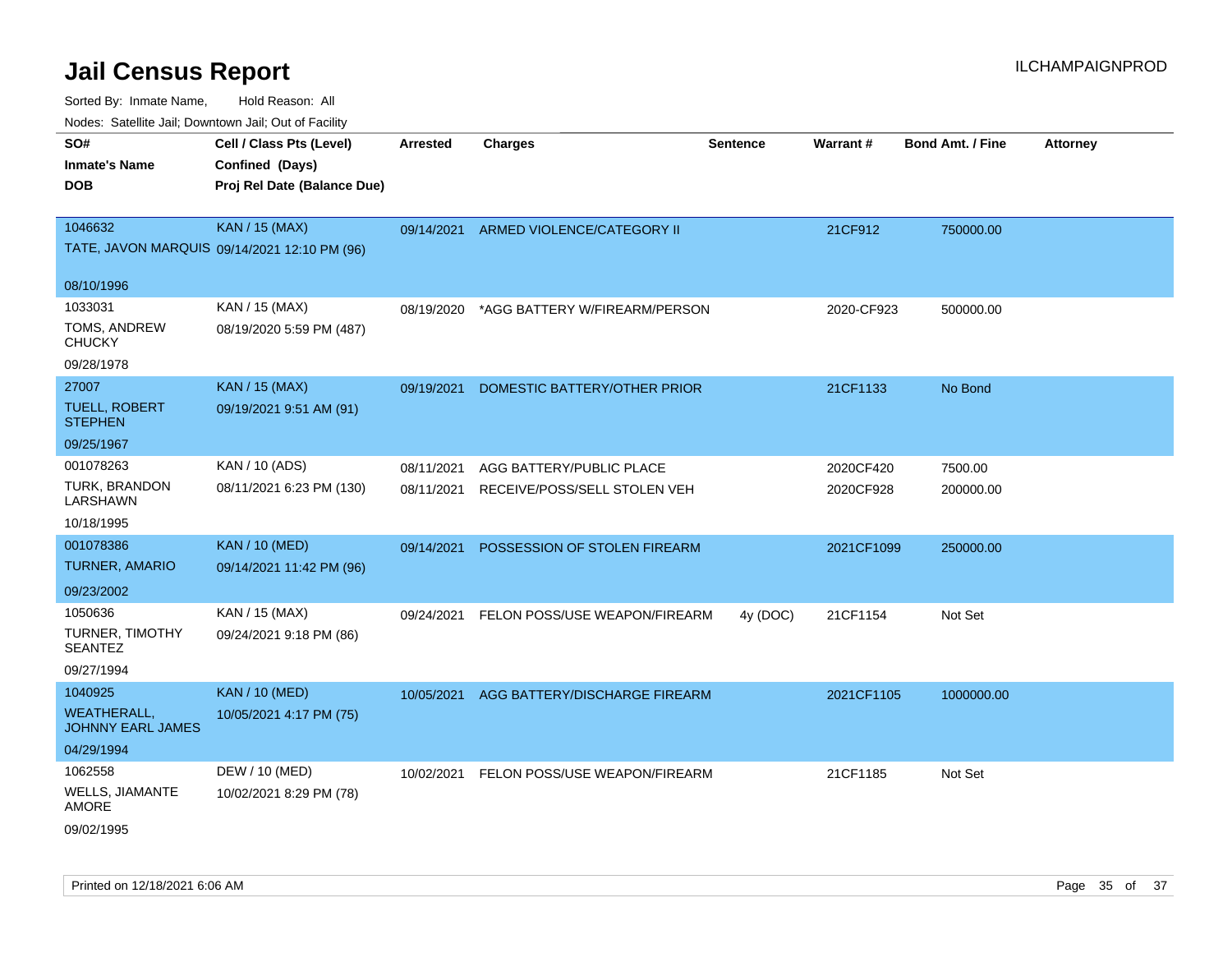| SO#                                        | Cell / Class Pts (Level)    | <b>Arrested</b> | <b>Charges</b>                       | <b>Sentence</b> | Warrant#      | <b>Bond Amt. / Fine</b> | <b>Attorney</b> |
|--------------------------------------------|-----------------------------|-----------------|--------------------------------------|-----------------|---------------|-------------------------|-----------------|
| <b>Inmate's Name</b>                       | Confined (Days)             |                 |                                      |                 |               |                         |                 |
| <b>DOB</b>                                 | Proj Rel Date (Balance Due) |                 |                                      |                 |               |                         |                 |
|                                            |                             |                 |                                      |                 |               |                         |                 |
| 1002033                                    | <b>KAN / 15 (MAX)</b>       | 09/08/2021      | DRIVING ON SUSPENDED LICENSE         |                 | 2019-TR-11944 | 5000.00                 |                 |
| <b>WEST, ANTONIO</b>                       | 09/08/2021 11:01 PM (102)   | 09/08/2021      | AGG UNLAWFUL USE OF WEAPON/VEH       |                 | 2021-CF-AWOW  | <b>Not Set</b>          |                 |
| <b>DEONTA</b>                              |                             | 09/08/2021      | ARMED ROBBERY/ARMED W/FIREARM        |                 | 2020-CF-1406  | 500000.00               |                 |
|                                            |                             | 09/08/2021      | <b>OBSTRCT JUSTICE/LEAVE STATE</b>   |                 | 2021-CF-AWOW  | <b>Not Set</b>          |                 |
|                                            |                             |                 | 09/08/2021 ARMED VIOLENCE/CATEGORY I |                 | 2021-CF-AWOW  | <b>Not Set</b>          |                 |
| 04/15/1992                                 |                             |                 |                                      |                 |               |                         |                 |
| 1022068                                    | DEW / 15 (ADS)              | 10/10/2021      | FELON POSS/USE WEAPON/FIREARM        |                 | 21CF1212      | Not Set                 |                 |
| <b>WILKINS, MICHAEL</b><br>CARL            | 10/10/2021 5:07 AM (70)     |                 |                                      |                 |               |                         |                 |
| 07/10/1992                                 |                             |                 |                                      |                 |               |                         |                 |
| 001077508                                  | <b>DEW / 15 (ADS)</b>       | 12/10/2020      | MURDER/STRONG PROB KILL/INJURE       | 55y (DOC)       | 2020CF1293    | No Bond                 |                 |
| <b>WILLIAMS, CALVIN</b><br><b>TIMOTHY</b>  | 12/10/2020 8:55 PM (374)    |                 |                                      |                 |               |                         |                 |
| 10/23/2002                                 |                             |                 |                                      |                 |               |                         |                 |
| 539662                                     | KAN / 10 (MED)              | 08/14/2021      | AGGRAVATED BATTERY                   |                 | 21CF979       | No Bond                 |                 |
| WILLIAMS, JAVONTAE                         | 08/14/2021 1:28 AM (127)    | 08/14/2021      | AGGRAVATED DOMESTIC BATTERY          |                 | 2020CF1098    | 25000.00                |                 |
| <b>DEMAR</b>                               |                             | 08/14/2021      | DOM BTRY/CONTACT/1-2 PRECONV         |                 | 2021CF770     | 250000.00               |                 |
| 07/28/1991                                 |                             | 08/14/2021      | <b>CITY OV ARREST</b>                |                 | 2017OV893     | 1000.00                 |                 |
| 1037579                                    | <b>KAN / 10 (MED)</b>       | 08/17/2021      | FELON POSS/USE WEAPON/FIREARM        |                 | 2019CF73      | No Bond                 |                 |
| <b>WILLIAMS, STEVEN</b><br>PATRICK, Second | 08/17/2021 8:16 PM (124)    |                 |                                      |                 |               |                         |                 |
| 11/25/1994                                 |                             |                 |                                      |                 |               |                         |                 |
| 001078632                                  | <b>EHD</b>                  | 12/01/2021      | DRIVING ON SUSPENDED LICENSE         |                 | 2021TR1420    | Not Set                 |                 |
| WILSON, CIERRA<br>LYNAI                    | 12/01/2021 10:27 AM (18)    |                 |                                      |                 |               |                         |                 |
| 03/24/1992                                 | 1/14/2022 (0.00)            |                 |                                      |                 |               |                         |                 |
| 545746                                     | <b>KAN</b> / 15 (ADS)       | 08/07/2021      | FELON POSS/USE WEAPON/FIREARM        |                 | 21CF949       | <b>Not Set</b>          |                 |
| <b>WOODS, MICHAEL</b>                      | 08/07/2021 8:40 AM (134)    | 08/07/2021      | <b>BURGLARY</b>                      |                 | 2020CF597     | 50000.00                |                 |
| <b>LACKENDRICK</b>                         |                             |                 | 08/07/2021 WARRANT OUT OF COUNTY     |                 | 2020TR9119    | 5000.00                 |                 |
| 10/06/1996                                 |                             |                 |                                      |                 |               |                         |                 |